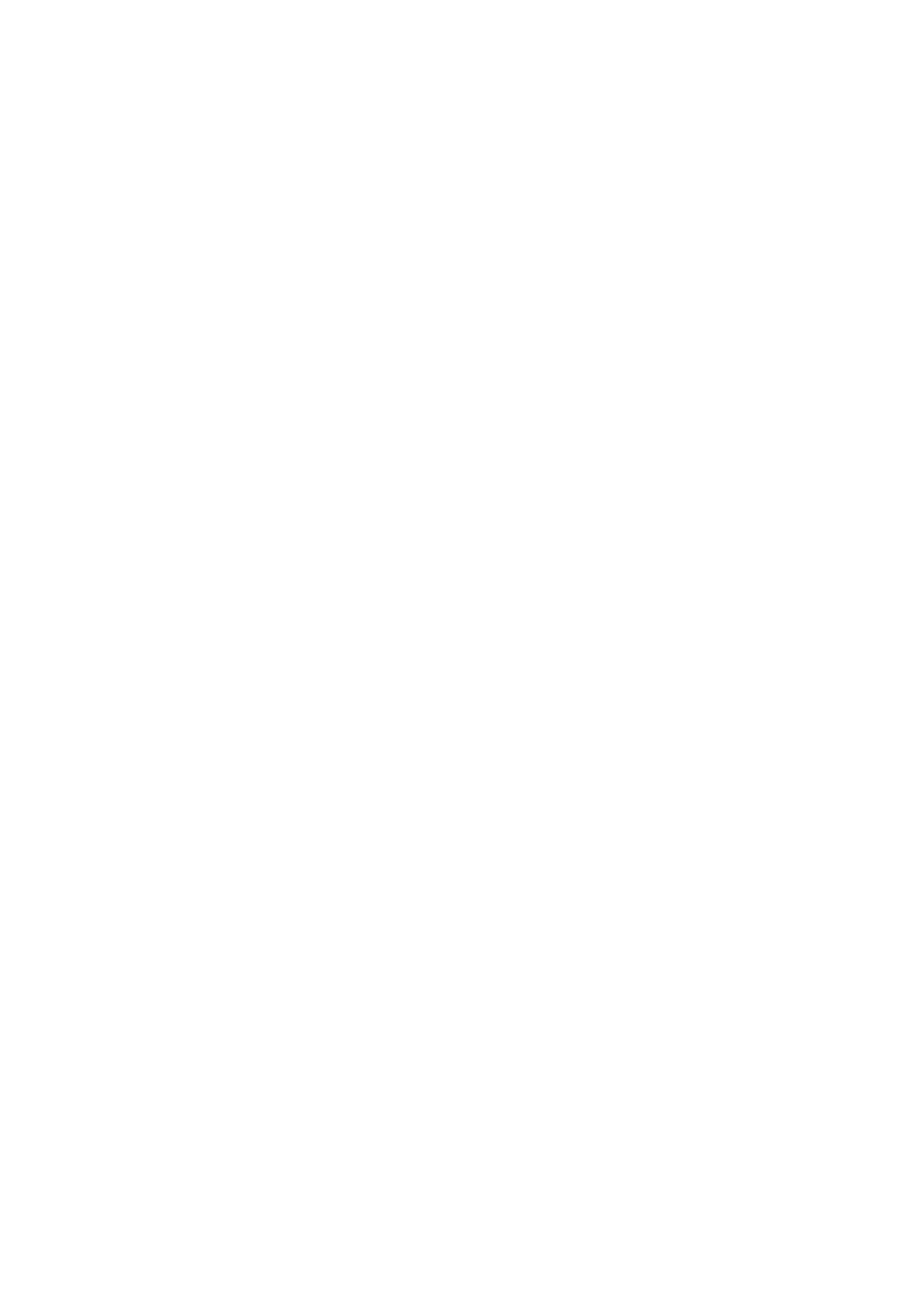# **CITY OF COCKBURN**

# **SUMMARY OF AGENDA TO BE PRESENTED TO THE ORDINARY COUNCIL MEETING TO BE HELD ON TUESDAY, 15 MAY 2001 AT 7:30 P.M.**

# **Page**

 $\equiv$ 

| 1.             |                                                                                                                                  |                |  |
|----------------|----------------------------------------------------------------------------------------------------------------------------------|----------------|--|
| 2.             |                                                                                                                                  |                |  |
| 3.             |                                                                                                                                  |                |  |
| 4.             | ACKNOWLEDGEMENT OF RECEIPT OF WRITTEN DECLARATIONS                                                                               |                |  |
| 5.             |                                                                                                                                  |                |  |
| 6.             | ACTION TAKEN ON PREVIOUS PUBLIC QUESTIONS TAKEN ON                                                                               |                |  |
| 7 <sub>1</sub> |                                                                                                                                  |                |  |
| 8.             |                                                                                                                                  |                |  |
|                | (OCM1 5 2001) - ORDINARY COUNCIL MEETING - 17/4/2001<br>8.1                                                                      | $\overline{2}$ |  |
|                | (OCM1 5 2001) - SPECIAL COUNCIL MEETING - 19/4/2001<br>8.2                                                                       | $\overline{2}$ |  |
| 9.             |                                                                                                                                  |                |  |
| 10.            |                                                                                                                                  |                |  |
|                | (OCM1 5 2001) - PETITION FROM STAFF AT THE CITY OF COCKBURN<br>10.1                                                              | $\overline{2}$ |  |
| 11.            | BUSINESS LEFT OVER FROM THE PREVIOUS MEETING (If                                                                                 |                |  |
| 12.            | DECLARATION BY COUNCILLORS WHO HAVE NOT GIVEN DUE                                                                                |                |  |
|                | CONSIDERATION TO MATTERS CONTAINED IN THE BUSINESS                                                                               |                |  |
| 13.            |                                                                                                                                  |                |  |
| 14.            |                                                                                                                                  | 3              |  |
|                | 14.1<br>(OCM1 5 2001) - DEVELOPMENT COMPLIANCE PROCESS - POLICY<br>APD29 (9001) (MR) (ATTACH)                                    | 3              |  |
|                | (OCM1_5_2001) - NEW POLICY - PUBLIC OPEN SPACE CREDIT<br>14.2<br>CALCULATIONS (9003) (SMH) (ATTACH)                              | 6              |  |
|                | (OCM1 5 2001) - AUTHORITY TO APPROVE OR REFUSE TO APPROVE<br>14.3<br>PLANS AND SPECIFICATIONS PURSUANT TO SECTION 374(1b) OF THE |                |  |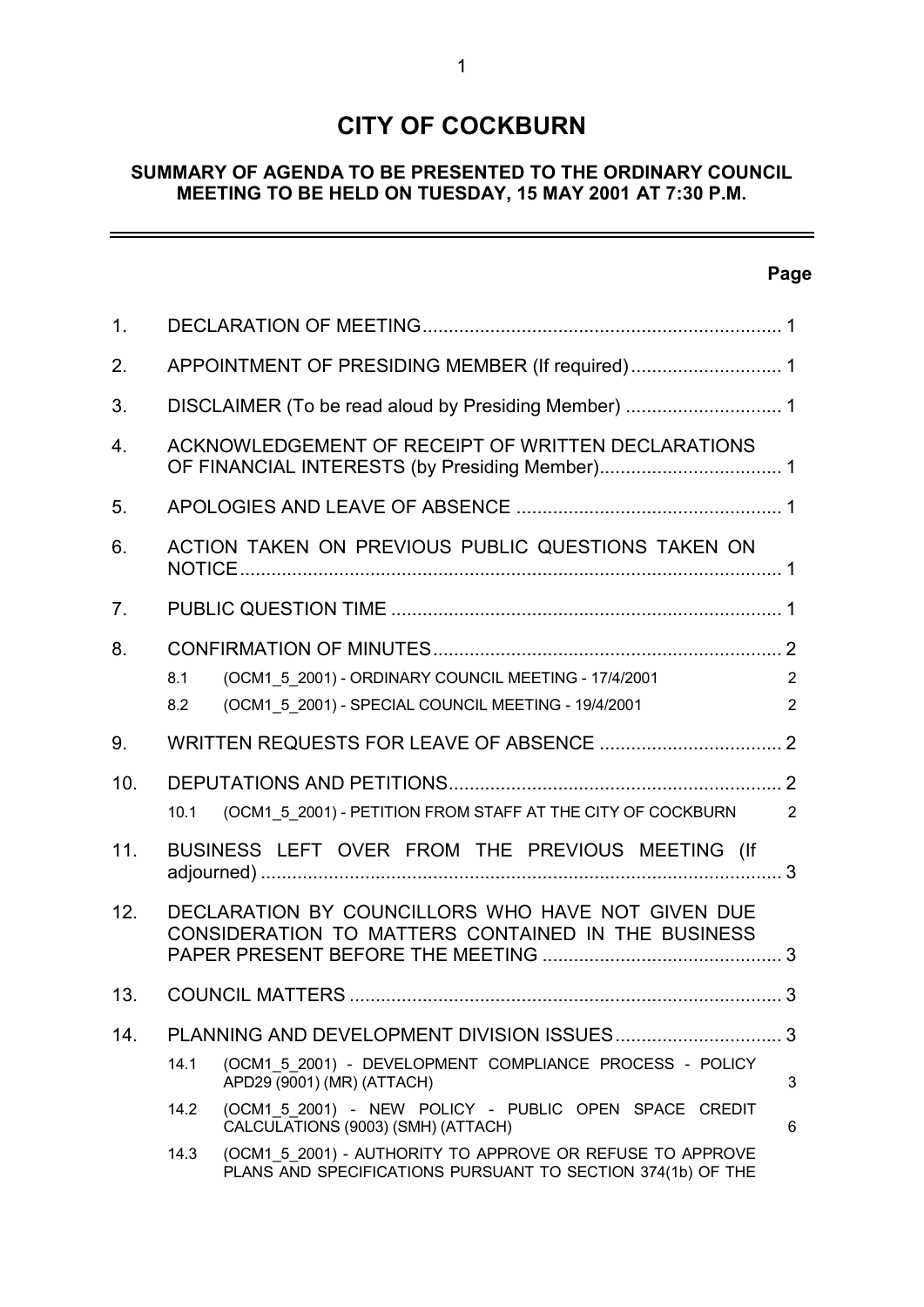|     |       | LOCAL GOVERNMENT (MISCELLANEOUS PROVISIONS) ACT 1960 (3108)<br>(VG)                                                                                                                                                                                                                 | 9  |
|-----|-------|-------------------------------------------------------------------------------------------------------------------------------------------------------------------------------------------------------------------------------------------------------------------------------------|----|
|     | 14.4  | (OCM1_5_2001) - NUCLEAR FREE ZONES AND TOXIC INDUSTRIES<br>SECRETARIAT SUPPORTERS (1247) (SMH)                                                                                                                                                                                      | 10 |
|     | 14.5  | (OCM1 5 2001) - AUTHORISED PERSON PURSUANT TO SECTION 245A<br>OF THE LOCAL GOVERNMENT (MISCELLANEOUS PERSONS) ACT 1960,<br>PRIVATE SWIMMING POOLS (3211) (VG)                                                                                                                       | 12 |
|     | 14.6  | (OCM1 5 2001) - PROPOSED RELOCATION OF COUNCIL COMMUNITY<br>PURPOSE SITE - GATEWAYS SHOPPING CENTRE SITE - BEELIAR<br>DRIVE, SUCCESS - OWNER: PERRON INVESTMENTS PTY LTD -<br>APPLICANT: TAYLOR BURRELL TOWN PLANNING & DESIGN (5518344)<br>(MR) (MAP 15) (ATTACH)                  | 13 |
|     | 14.7  | (OCM1_5_2001) - PROPOSED MOBILE TELEPHONE TOWER AND BASE<br>STATION - PT LOT 42; 45 MIGUEL ROAD, BIBRA LAKE - OWNER:<br>BONDSHAW HOLDINGS PTY LTD - APPLICANT: THE PLANNING GROUP<br>PTY LTD (4315176) (RH) (ATTACH)                                                                | 17 |
|     | 14.8  | (OCM1 5 2001) - RECONSIDERATION OF CONDITION - RETIREMENT<br>VILLAGE AND NURSING HOME - PT LOT 152 PEARSON DRIVE,<br>SUCCESS - OWNER: CAVERSHAM PROPERTIES - APPLICANT: PROJECT<br>PLANNING AND MANAGEMENT WA PTY LTD (5515381) (CC) (ATTACH)                                       | 22 |
|     | 14.9  | (OCM1 5 2001) - PROPOSED ADDITIONS TO EXISTING NURSING HOME<br>- LOT 51; 382 CARRINGTON STREET AND LOT 63; 27 IVERMEY ROAD,<br>HAMILTON HILL - OWNER: HAMILTON HILL OWNERSHIP PTY LTD -<br>APPLICANT: MONTAGUE GRANT ARCHITECTS PTY LTD (2203743;<br>2205124) (RH) (ATTACH)         | 24 |
|     | 14.10 | (OCM1 5 2001) - RETENTION AND EXPANSION<br>OF.<br><b>MIDGE</b><br>MANAGEMENT BUFFER (6303) (KS) (ATTACH)                                                                                                                                                                            | 29 |
|     | 14.11 | (OCM1 5 2001) - HOPE VALLEY - WATTLEUP REDEVELOPMENT AREA -<br>WATTLEUP COMMUNITY MANAGEMENT COMMITTEE (9335) (SMH)                                                                                                                                                                 | 32 |
|     | 14.12 | (OCM1 5 2001) - PROPOSED INDUSTRIAL SUBDIVISION - PT LOT 1, LOT<br>2472, LOT 11 AND LOT 13 PHOENIX AND NORTH LAKE ROADS, BIBRA<br>LAKE - OWNER: AMCOR PACKAGING AUSTRALIA PTY LTD - APPLICANT:<br>WA LAND AUTHORITY (LANDCORP) C/- MASTERPLAN CONSULTANTS<br>(113648) (MR) (ATTACH) | 34 |
| 15. |       | FINANCE AND CORPORATE SERVICES DIVISION ISSUES 42                                                                                                                                                                                                                                   |    |
|     | 15.1  | (OCM1_5_2001) - COOGEE BEACH - ESTABLISHMENT OF KIOSK/SHOP -<br>POWELL ROAD, COOGEE - RESERVE 24306 (3300004) (KJS)                                                                                                                                                                 | 42 |
|     | 15.2  | (OCM1 5 2001) - COOGEE<br>CARAVAN<br><b>PARK</b><br><b>MANAGEMENT</b><br>AGREEMENT - RESERVE 29678 (1913; 3310064) (KJS)                                                                                                                                                            | 45 |
|     | 15.3  | (OCM1 5 2001) - REFUND OF DOUGLAS INQUIRY EXPENSES (1335)<br>(ATC)                                                                                                                                                                                                                  | 48 |
|     | 15.4  | (OCM1 5 2001) - LIST OF CREDITORS PAID (5605) (KL) (ATTACH)                                                                                                                                                                                                                         | 49 |
|     | 15.5  | (OCM1 5 2001) - COMPULSORY LAND ACQUISITION - PORTION OF LOT<br>57 TINDAL AVENUE, YANGEBUP - BEELIAR DRIVE - DEDICATION OF<br>LAND AS PUBLIC STREET PURSUANT TO SECTION 56 OF THE LAND<br>ADMINISTRATION ACT (4309121; 450953) (KJS)                                                | 50 |
| 16. |       |                                                                                                                                                                                                                                                                                     |    |
|     | 16.1  | (OCM1 5 2001) - SPEARWOOD AVENUE CONSTRUCTION - BETWEEN<br>YANGEBUP AND SUDLOW ROADS, YANGEBUP (5911; 450007) (APS)<br>(ATTACH)                                                                                                                                                     | 51 |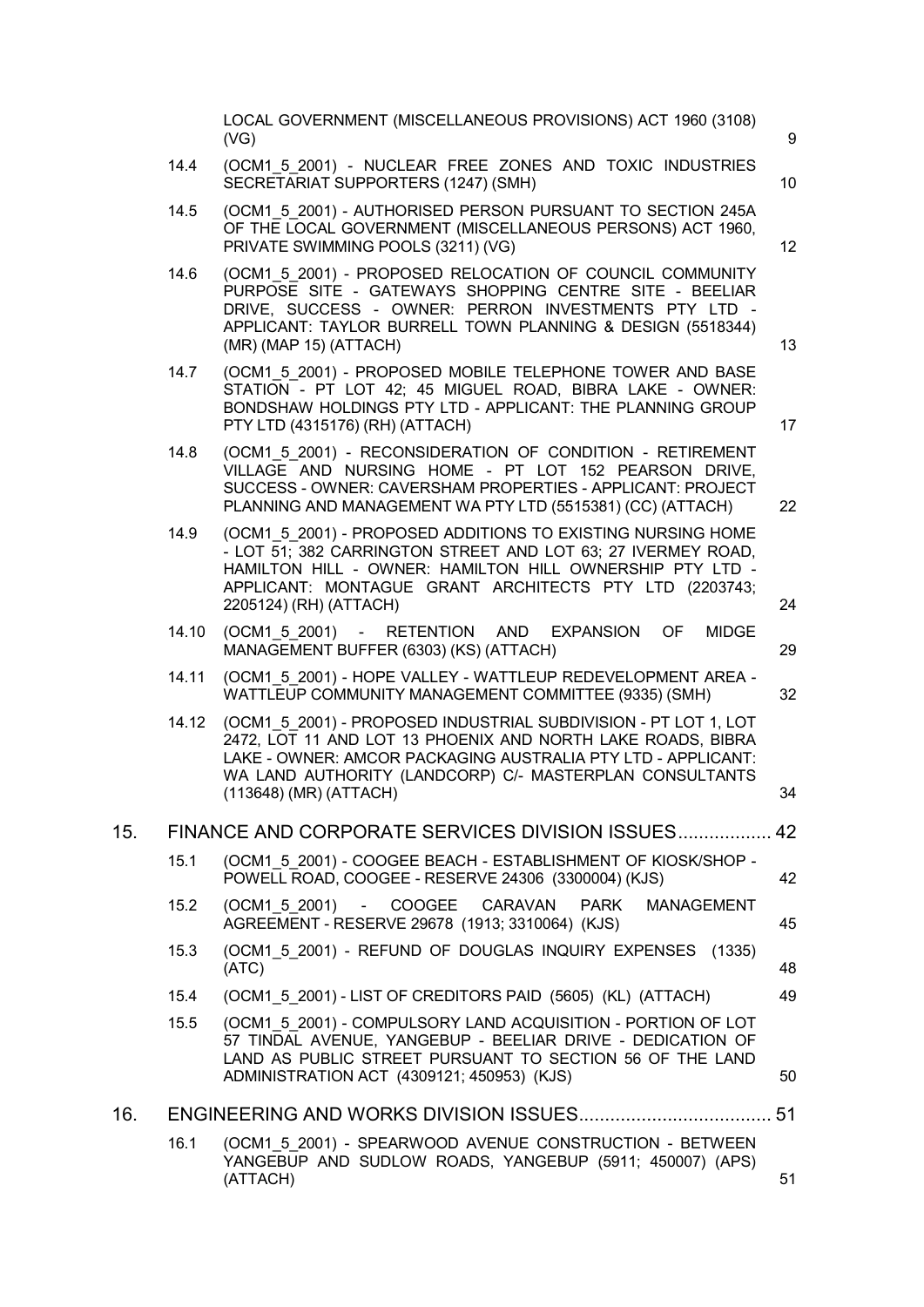|     | 16.2 | (OCM1 5 2001) - TENDER NO. 20/2001 - CONSTRUCTION OF BEELIAR<br>DRIVE FROM YANGEBUP/WATSON ROAD TO SPEARWOOD AVENUE IN<br>BEELIAR (450953) (BKG) (ATTACH) | 53 |
|-----|------|-----------------------------------------------------------------------------------------------------------------------------------------------------------|----|
|     | 16.3 | (OCM1 5 2001) - POLICY FOR LOCAL AREA TRAFFIC MANAGEMENT<br>(1030) (BKG) (ATTACH)                                                                         | 55 |
| 17. |      |                                                                                                                                                           | 58 |
|     | 17.1 | (OCM1 5 2001) - COCKBURN BASKETBALL ASSOCIATION (8000) (RA)                                                                                               | 58 |
|     | 17.2 | (OCM1 5 2001) - COASTAL MOTOR CYCLE CLUB (1810) (RA) (ATTACH)                                                                                             | 63 |
| 18. |      |                                                                                                                                                           |    |
| 19. |      | MOTIONS OF WHICH PREVIOUS NOTICE HAS BEEN GIVEN 66                                                                                                        |    |
|     | 19.1 | (OCM1 5 2001) - POSSIBLE ESTABLISHMENT OF A RESTAURANT/CAFE<br>ON BIBRA LAKE RESERVE 6208, PROGRESS DRIVE (1101399) (RWB)                                 | 66 |
|     | 19.2 | (OCM1 5 2001) - CREATION OF POLICY - FINANCIAL ASSISTANCE FOR<br>LEGAL REPRESENTATION (1335) (RWB)                                                        | 67 |
| 20. |      | NOTICES OF MOTION GIVEN AT THE MEETING FOR                                                                                                                |    |
| 21. |      | NEW BUSINESS OF AN URGENT NATURE INTRODUCED BY<br>DECISION OF MEETING BY COUNCILLORS OR OFFICERS 69                                                       |    |
| 22. |      | MATTERS TO BE NOTED FOR INVESTIGATION, WITHOUT                                                                                                            |    |
| 23. |      |                                                                                                                                                           |    |
| 24. |      | RESOLUTION OF COMPLIANCE (Section 3.18(3), Local Government                                                                                               |    |
| 25. |      |                                                                                                                                                           |    |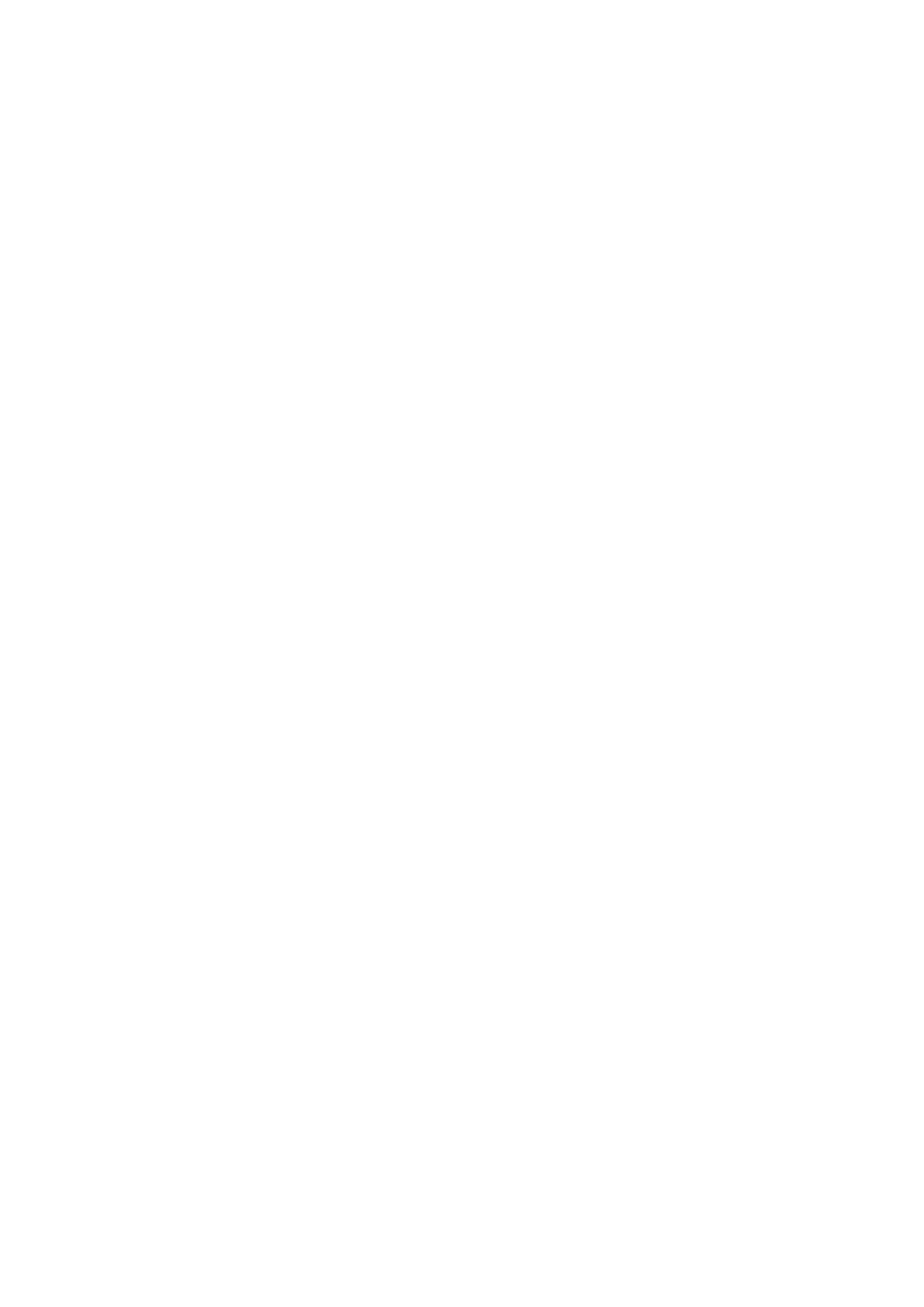# **CITY OF COCKBURN**

# **AGENDA TO BE PRESENTED TO THE ORDINARY COUNCIL MEETING TO BE HELD ON TUESDAY, 15 MAY 2001 AT 7:30 P.M.**

# **1. DECLARATION OF MEETING**

## **2. APPOINTMENT OF PRESIDING MEMBER (If required)**

#### **3. DISCLAIMER (To be read aloud by Presiding Member)**

Members of the public who attend Council Meetings, should not act immediately on anything they hear at the Meetings, without first seeking clarification of Council's position. Persons are advised to wait for written advice from the Council prior to taking action on any matter that they may have before Council.

## **4. ACKNOWLEDGEMENT OF RECEIPT OF WRITTEN DECLARATIONS OF FINANCIAL INTERESTS (by Presiding Member)**

### **5. APOLOGIES AND LEAVE OF ABSENCE**

#### **5.1 (OCM1\_5\_2001) -**

Mayor S Lee Apology Mr R Brown Apology

## **6. ACTION TAKEN ON PREVIOUS PUBLIC QUESTIONS TAKEN ON NOTICE**

Nil

## **7. PUBLIC QUESTION TIME**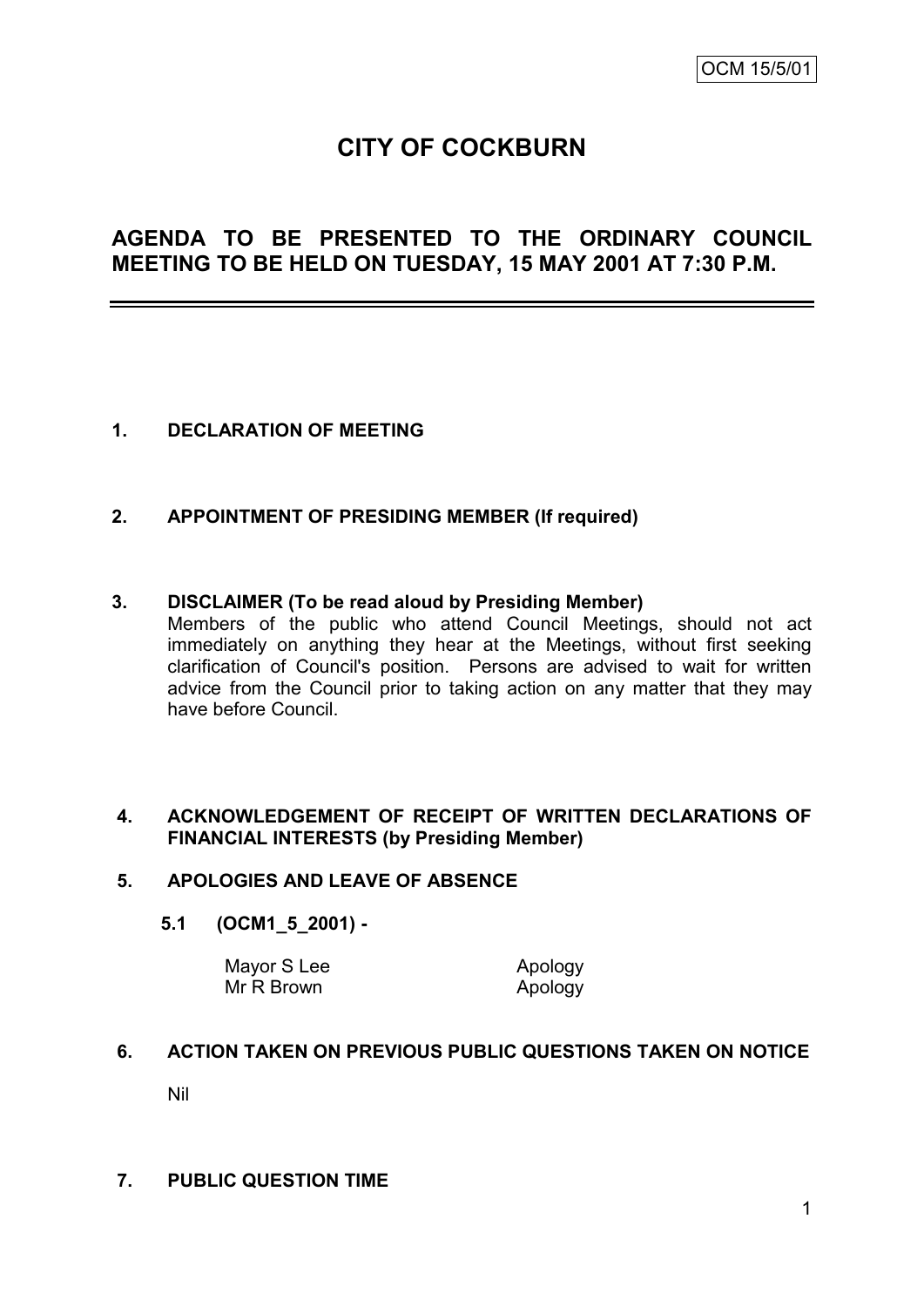Nil

# **8. CONFIRMATION OF MINUTES**

# **8.1 (OCM1\_5\_2001) - ORDINARY COUNCIL MEETING - 17/4/2001**

#### **RECOMMENDATION**

That the Minutes of the Ordinary Council Meeting held on Tuesday, 17 April 2001 be confirmed as a true and accurate record.

**COUNCIL DECISION** That Council:

# **8.2 (OCM1\_5\_2001) - SPECIAL COUNCIL MEETING - 19/4/2001**

# **RECOMMENDATION**

That the Minutes of the Special Council Meeting held on Thursday, 19 April 2001 be confirmed as a true and accurate record.

**COUNCIL DECISION** That Council:

# **9. WRITTEN REQUESTS FOR LEAVE OF ABSENCE**

Nil

## **10. DEPUTATIONS AND PETITIONS**

## **10.1 (OCM1\_5\_2001) - PETITION FROM STAFF AT THE CITY OF COCKBURN**

A petition has been received from Staff at the City of Cockburn regarding Superannuation.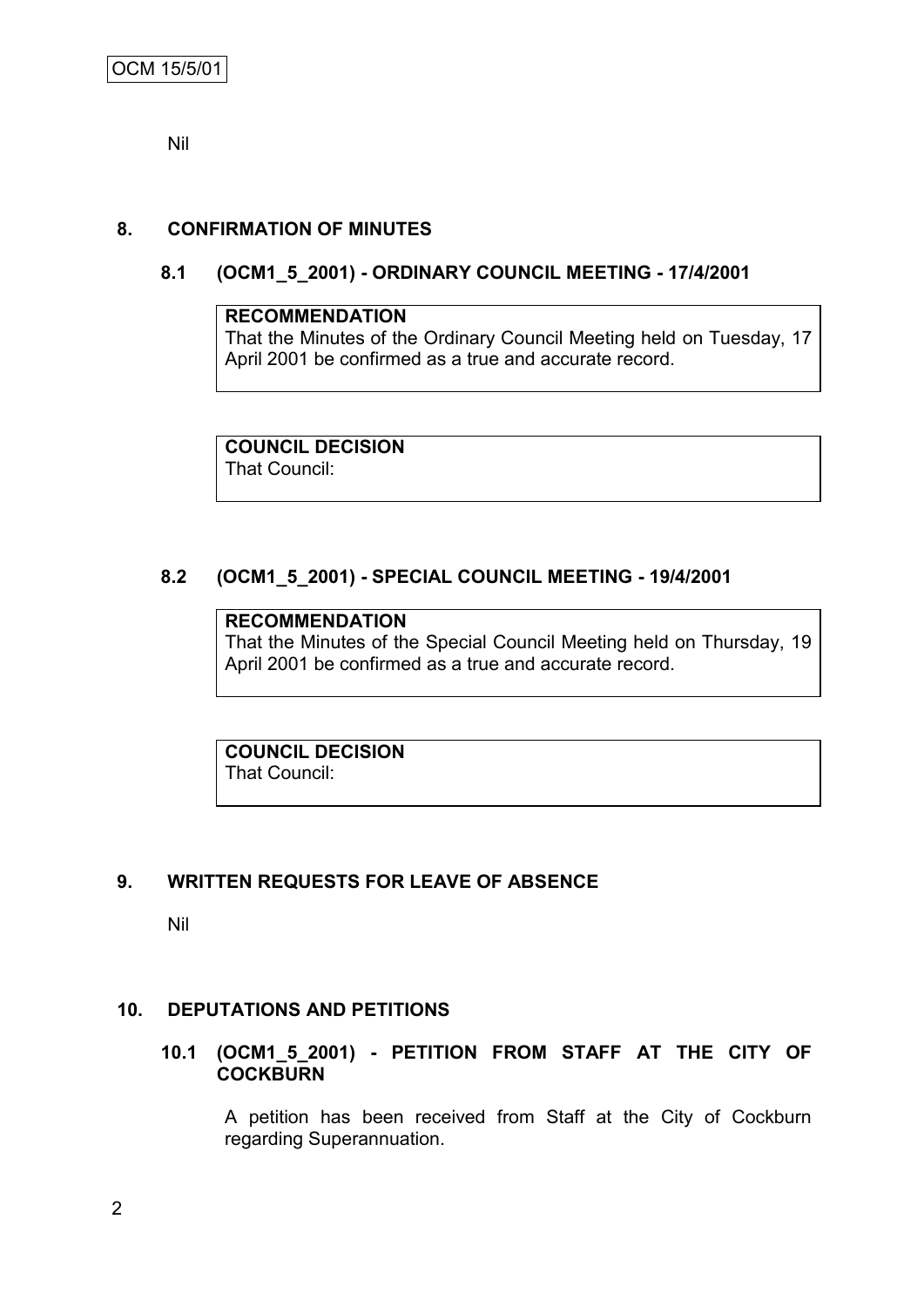## **11. BUSINESS LEFT OVER FROM THE PREVIOUS MEETING (If adjourned)**

Nil

# **12. DECLARATION BY COUNCILLORS WHO HAVE NOT GIVEN DUE CONSIDERATION TO MATTERS CONTAINED IN THE BUSINESS PAPER PRESENT BEFORE THE MEETING**

Nil

## **13. COUNCIL MATTERS**

Nil

## **14. PLANNING AND DEVELOPMENT DIVISION ISSUES**

**14.1 (OCM1\_5\_2001) - DEVELOPMENT COMPLIANCE PROCESS - POLICY APD29 (9001) (MR) (ATTACH)**

# **RECOMMENDATION**

That Council:

- (1) adopt proposed Policy APD29 "Development Compliance Process" for the purpose of advertising it under Clause 11.1.1 of District Zoning Scheme No. 2;
- (2) in the interim:-
	- 1. endorse the Development Compliance Process as a guideline as set out in the attachment to this report;
	- 2. authorise the Director Planning & Development to initiate legal proceedings against owner(s) and/or operator(s) within the district where development is in contravention of section 10(4)(a) of the *Town Planning & Development Act*.

**TO BE CARRIED BY AN ABSOLUTE MAJORITY OF COUNCIL**

**COUNCIL DECISION**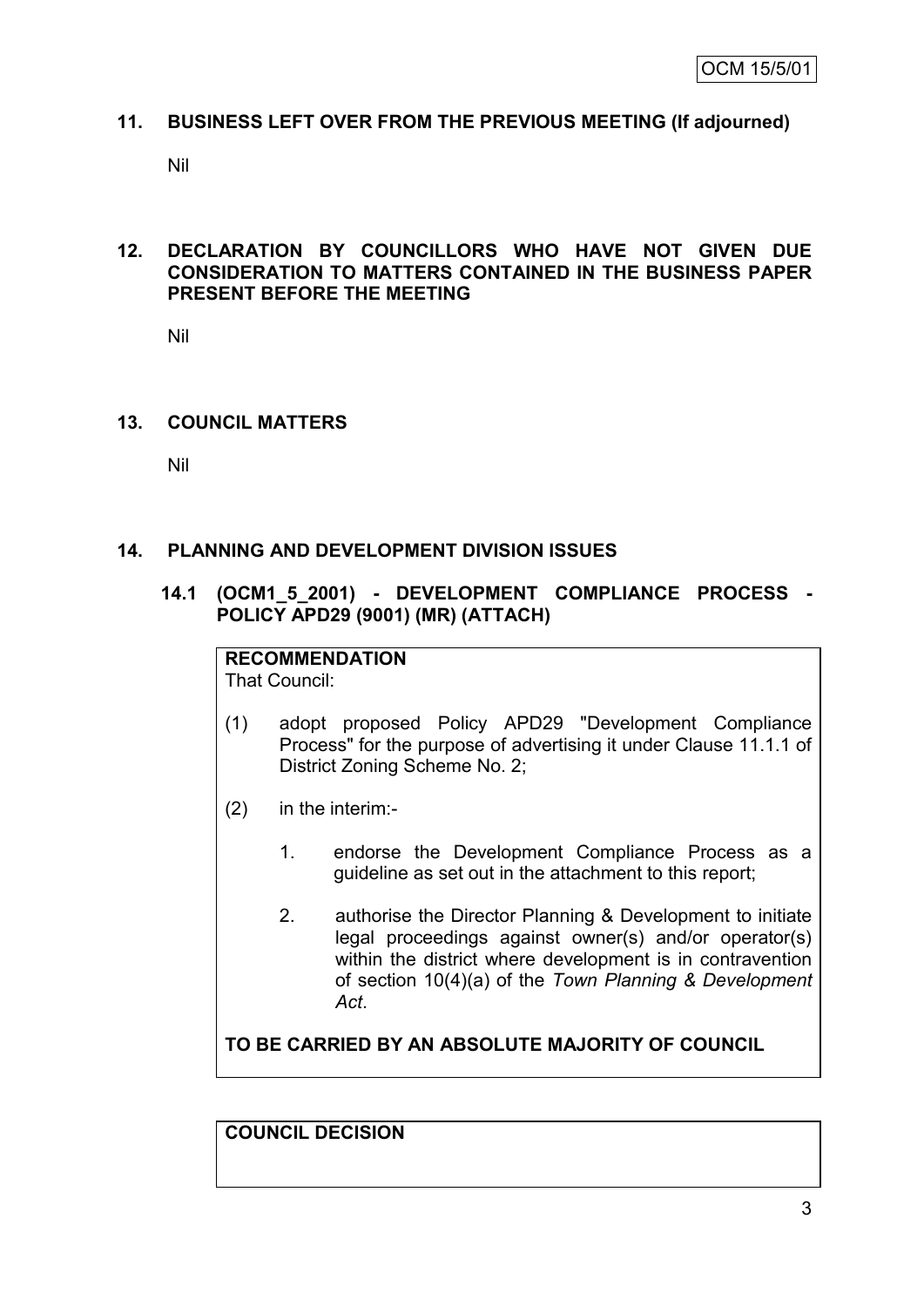## **Background**

The City receives a diverse range of development compliance problems from the general public at an average rate of one every two days. The types of compliance matters can vary significantly from an unauthorised home occupation to an unauthorised industrial activity. Other compliance matters arise in follow-up inspections on conditions of approval which has not been undertaken in a systematic way in the past. This has lead to certain developments failing to comply with conditions that would otherwise improve the operation and amenity of the activity.

The City employs a Development Compliance Officer to respond to and investigate breaches of the City of Cockburn District Planning Scheme No 2. This appointment has proven effective as a one point of contact for compliance matters and allows the Officer to focus his duties on resolving various matters. This is carried out in the first instance by negotiating a "win win" solution in which case a clear majority of approximately 80% of complaints are resolved within 2-4 weeks. It is inevitable that some land owners and operators will not comply with instructions issued by the City either because:

- ignorance is offered and the final warning is the trigger to cooperate or;
- simply ignoring the issue and not willing to cooperate because the City is telling them what to do with their property;
- economic considerations of their operations are such that additional time is needed to undertake the work required or to find a more suitable premises

There is no clearly defined process for dealing with development compliance matters and this has lead to:

- At times a lack of consistency in responding to development compliance matters;
- Some owners are given more time to comply with the City's requirements than other people in a similar situation.
- Complainants not being satisfied that the City is responding as quickly as it should.

Development compliance is given force and effect by the City of Cockburn District Zoning Scheme No 2. Clause 7.2 of DZS2 requires:-

- Council approval prior to commencement of development;
- Compliance with development conditions;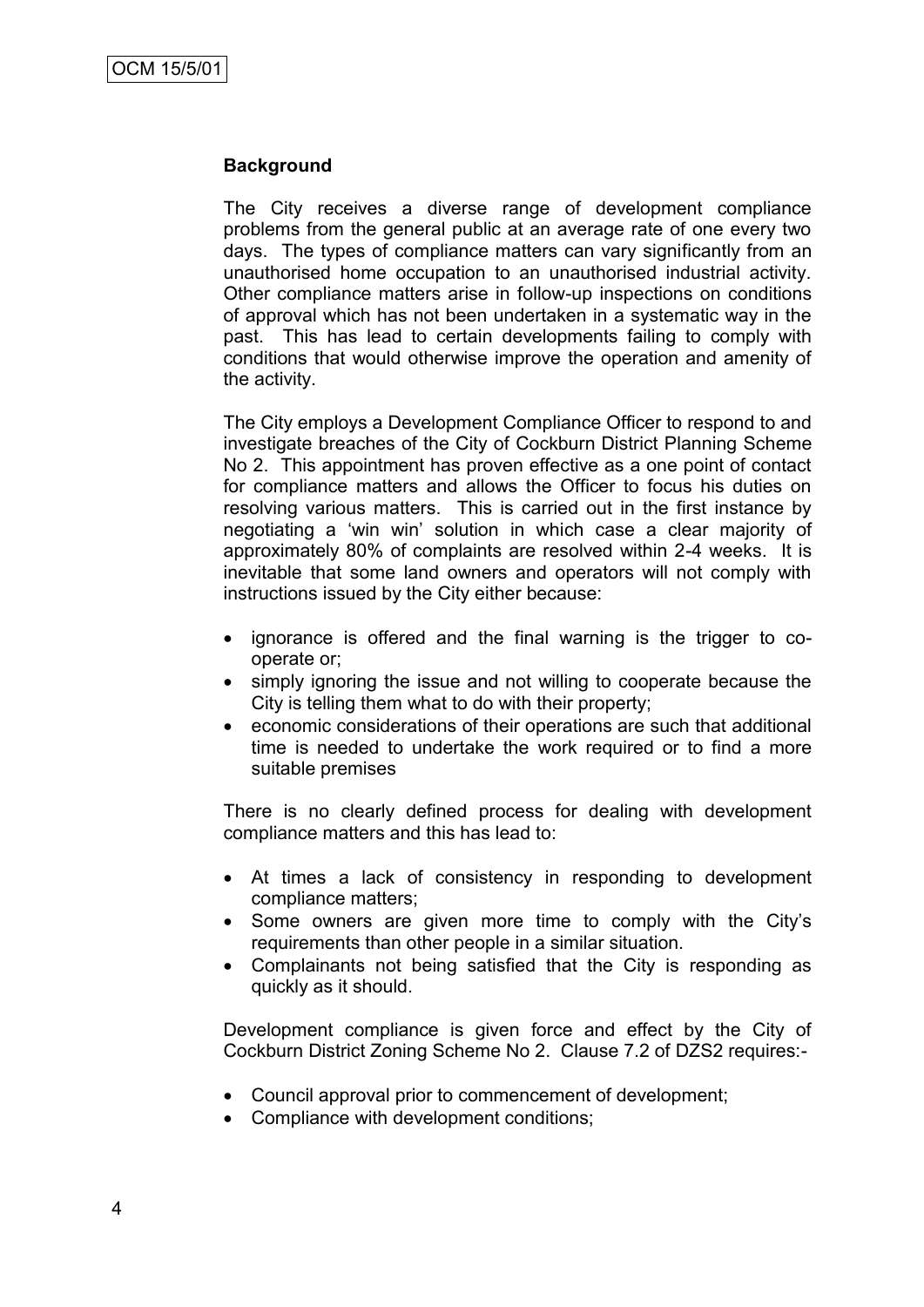Failure to comply with any of the provisions of the Scheme constitutes an offence under the *Town Planning and Development Act*. Section 10 (4) (a) of the Act states:

#### *"(4) (a) A person who –*

*contravenes or fails to comply with the provisions of a town planning scheme; or*

*commences or continues to carry out any development which is required to comply with a town planning scheme otherwise than in accordance with that scheme or otherwise than in accordance with any condition imposed with respect to the development by the responsible authority pursuant to its powers under that scheme."*

*Is guilty of an offence.*

*Penalty: Maximum \$50,000, and a daily maximum penalty of \$5,000.*

#### **Report**

The purpose of this report is to seek adoption of the proposed Policy APD29 "Development Compliance Process" for the purpose of advertising pursuant to District Zoning Scheme No. 2. In the interim the Council's endorsement of the Development Compliance Process is sought and to authorise the Director Planning & Development to initiate legal action where development is in breach of the City of Cockburn District Zoning Scheme No 2. Legal action is viewed as a "last resort" in the event that an offence continues over 6 weeks unresolved or unlikely to be resolved within a reasonable time thereafter.

A development compliance process has been prepared as a guide to responding to public complaints. This process includes the major steps involved in enquiries, receipt of complaints, processing and completion.

The development compliance process attached is self explanatory and focuses on resolving matters up-front and in person. Compliance matters requiring further action will result in a first warning letter giving 28 days notice to bring a property into compliance with District Zoning Scheme No 2. A continuation of an unlawful activity will result in the issuance of a second notice for 14 days to comply with stated Scheme requirements. If a breach of the Scheme still continues the matter would then be referred to Council"s solicitors for final notification before initiating legal proceedings. This approach allows for "three strikes" for breaches of the Scheme by a person/s, (usually the owner of the land but can also include an operator).

Prior to undertaking legal proceedings it is important to ensure that the following principals are observed:-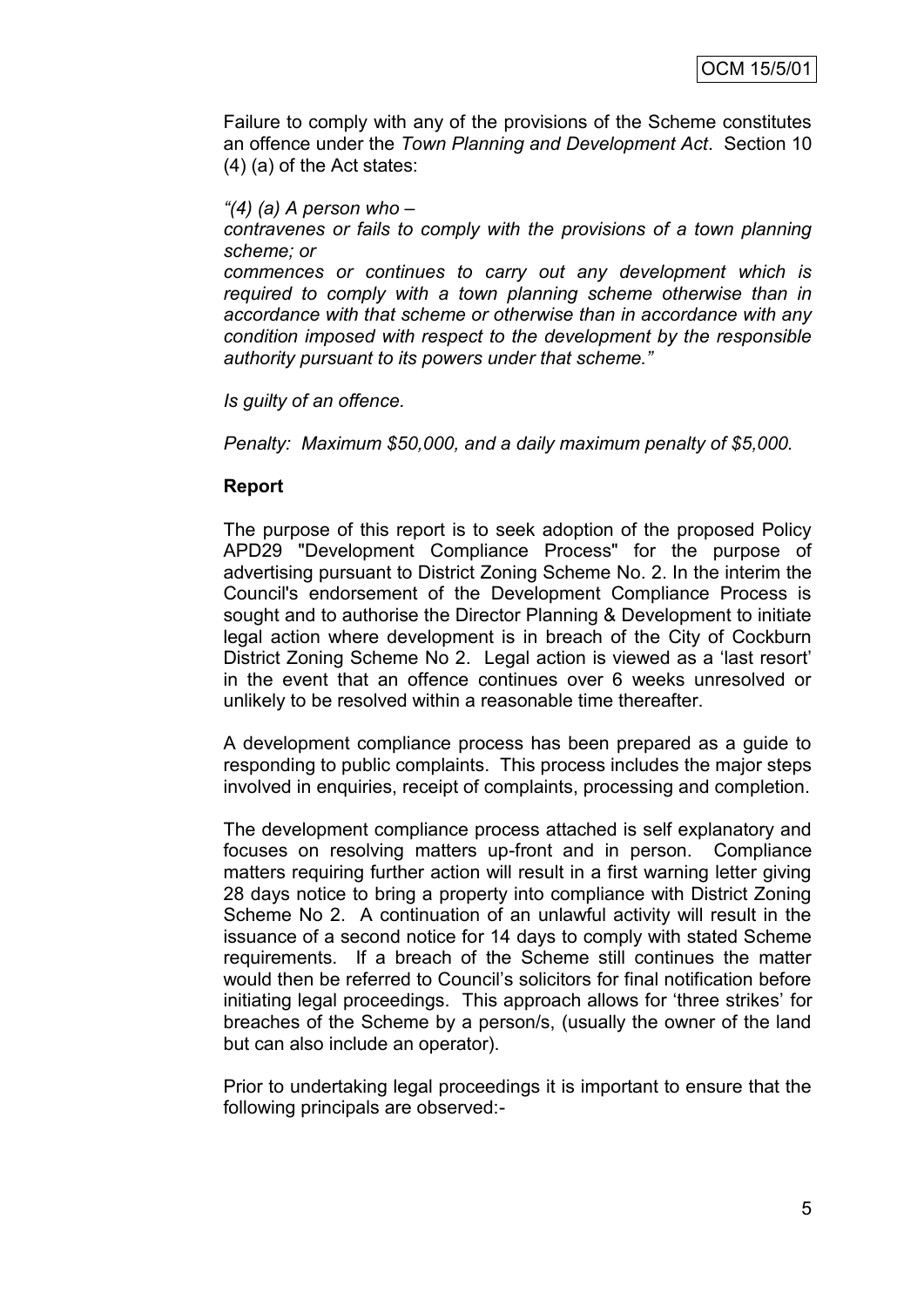- 1. There is a breach of the City of Cockburn District Zoning Scheme No 2 and any reasonable person would agree that this is the case;
- 2. That every reasonable opportunity has been afforded by the City for the matter to be resolved by responsible parties;
- 3. A continuation of the breach would result in an adverse impact on the amenity of the area, and further valid planning complaints being received;
- 4. The development conflicts with the general principals of orderly and proper planning.

# **Strategic Plan/Policy Implications**

The Corporate Strategic Plan Key Result Areas which apply to this item are:-

# Planning Your City

 *"To ensure that the development will enhance the levels of amenity currently enjoyed by the community"*

Conserving and Improving Your Environment

 *"To ensure that the development of the district is undertaken in such a way that the balance between the natural and human environment is maintained."*

# **Budget/Financial Implications**

N/A

**Implications of Section 3.18(3) Local Government Act, 1995**

Nil

# **14.2 (OCM1\_5\_2001) - NEW POLICY - PUBLIC OPEN SPACE CREDIT CALCULATIONS (9003) (SMH) (ATTACH)**

# **RECOMMENDATION**

That Council:

- (1) receive the report;
- (2) adopt the attached Policy APD28 "Public Open Space Credit Calculations" and include it in the Council's Administrative Policy Manual;
- (3) adopt the attached Delegated Authority APD 28 "Public Open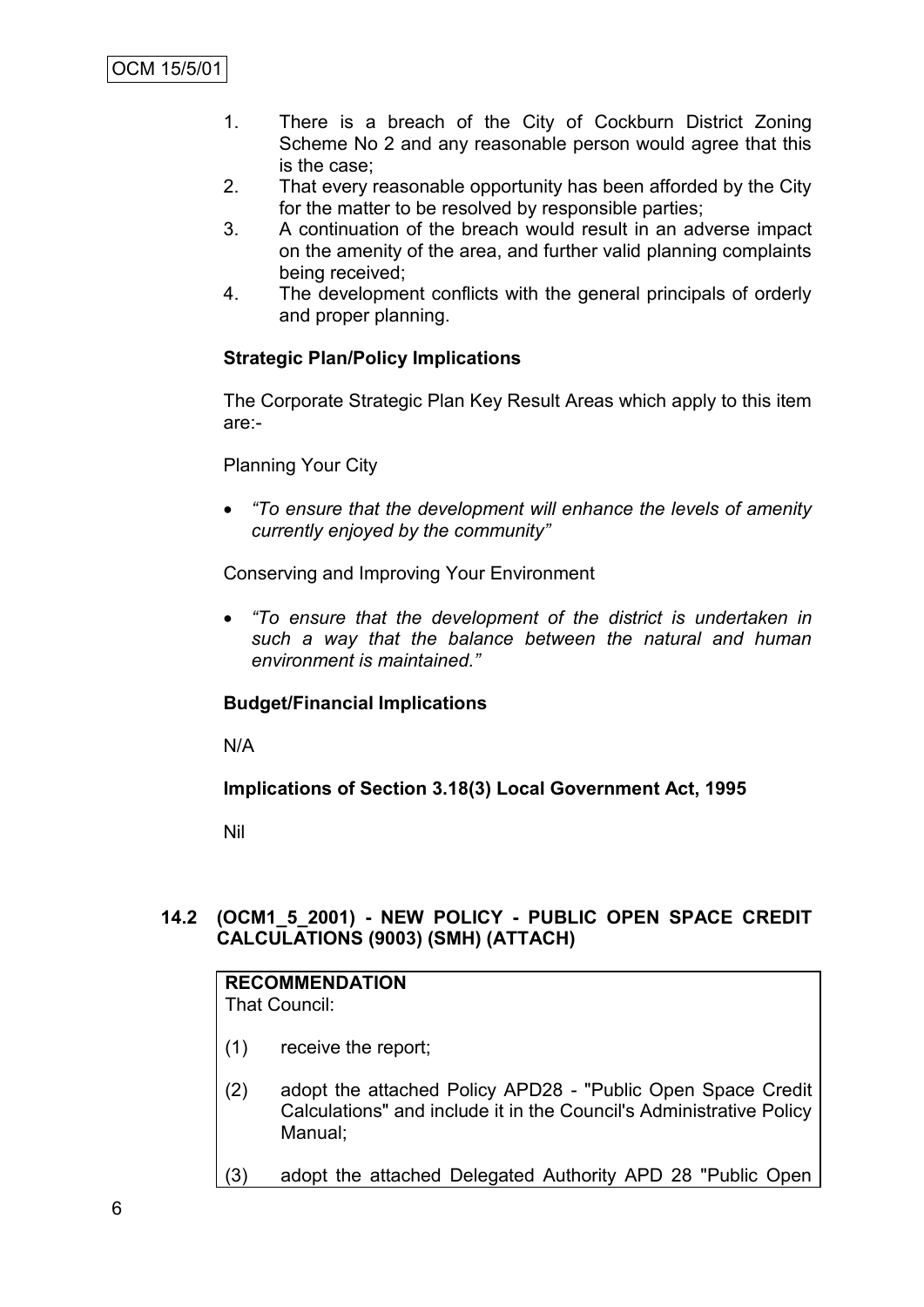Space Credit Calculations" and include it in the Council's Delegation Register.

# **TO BE CARRIED BY AN ABSOLUTE MAJORITY OF COUNCIL**

# **COUNCIL DECISION**

# **Background**

This policy has been prepared as a result of difficulties experienced in determining the public open space credits for the proposed subdivision of Lot 202 on the south-west corner of Russell Road and Barfield Road, Banjup. The difficulties related to the credits applicable to the conservation and rehabilitation of a dampland. The dampland had been determined by the EPA as a "resource" enhancement - (Category R)" where the objective is to maintain and enhance its existing ecological functions.

Element 4 of the Western Australian Planning Commission (Commission) Liveable Neighbourhoods R5 - "Credits for public open space", allows credits for:-

- Drainage swales and detention areas up to 100% subject to certain requirements.
- Artificial lakes/permanent drainage ponds up to 50% (but not exceeding 20% of the total public open space contribution) of the permanent surface water area subject to certain conditions.
- Natural wetlands up to 50% (but not exceeding 20% of the total public open space contribution) of the natural wetlands and fringing vegetation subject to certain qualifications.

The Liveable Neighbourhoods criteria represents the most recent approach applied by the Commission, and therefore should be taken into account when formulating a policy on POS credits.

There is a need for a consistent interpretation of the approach to calculating credits for wetlands in the interests of both applicants and Council.

## **Submission**

On 11 April 2001, a meeting was held with the major stakeholders to determine acceptable POS credits relating to the subdivision of Lot 202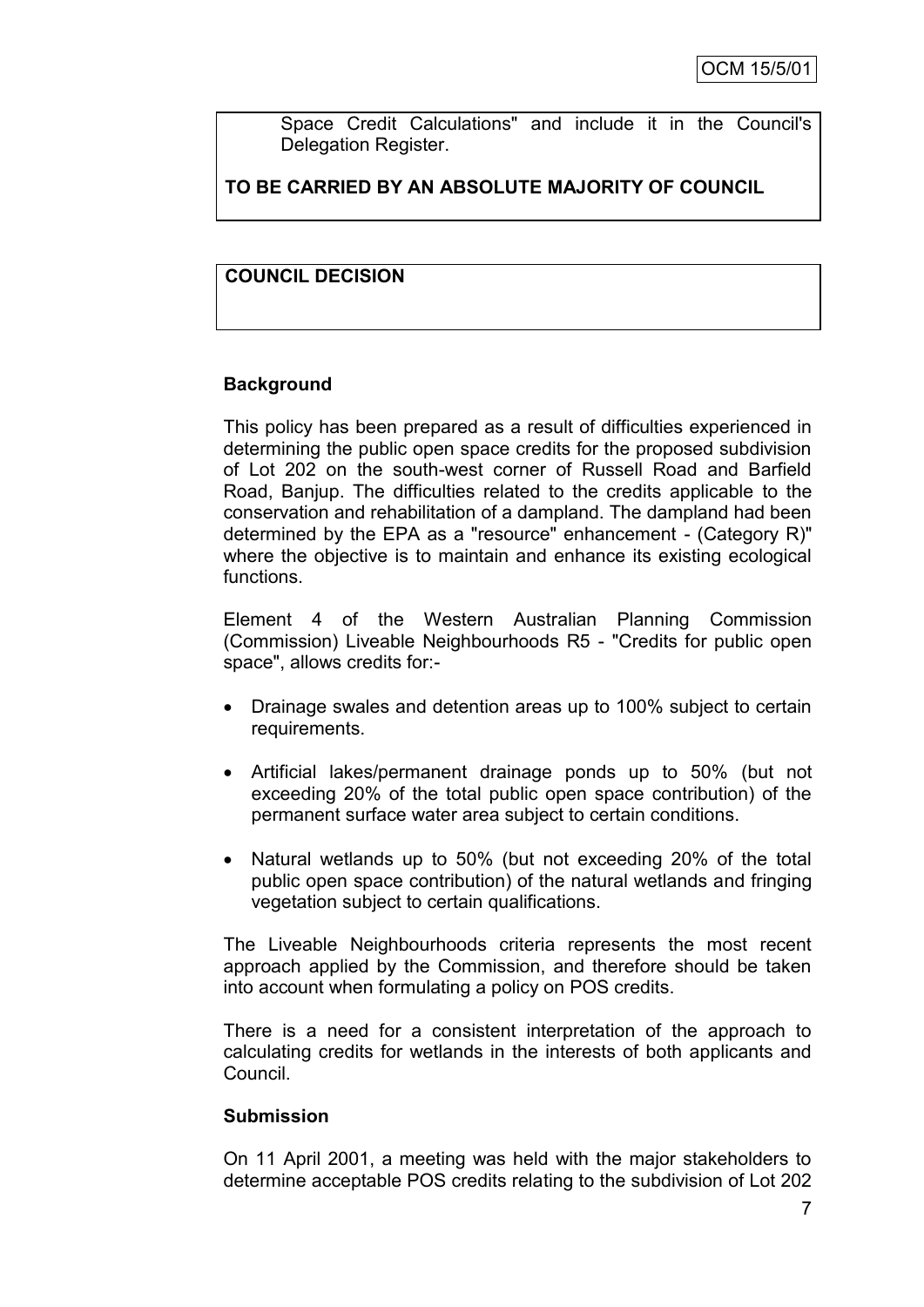Russell Road. The meeting was conducted by the Ministry for Planning with representatives from the subdivider, the City and the Water and Rivers Commission. At the conclusion of the meeting an agreement was reached on the likely acceptable conditions, with the provision to clarify points at subdivision with the Ministry.

While each situation needs to be dealt with on a one to one basis, some general criteria needs to be provided to allow a consistent approach. The City needs to avoid creating a precedent which could compromise the Council in respect to the provisions of adequate and appropriate open space for public use.

The City of Cockburn contains numerous wetlands. Wetlands include lakes, sumplands and damplands and therefore many of the future subdivisions are likely to involve the protection, rehabilitation or utilisation of wetland areas for which POS credits will need to be determined.

#### **Report**

A policy has been prepared and is attached.

The purpose of the policy is primarily to provide for a consistent approach in determining POS credits on land affected by wetlands.

The policy is self-explanatory and does not need elaboration.

The recommendation is to adopt the policy and the delegated authority.

The policy does not require advertising under Clause 11.1.1 because the policy relates to subdivision, not development. Subdivision is the responsibility of the WAPC.

## **Strategic Plan/Policy Implications**

The Key Result Areas which apply are:

Planning Your City

 *"To ensure that the planning of the City is based on an approach which has the potential to achieve high levels of convenience for its citizens."*

Conserving and Improving Your Environment

 *"To conserve the quality, extent and uniqueness of the natural environment that exists within the district"*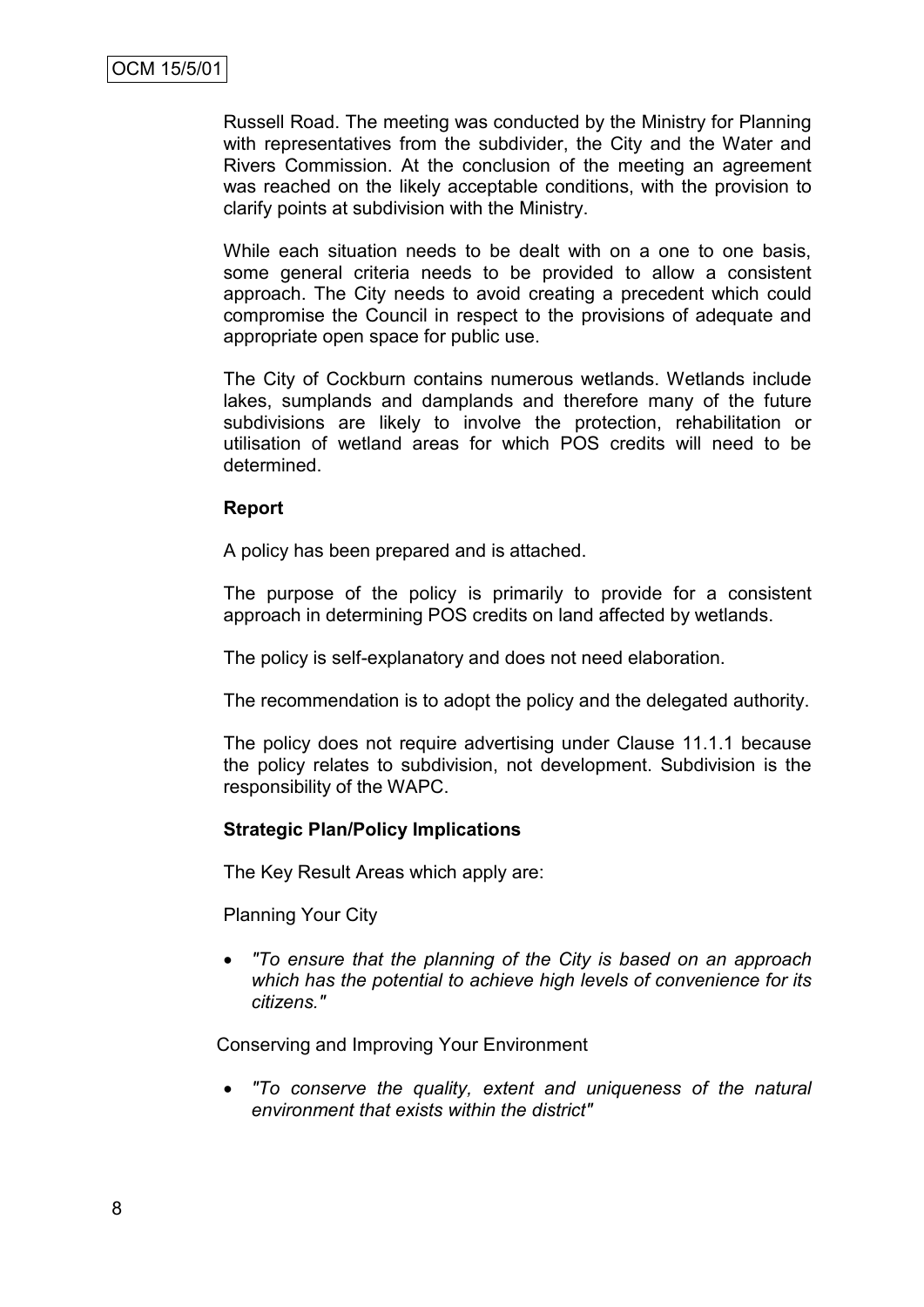*"To ensure that the development of the district is undertaken in such a way that the balance between the natural and human environment is maintained".*

Facilitating the needs of Your Community

- *"To identify current community needs, aspirations, expectations and priorities of the services provided by the Council."*
- *To determine by best practice, the most appropriate range of sporting facilities and natural recreation areas to be provided within the district to meet the needs of all age groups within the community."*

Maintaining Your Community Facilities

 *"To construct and maintain parks which are owned or vested in the Council, in accordance with recognised standards and are convenient and safe for public use."*

# **Budget/Financial Implications**

N/A

# **Implications of Section 3.18(3) Local Government Act, 1995**

The Council may make recommendations in respect to conditions of approval relating to subdivisions within the district. The final decision on matters relating to POS credits rests with the WAPC which is the authority that issues the subdivision decision.

## **14.3 (OCM1\_5\_2001) - AUTHORITY TO APPROVE OR REFUSE TO APPROVE PLANS AND SPECIFICATIONS PURSUANT TO SECTION 374(1b) OF THE LOCAL GOVERNMENT (MISCELLANEOUS PROVISIONS) ACT 1960 (3108) (VG)**

# **RECOMMENDATION**

That Council:

- (1) delegate the authority to approve or refuse to approve plans and specifications submitted to the City of Cockburn pursuant to the Local Government (Miscellaneous Provisions) Act 1960, to Mr Derek Ian Lamont;
- (2) issue to Derek Ian Lamont, a Certificate of Authorisation relating to recommendation (1) above as required by Section 9.10 (2) of the Local Government Act 1995.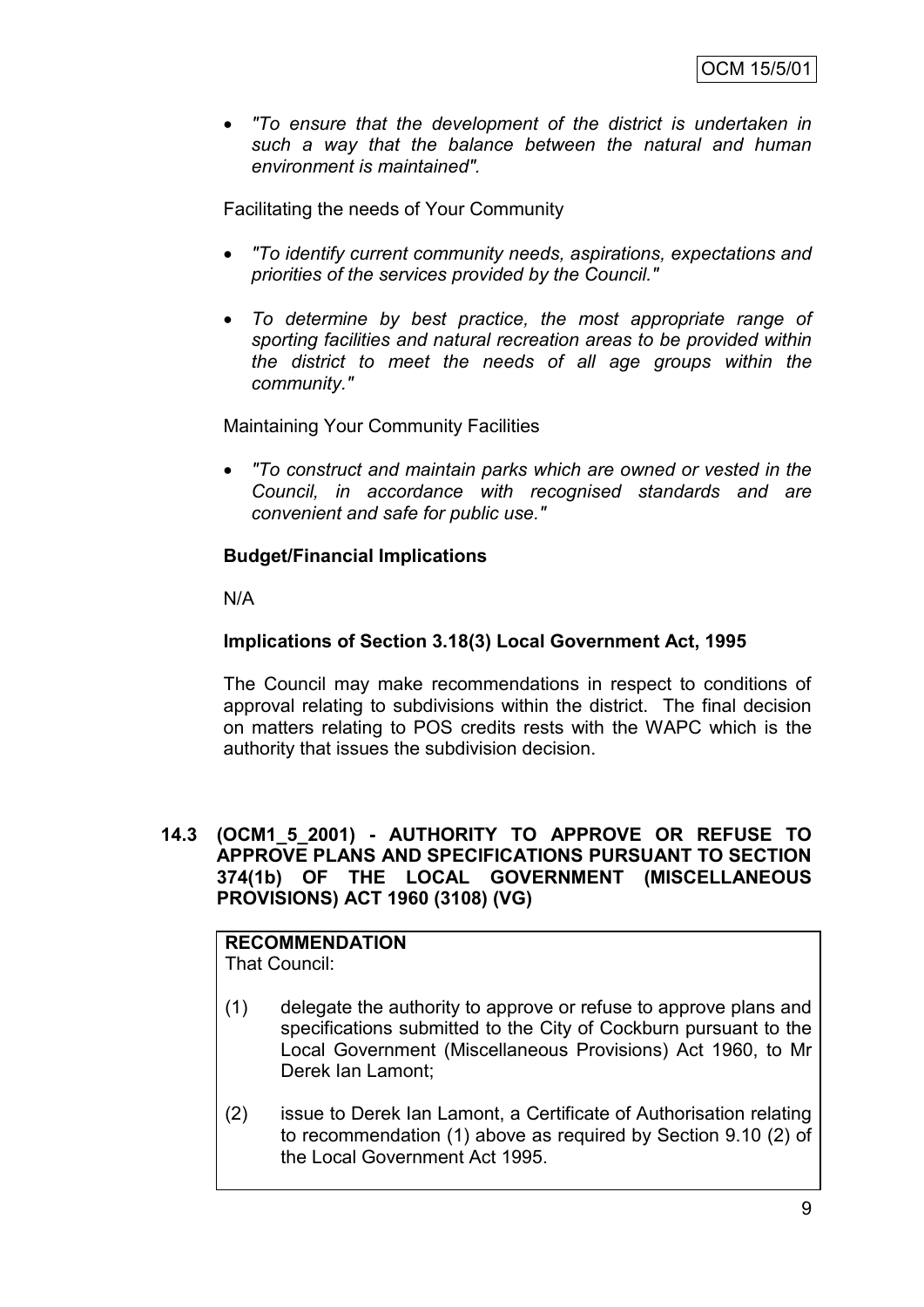# **COUNCIL DECISION**

# **Background**

Mr Lamont has recently been employed by Council as a Building Surveyor and part of his duties are to approve or not to approve building licence applications and this function requires Council to delegate its authority.

## **Submission**

N/A

## **Report**

Mr Lamont has the qualifications necessary to receive Council's delegated authority.

# **Strategic Plan/Policy Implications**

N/A

# **Budget/Financial Implications**

N/A

**Implications of Section 3.18(3) Local Government Act, 1995**

Nil

# **14.4 (OCM1\_5\_2001) - NUCLEAR FREE ZONES AND TOXIC INDUSTRIES SECRETARIAT SUPPORTERS (1247) (SMH)**

# **RECOMMENDATION**

That Council:

- (1) receive the submission by the Australian Local Government Nuclear Free Zones and Toxic Industries Secretariat;
- (2) join the Nuclear Free Zone and Toxic Industries Secretariat.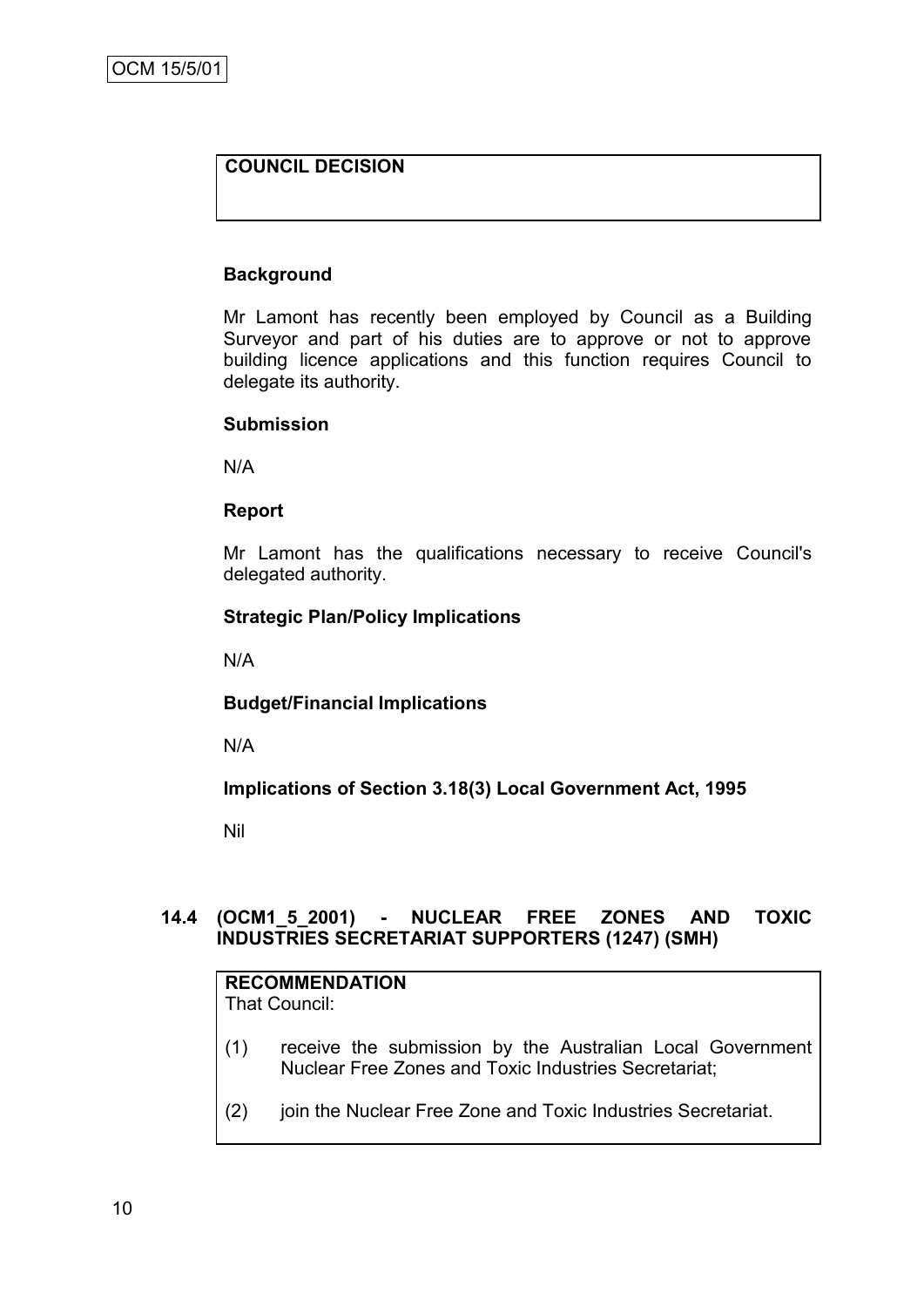## **COUNCIL DECISION**

#### **Background**

Since at least 1991, the Council has been actively involved in the Australian Nuclear Free Zone Secretariat (WA Branch). In fact, Clr Laurie Humphreys, during 1992 was the Branch Chairperson.

Minutes of the meetings of the Australian Nuclear Free Zone Secretariat are regularly sent to the Council for its information.

#### **Submission**

A letter dated 19 April 2001 from the Australian Local Government Nuclear Free Zones and Toxic Industries Secretariat read as follows:-

"*As a council that has passed an anti-nuclear motion or shown support for the anti-nuclear movement, we would like to invite you to join the NFZ secretariat.*

*The secretariat has had a very busy past 6 months with the employment of a part time national coordinator.*

*When you join the NFZ secretariat you will receive regular newsletters, become a member of the NFZ egroup, be provided with the most up to date information and possible motions for your council. We also lobby local, state and national politicians and representative bodies on your behalf.*

*We are currently setting up an office in Western Australia and will be hopefully expanding further on the east coast.*

*We derive our funds from local council membership and donation.*

*Annual membership fees are due in April 2001. Below is an invoice for your council for 2001/2002. We would appreciate prompt payment (before 30th April 2001) so we can continue our good work.*

*Thank you for all your support and we look forward to a busy year ahead."*

#### **Report**

Given the Council's concern about the establishment of noxious industries within the district and its past involvement in the Australian Nuclear Free Zone Secretariat, it would seem appropriate that it continue its support for the organisation.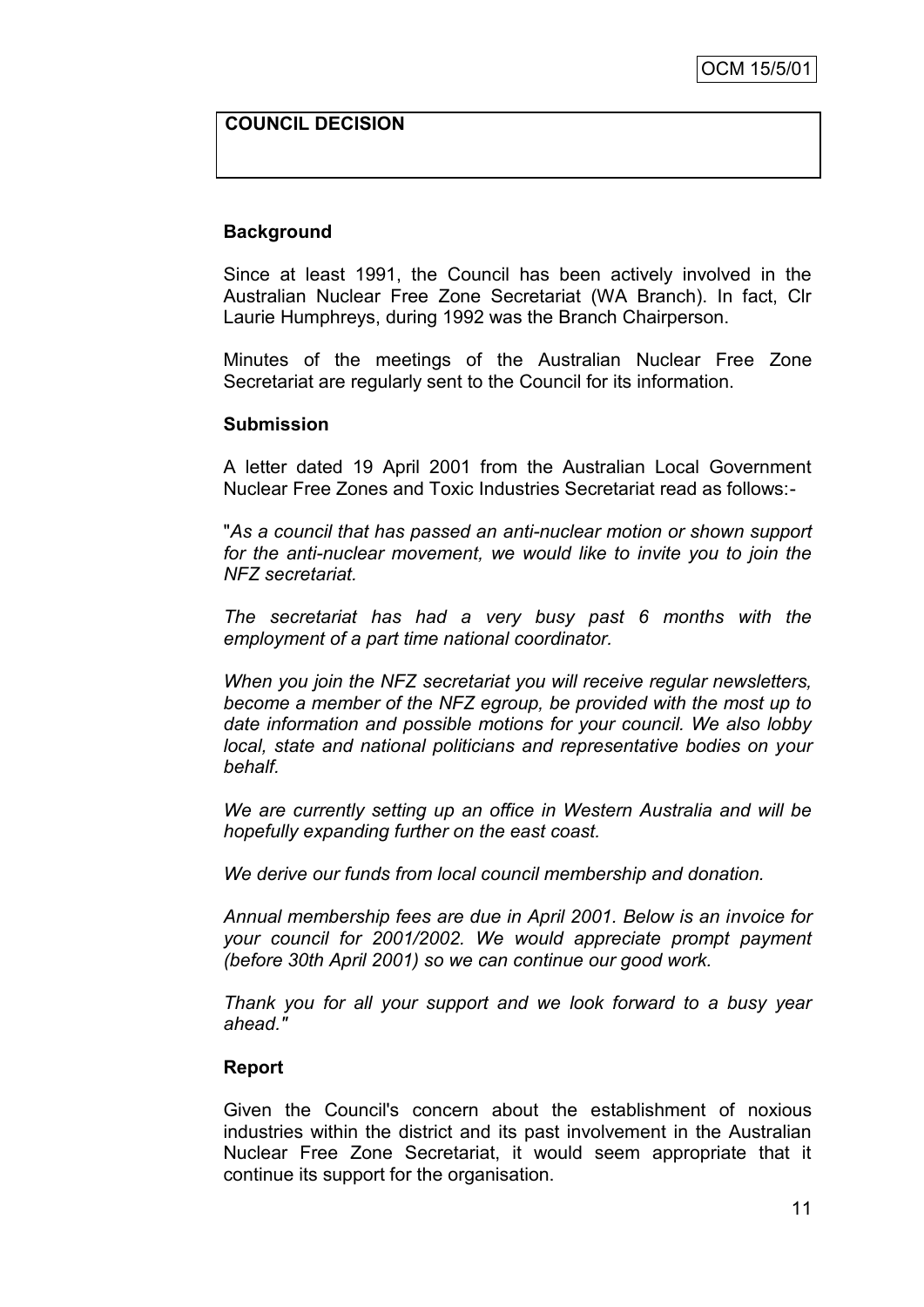# **Strategic Plan/Policy Implications**

The Corporate Strategic Plan Key Result Areas which apply to this item are:-

- 2. Planning Your City
	- *"To ensure that the development will enhance the levels of amenity currently enjoyed by the community."*
- 3. Conserving and Improving Your Environment
- *"To ensure that the development of the district is undertaken in such a way that the balance between the natural and human environment is maintained."*

#### **Budget/Financial Implications**

The fee for membership of a Council with a population greater than 10,000 people is \$660 (inc GST).

The subscription should be funded from the Council's Account No. 110340 - Subscriptions.

#### **Implications of Section 3.18(3) Local Government Act, 1995**

Nil.

#### **14.5 (OCM1\_5\_2001) - AUTHORISED PERSON PURSUANT TO SECTION 245A OF THE LOCAL GOVERNMENT (MISCELLANEOUS PERSONS) ACT 1960, PRIVATE SWIMMING POOLS (3211) (VG)**

# **RECOMMENDATION**

That Council:

- (1) authorise Mr Derek Ian Lamont to carry out the Powers and duties given to an Authorised Person contained in Section 245A of the Local Government (Miscellaneous Provisions) Act 1960;
- (2) issue to Derek Ian Lamont, a Certificate of Authorisation relating to (1) above as required by Section 9.10 (2) of the Local Government Act 1995.

**COUNCIL DECISION**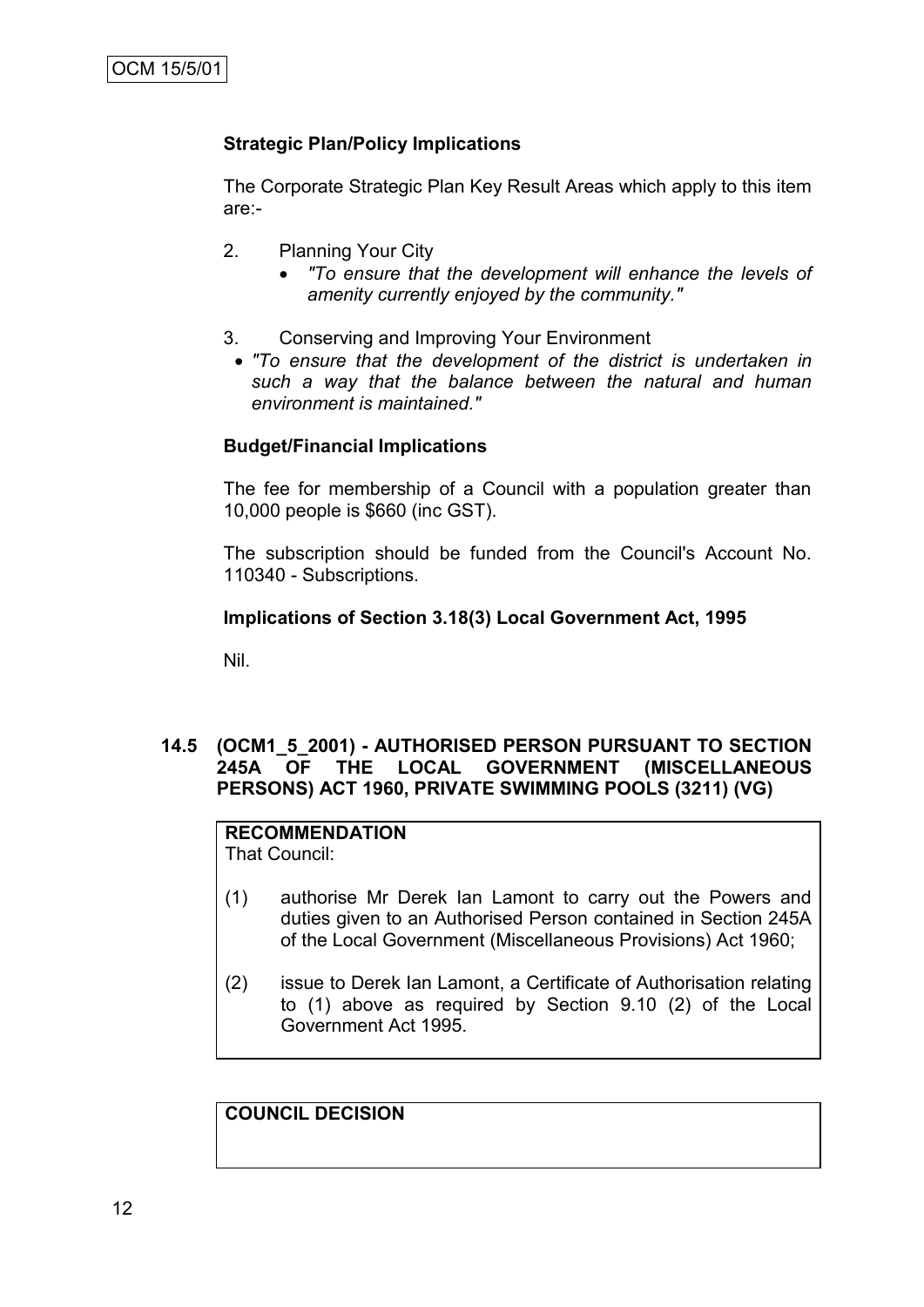# **Background**

Mr Lamont has recently been employed by Council as a Building Surveyor and part of his duties will include inspection of Private Swimming Pools and this function requires Council to authorise a person to do so.

## **Submission**

N/A

# **Report**

Mr Lamont has the appropriate qualifications and experience to be authorised by Council.

# **Strategic Plan/Policy Implications**

N/A

# **Budget/Financial Implications**

N/A

**Implications of Section 3.18(3) Local Government Act, 1995**

Nil

**14.6 (OCM1\_5\_2001) - PROPOSED RELOCATION OF COUNCIL COMMUNITY PURPOSE SITE - GATEWAYS SHOPPING CENTRE SITE - BEELIAR DRIVE, SUCCESS - OWNER: PERRON INVESTMENTS PTY LTD - APPLICANT: TAYLOR BURRELL TOWN PLANNING & DESIGN (5518344) (MR) (MAP 15) (ATTACH)**

#### **RECOMMENDATION** That Council:

- (1) adopt the modifications to the Concept Master Plan for the Gateways site that provides for the relocation of the Community Purpose Site subject to:
	- 1. Provision of the southern access road off Wentworth Parade, a roadway along the eastern boundary of the site and abutting Service Station/Fast Food sites and the link south of the southern-most Fast Food site as shown on the Concept Master Plan (MP1).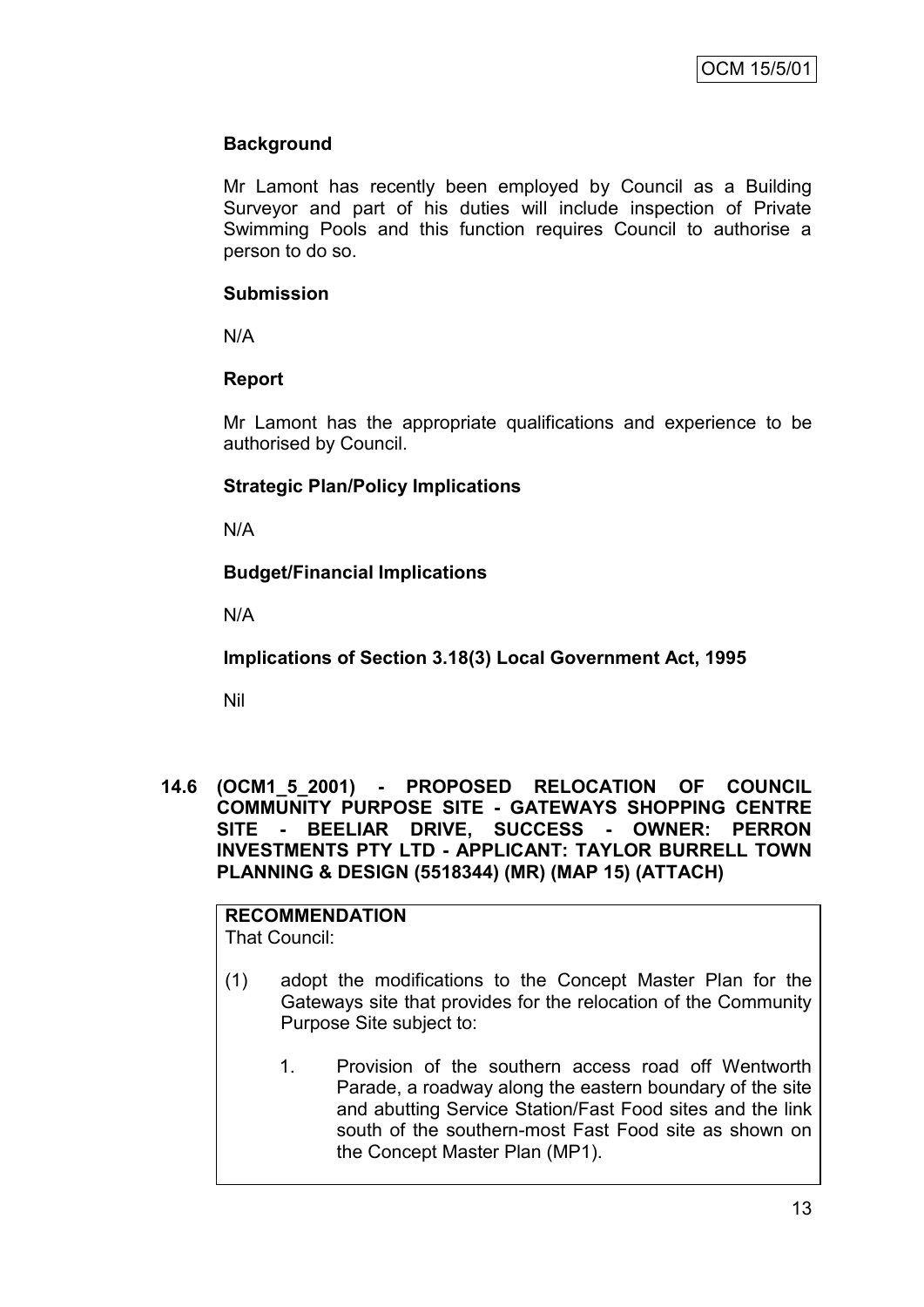2. The deferral of the proposed access modifications onto Beeliar Drive pending receipt of advice from Main Roads WA and the Western Australian Planning Commission. 3. The area of the Community Purpose lot being not less than 2.0 ha. 4. Development of the sites fronting the internal extension of North Lake Road including the Service Station and the Fast Food sites to suitably address the roadway between these and the Community Purpose site to ensure a high level of visual amenity, safety and security. 5. The abutting roadways being constructed at no cost to Council. 6. The new Community Purpose site is to be fully serviced at no cost to Council. 7. There are no services or easements on the site which restrict its usability apart from the eastern roadway. 8. The designated purpose of the reserve being for "Council Purposes". (2) amend the Town Planning Scheme No 3 Maps by: 1. Deleting the proposed "Regional Centre Zone" on Lot 185, and the western portion of Lot 183 Wentworth Parade and replacing with "Local Reserve – Public Purpose (Civic Use)"; 2. Partially remove the proposed "Local Reserve – Public Purpose (Civic Use)' reserve on the eastern part of Lot 186 Beeliar Drive, Success and replace with a "Regional Centre Zone'. (3) adopt the modifications contained in (2) above and forward the Council decision to the Western Australian Planning Commission requesting that the Hon. Minister for Planning grant final approval under the Town Planning Regulation 21. (4) support the amalgamation/resubdivision involving Crown (DOLA) and the Perron Group to establish the new Community Purpose site and the completion of the land exchange, subject to appropriate conditions determined by the delegated officer.

## **COUNCIL DECISION**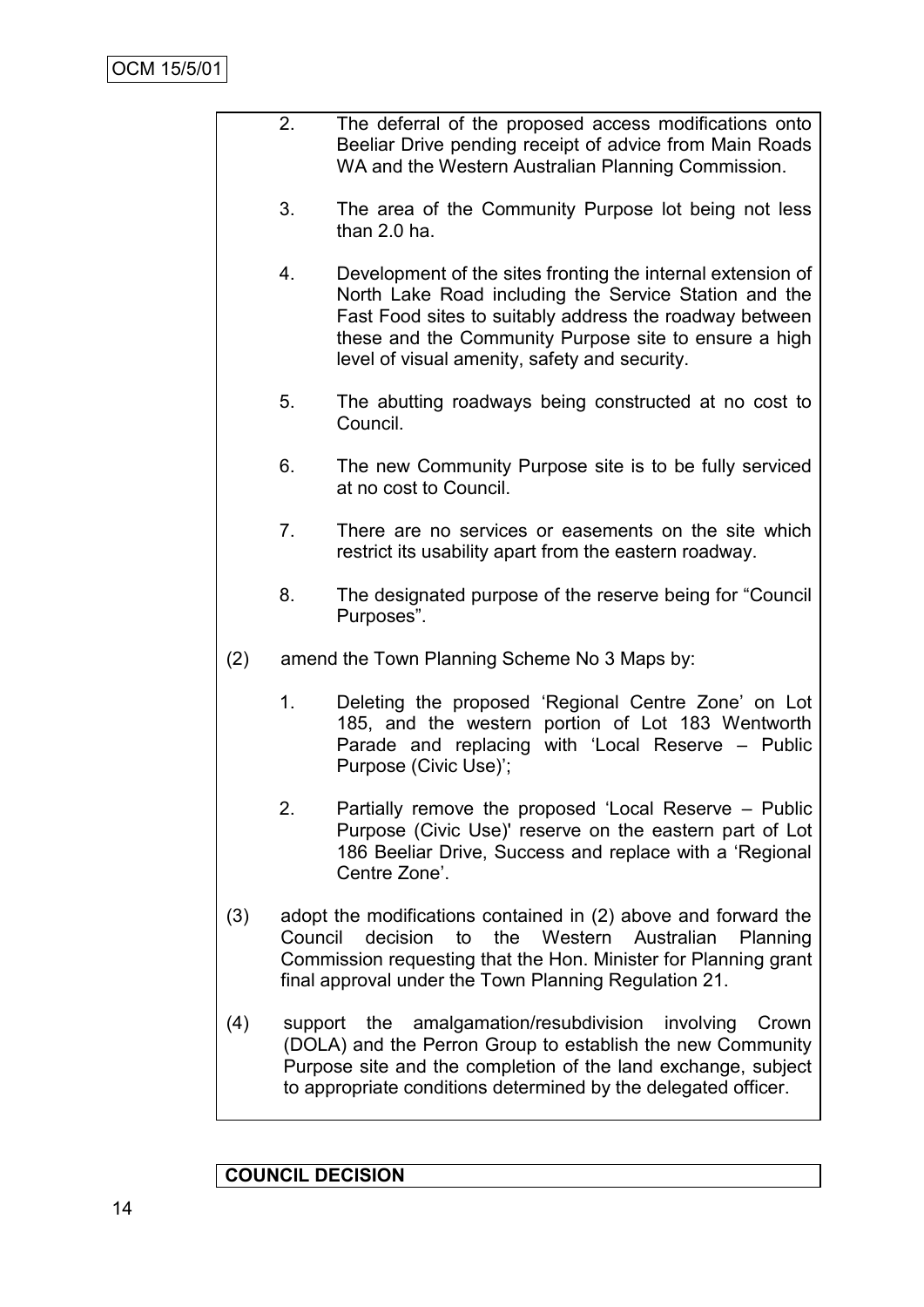# **Background**

Council at its Ordinary meeting on 16 January 2001 resolved to support the relocation of the Community Purpose site as shown on the Concept Master Plan (refer to attachments) subject to public comment, and being reviewed in the light of any submissions made during the formal advertising of the revised Concept Master Plan.

The planning for the Gateways Shopping Centre in Beeliar Drive, Success, included the provision of a 1.91 ha Council Community Purpose Site. The site was provided as part of the overall public open space allocation for the Thompson Lake Estate developed by Gold Estates of Australia. The land is an irregular shaped area located in the south west area of the intersection of Beeliar Drive and North Lake Road entry as shown on plan 1 in the Agenda attachment.

The background to this matter is discussed in OCM1 1 2001 (AG Item 14.3).

## **Submission**

Taylor Burrell on behalf of the new owners of the Gateways Shopping Centre are proposing a modified Master Plan for the shopping centre development which involves the repositioning of Council's Community Purpose site. Before proceeding further with the revised Master Plan for the centre, Taylor Burrell have requested Council's support to the alternative Community Purpose site.

## **Report**

## Advertising & Public Submissions

In accordance with the advertising procedures set out in clause 8.2.9.1 of District Zoning Scheme No 2 (DZS2) the proposal was advertised for a period of 21 days. The proposal was advertised by way of advertising signs and newspaper advertisement. Letters of notification were also sent to adjacent landowners.

At the close of the advertising period one submission was received from Development Planning Strategies on behalf of Gold Estates of Australia. Gold Estates is not generally opposed to the proposed land exchange involving the Community Purpose site at the Gateways Shopping Centre but identified other planning issues relating to the Police Department requiring a  $4,000m^2$  site on Gold Estate land to the south. Gold Estates now understands that the Police Department are now looking for an alternative location closer to Kwinana Freeway for rapid response purposes. The submission raises considerations that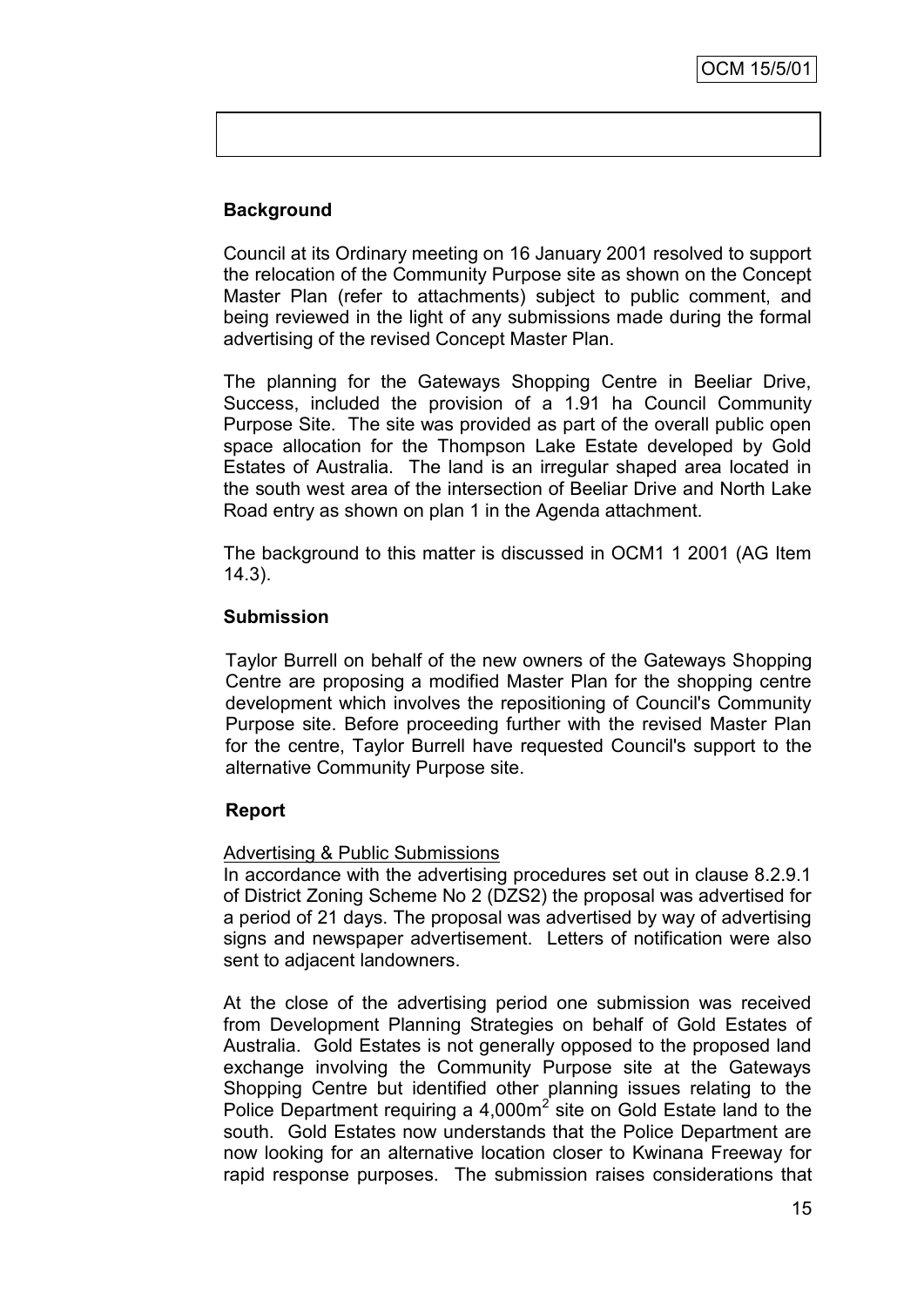may require further investigations should the Police Department confirm their intentions. It is not considered appropriate for this proposal to be delayed pending this matter. An opportunity exists for the Council to consider a formal proposal from the Police Department to site a station complex on an alternative site should the need arise.

The land is reserved for Council Uses in Town Planning Scheme – District Zoning Scheme No 2 (DZS2) and proposed Public Purposes (Civic) in proposed Town Planning Scheme No 3.

There are several advantages with the revised Concept Master Plan in terms of its ideal location for both community and commercial uses, better lot shape, improved access and circulation, better transition between residential and commercial uses.

To relocate the Community Purpose site it will be necessary to complete the following statutory requirements:-

- (1) Adopt modifications to the Concept Master Plan for the Gateways site including the Community Purpose site;
- (2) Amend proposed Town Planning Scheme No 3 to change the location of the Council use reserve within the Gateways site; and
- (3) Approval from the WA Planning Commission for an amalgamation/ resubdivision involving the Crown (DOLA) and the Perron Group to establish the new site and the completion of the required land exchange.
- (4) Obtain advice from Main Roads WA and the Western Australian Planning Commission regarding the access modifications onto Beeliar Drive.

## **Strategic Plan/Policy Implications**

The Corporate Strategic Plan Key Result Areas which apply to this item are:-

- 1. Managing Your City
	- *"To deliver services and to manage resources in a way that is cost competitive without compromising quality."*
	- *"To conduct Council business in open public forums and to manage Council affairs by employing publicly accountable practices."*
- 2. Planning Your City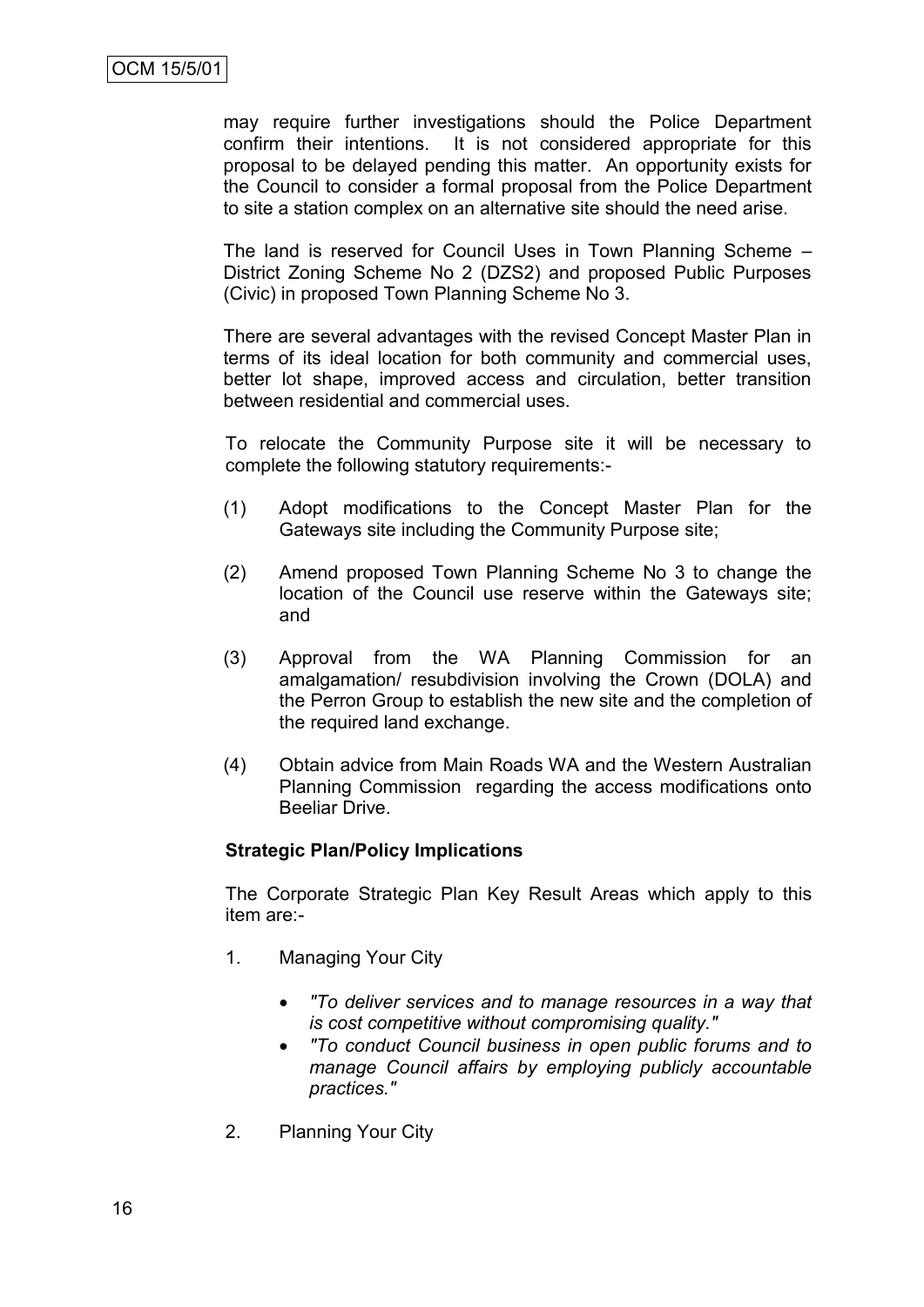- *"To ensure that the planning of the City is based on an approach which has the potential to achieve high levels of convenience for its citizens."*
- *"To ensure that the development will enhance the levels of amenity currently enjoyed by the community."*
- *"To foster a sense of community within the district generally and neighbourhoods in particular."*
- 4. Facilitating the needs of Your Community
	- *"To facilitate and provide an optimum range of community services."*
	- *"To identify current community needs, aspirations, expectations and priorities of the services provided by the Council."*
- 5. Maintaining Your Community Facilities
	- *"To construct and maintain community buildings which are owned or managed by the Council."*

The Planning Policies which apply to this item are:-

PD15 Ultimate Strategic District Plan PD25\* Liveable Neighbourhoods - Community Design Codes

# **Budget/Financial Implications**

N/A

**Implications of Section 3.18(3) Local Government Act, 1995**

Nil

**14.7 (OCM1\_5\_2001) - PROPOSED MOBILE TELEPHONE TOWER AND BASE STATION - PT LOT 42; 45 MIGUEL ROAD, BIBRA LAKE - OWNER: BONDSHAW HOLDINGS PTY LTD - APPLICANT: THE PLANNING GROUP PTY LTD (4315176) (RH) (ATTACH)**

# **RECOMMENDATION**

That Council:

(1) approve the application to develop a mobile telephone tower and base station on Pt Lot 42; 45 Miguel Road, Bibra Lake subject to the following conditions:

Standard conditions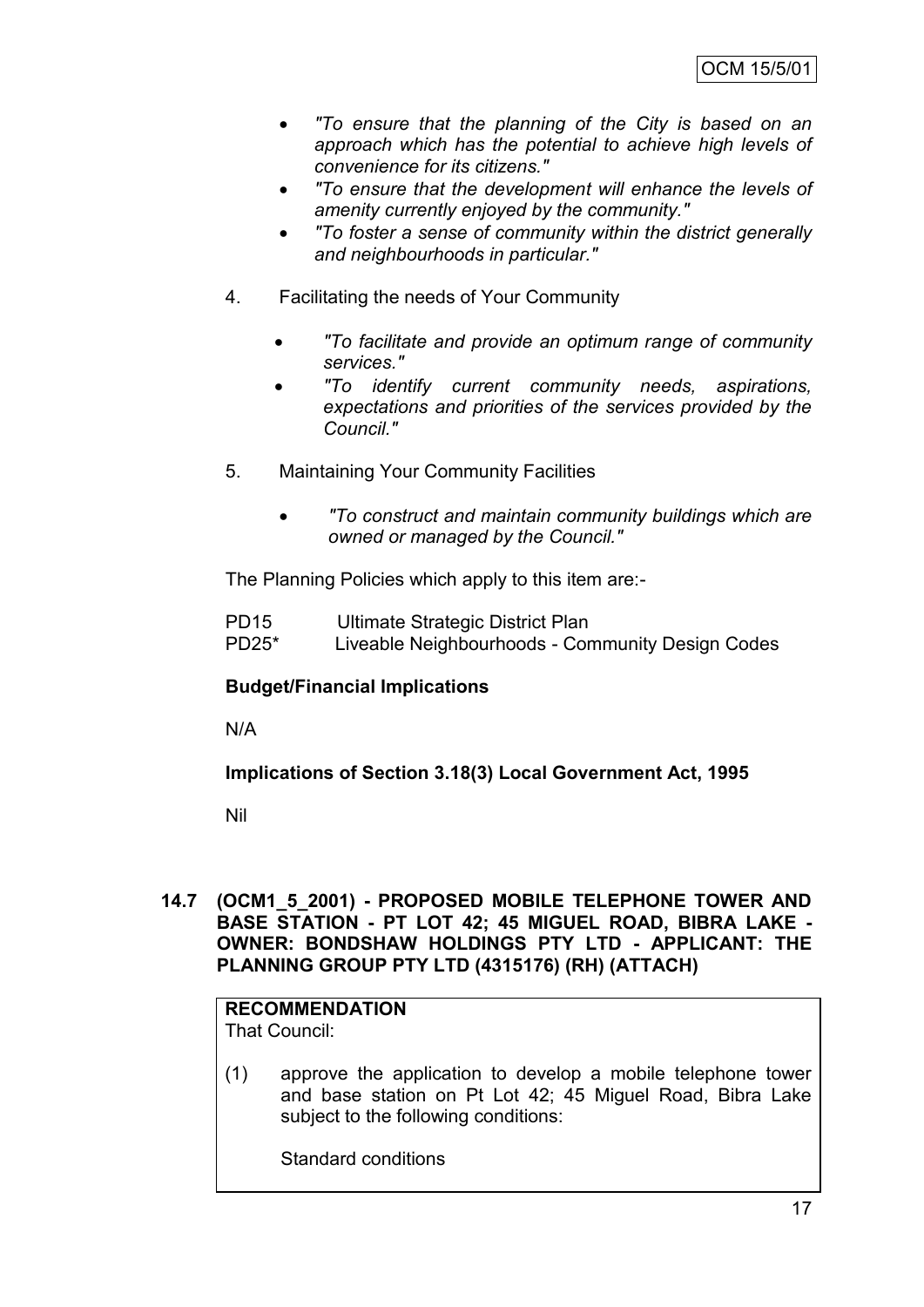|     | 1.<br>Standard conditions contained in Council Policy PD 17 as<br>determined appropriate to this application by the<br>delegated officer under clause 7.6 of Council's District<br>Zoning Scheme No. 2; |                                                                                                             |  |  |
|-----|---------------------------------------------------------------------------------------------------------------------------------------------------------------------------------------------------------|-------------------------------------------------------------------------------------------------------------|--|--|
|     | <b>Special Conditions</b>                                                                                                                                                                               |                                                                                                             |  |  |
|     | 1.                                                                                                                                                                                                      | The tower being designed so as to enable other<br>telecommunications carriers to co-locate on the facility. |  |  |
|     | 2.                                                                                                                                                                                                      | The proposed tower and equipment shelter are to be<br>colour matched to their backgrounds.                  |  |  |
| (2) | issue a Form 2 Approval to Commence Development to the<br>applicant.                                                                                                                                    |                                                                                                             |  |  |

# **COUNCIL DECISION**

# **Background**

| ZONING:             | MRS:                          | <b>INDUSTRIAL</b>               |  |
|---------------------|-------------------------------|---------------------------------|--|
|                     | DZS:                          | GENERAL INDUSTRY/OTHER REGIONAL |  |
|                     |                               | <b>ROAD</b>                     |  |
| <b>LAND USE:</b>    | <b>OFFICE &amp; WAREHOUSE</b> |                                 |  |
| LOT SIZE:           | 19 735 m <sup>2</sup>         |                                 |  |
| 66.5 $m^2$<br>AREA: |                               |                                 |  |
| USE CLASS:          | "Use not listed"              |                                 |  |

Cable & Wireless Optus (C&W Optus) obtained development approval from Council for a 40 metre high mobile telephone tower at Lot 202 Miguel Road on 19 September 2000. Due to problems suffered by the tenants at this property, C&W Optus cannot act on the existing lease for the property nor can they implement the development approval granted by the Council. In response, C&W Optus required a new site that addresses the deficiencies in the existing mobile network.

# **Submission**

The proposed development comprises a:

- 40 metre high steel slim line pole.
- Three 2.262 metre long panel antennae fixed at a height of 39 metres.
- Two 0.6m diameter parabolic dishes fixed at a height of 36 metres.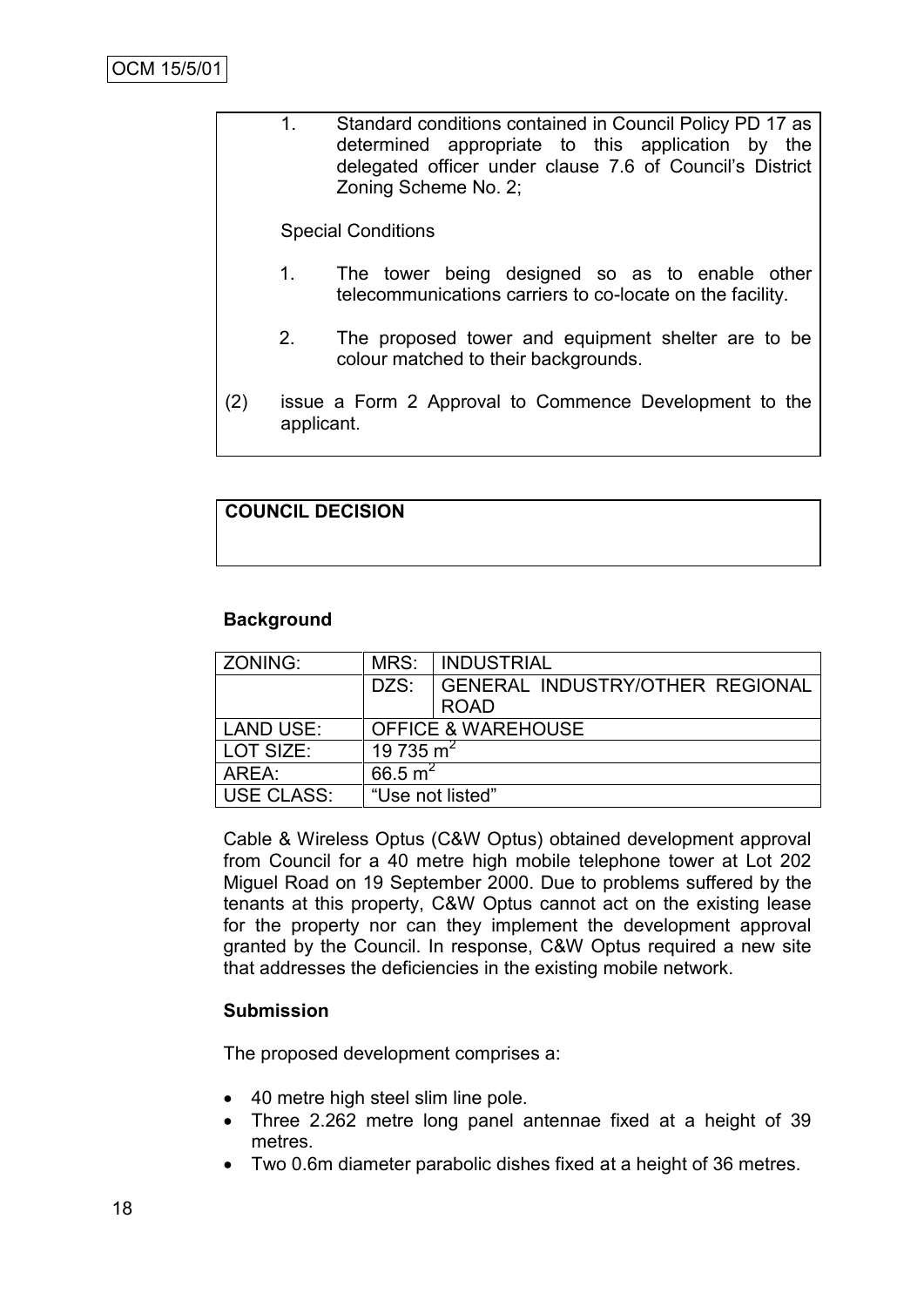- 'Merino' coloured equipment shelter with an area of 3m by 2.5m, with a height of 2.65m, and located adjacent to the base of the monopole.
- 1.8m high security chainwire fence and gate surrounding the compound.

The submitted plans and elevations are attached to this agenda item.

The application was referred to six adjoining and nearby landowners, and a sign erected on the site for twenty-one (21) days providing an opportunity for comment. No submissions were received.

#### **Report**

The proposed telecommunications facility was assessed against Council Policy in respect of the appropriateness of the location and visual impact. Other matters regarding emission of electromagnetic radiation are also discussed and are not an influencing factor on this proposal proceeding.

Council Policy PD32 – Location of High Voltage Overhead Power Lines and Microwave Towers states the following:

*"1 - The siting of mobile telephone towers is to be located where possible within industrial, commercial or other non-residential land within the district and as far as possible from any residences.*

2 - Mobile telephone tower facilities are to be co-located with existing or future towers where the opportunity exists.

*3 - Proponents of microwave towers are to provide the City with detailed assessment of radiation emissions and visual impact associated with proposed towers on nearby land uses."*

#### Site Location

The proposal does not have an adverse effect on the amenity of the surrounding area. This is due to the area being developed for general industrial purposes, the bulk of the surrounding developments and the extent to which the topography shelters the proposed tower.

The surrounding area comprises of industry directly to the north, south, east and west, and the suburbs of Bibra Lake to the north east and Yangebup to the east.

The proposed location is more than 400 metres from the nearest zoned residential land.

Three options for co-location were considered by the applicant. The options were deemed unsuitable due to the existing tower being structurally inadequate, the reluctance of the tenants to support such a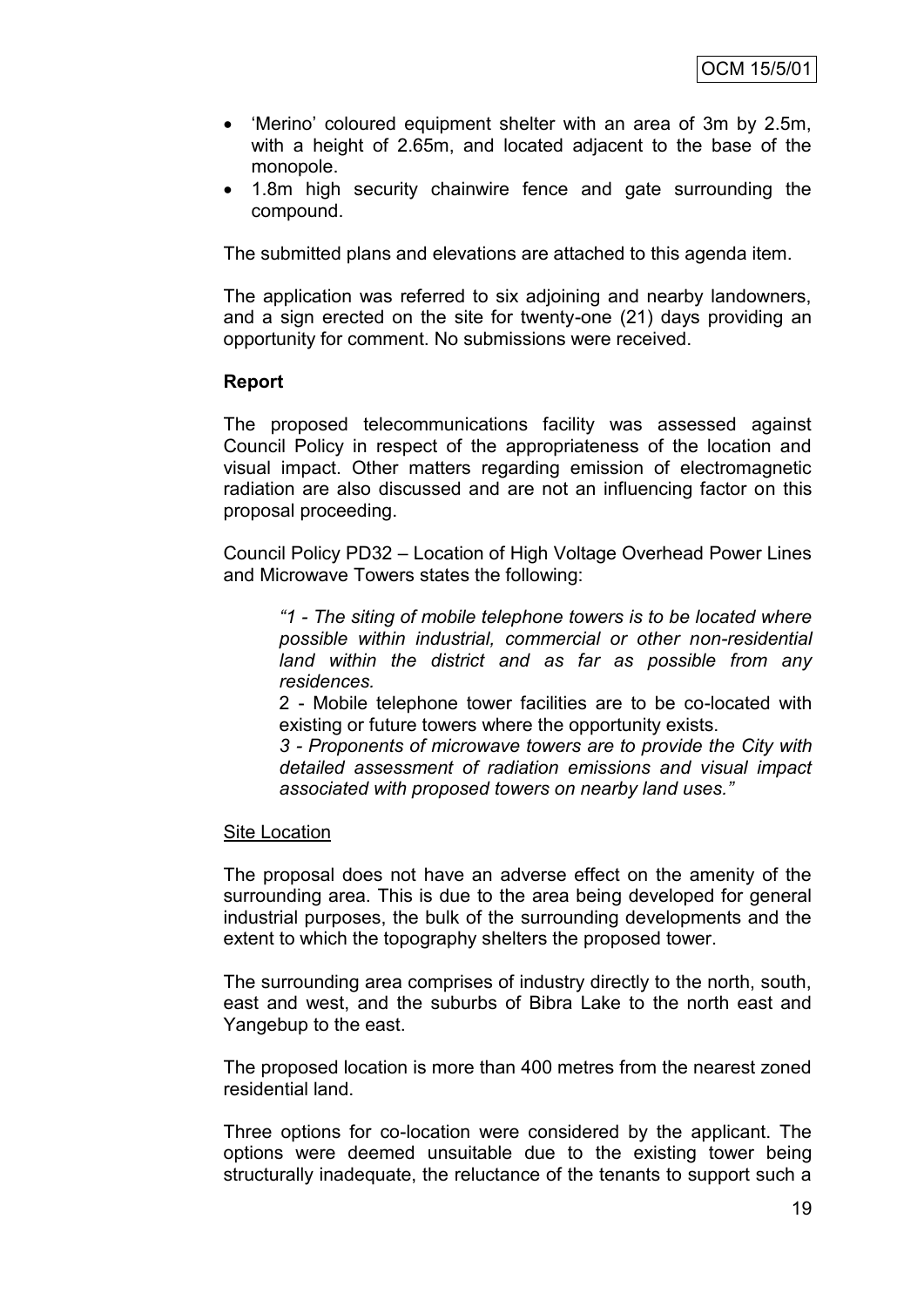proposal, or the tower being outside of the search area identified by the applicant.

Several sites were then identified for the development of a new base station. The subject site was chosen for its ability to meet the mobile telephone service objectives that Optus has for the area, with minimal environmental impact.

#### Visual Amenity

The proposal includes the use of a 40 metre slimline pole in contrast to the orthodox monopole or lattice tower of greater visual bulk. The antennas are also flush mounted rather than requiring the use of a triangular headframe.

The facility will have some impact by virtue of its height. The photo montages submitted by the applicant indicate that the tower will be visible to some extent from the residential areas in Yangebup, however the location is sufficiently separated from the residential area such that it could not be considered to have any significant impact on residential amenity.

Furthermore, due to the siting of the facility in an industrial, low-lying area with the equipment shelter and pole at the base of an embankment to the rear of a large industrial lot, the facility has little impact on the visual amenity of the area. The lower topography of the land has necessitated a height of 40 metres for the facility to effectively cover the signal dropout experienced in the mobile service area.

#### Electromagnetic Radiation

With regard to the assessment of emissions of electromagnetic radiation (EMR), the opinion of the relevant government authorities should be considered, and Council's decision should be based on currently available evidence. The Electromagnetic Energy Public Health Committee, part of the Federal Department of Communications and the Arts, has developed a facts sheet which states the following:

- The weight of national and international expert scientific opinion is that there is no substantiated evidence that living near a mobile phone tower causes adverse health effects.
- The Australian Standard AS 2772.1 has established exposure limits to EME, which are far greater than the exposure one would experience from a tower of this nature. According to a recent study by the Australian Radiation Protection and Nuclear Safety Agency mobile phone towers" emissions at their highest measured 3000 times lower than the public exposure limit (that is, less than 0.03% of the limit)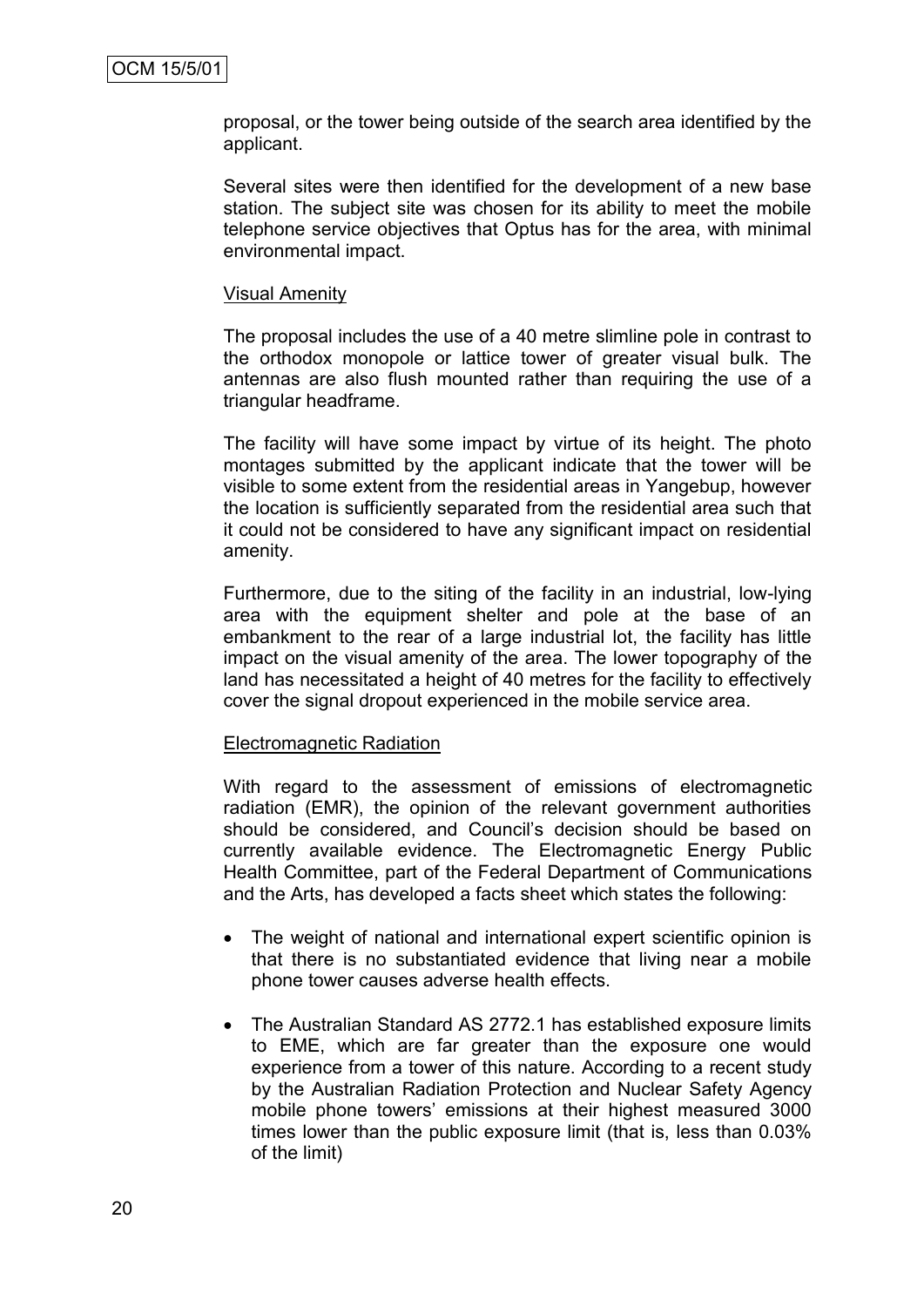- EMR has been around for 100 years or more, when wireless telegraphs were developed.
- The Australian Communications Authority (ACA) has established a standard in relation to limits for continuous exposure of the general public to Radio Frequency transmissions used by telephone base stations. The level estimated by the applicant for the proposed tower is highest at a distance of 240m from the tower and even then is a factor 280 times below the general public exposure limit which is applicable.

On currently available evidence it cannot be held that the proposal constitutes a health risk, however research is ongoing into the long term effects. Based on the considerable distance between the proposed site and any residential zone, it is considered that radiation emissions from the proposed tower will not pose a health risk.

#### **Conclusion**

The proposal satisfies the locational criteria of Council"s Policy by its siting within the industrial estate of Bibra Lake which is desirable in terms of:-

- 1. Physical separation from residential land (further than the current approval on Lot 202).
- 2. Compatibility with surrounding industrial land use.
- 3. Reducing the visual impact.
- 4. Not being any higher (at 40 metres) than the facility previously approved by the Council on Pt Lot 202 Miguel Road.

# **Strategic Plan/Policy Implications**

The Corporate Strategic Plan Key Result Areas which apply to this item are:-

- 1. Planning Your City
	- *"To ensure that the planning of the City is based on an approach which has the potential to achieve high levels of convenience for its citizens."*
	- *"To ensure that the development will enhance the levels of amenity currently enjoyed by the community."*
	- *"To foster a sense of community within the district generally and neighbourhoods in particular."*

The Planning Policies which apply to this item are:-

PD1\* Compliance With Conditions of Planning Approval PD31\*Telecommunications Policy - High Impact Facilities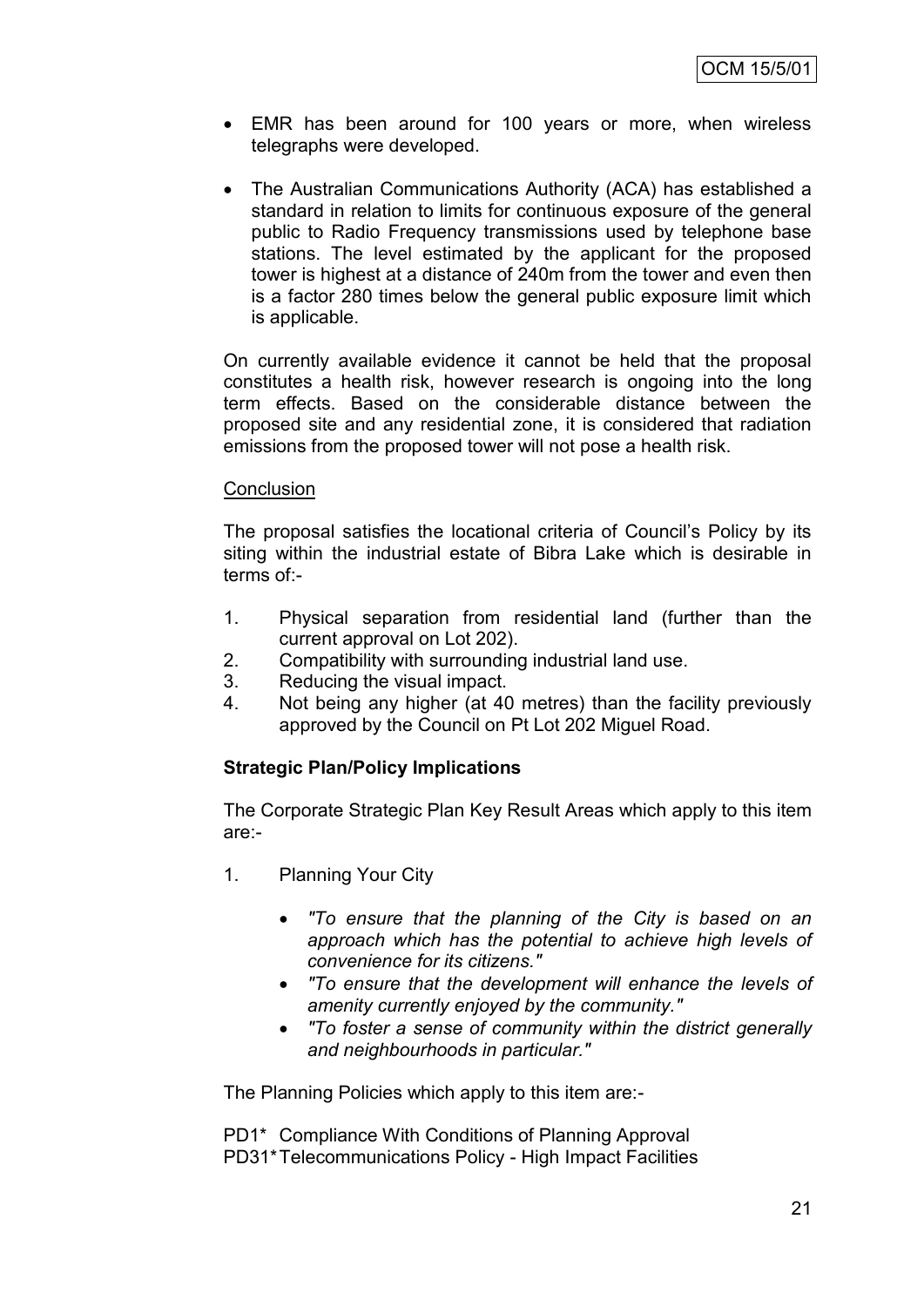PD32 Location of High Voltage Overhead Power Lines and Microwave Towers

## **Budget/Financial Implications**

N/A

#### **Implications of Section 3.18(3) Local Government Act, 1995**

Nil

14.8 (OCM1 5 2001) - RECONSIDERATION OF CONDITION **RETIREMENT VILLAGE AND NURSING HOME - PT LOT 152 PEARSON DRIVE, SUCCESS - OWNER: CAVERSHAM PROPERTIES - APPLICANT: PROJECT PLANNING AND MANAGEMENT WA PTY LTD (5515381) (CC) (ATTACH)**

#### **RECOMMENDATION** That Council:

- (1) approve the deletion of Special Condition No. 2 from Council"s Planning Approval issued on 23 February 2001 for the retirement village and nursing home on Pt Lot 152 Pearson Drive, Success, subject to the approval of a comprehensive landscaping plan detailing verge planting and irrigation to the satisfaction of the City in accordance with Condition 6.
- (2) advise consultants on behalf of landowner/developer of the Council"s decision.

# **COUNCIL DECISION**

#### **Background**

| ZONING:           | MRS:                                    | <b>URBAN</b>            |  |
|-------------------|-----------------------------------------|-------------------------|--|
|                   | DZS:                                    | <b>RESIDENTIAL R80B</b> |  |
| <b>LAND USE:</b>  | <b>VACANT LAND</b>                      |                         |  |
| LOT SIZE:         | 5.4 HA                                  |                         |  |
| AREA:             |                                         |                         |  |
| <b>USE CLASS:</b> | AGED OR DEPENDENT PERSONS DWELLING (AA) |                         |  |
|                   |                                         | & HOSPITAL - (SA)       |  |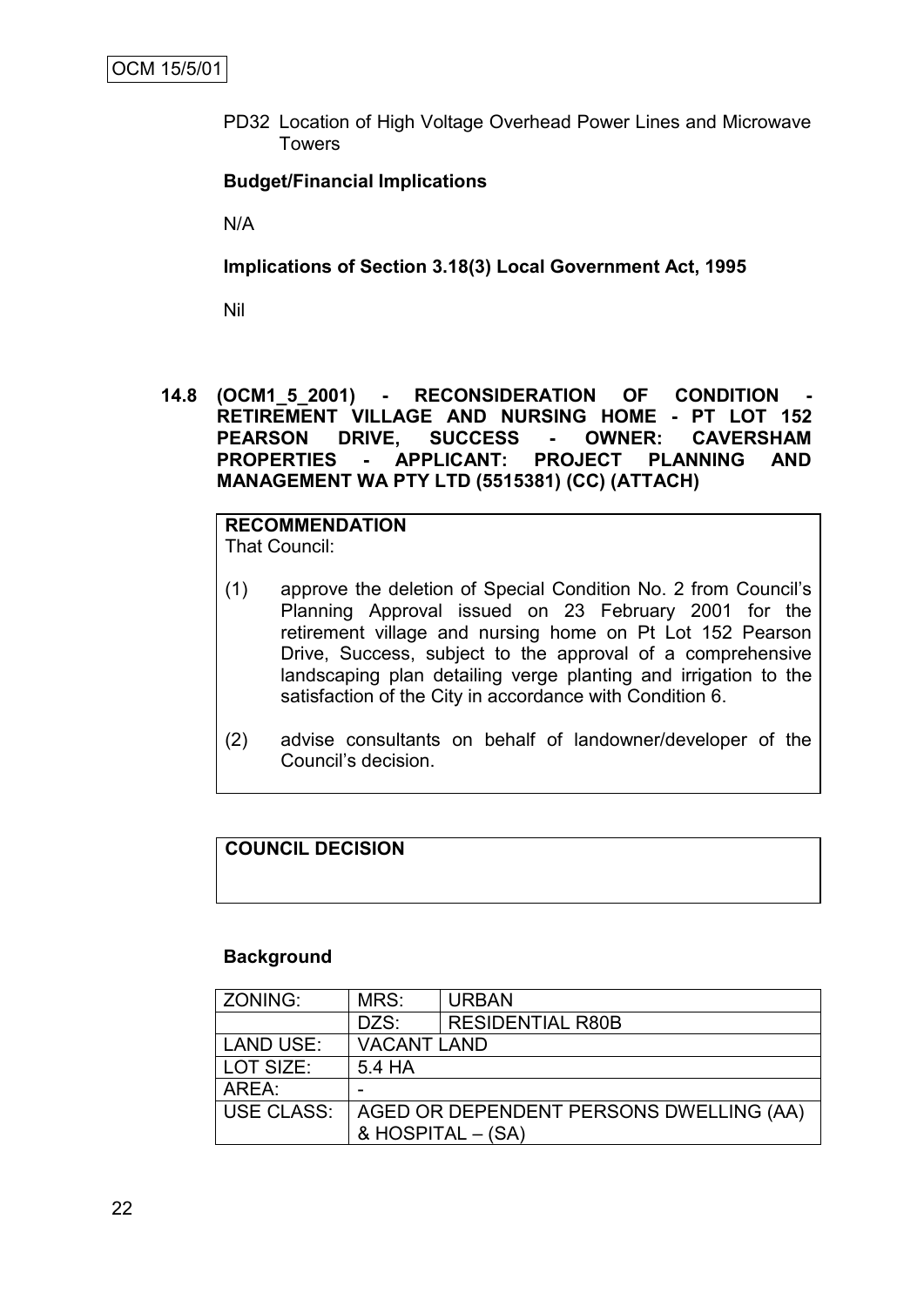Council at its meeting of 20 February 2001 resolved to conditionally approve a retirement village comprising 137 retirement villas, a 75 bed nursing home and private community centre, roads and landscaping at Lot 152 Pearson Drive, Success which is located south of the Gateway Shopping Centre. See Agenda Attachments for February Report and Site Plan.

Special Condition 2, which required retention of trees (Melaleuca species) - approximately 11 in the Pearson Drive Road reserve, was imposed on the approval to provide for a landscape feature and in acknowledgement of their aesthetic value.

# **Submission**

The developer has requested that this condition be deleted on the grounds that the trees are located within the alignment of the proposed sewer main, which is to service the development, and one of the trees  $-$  the largest specimen  $-$  is located within the accessway to the development.

The developers have advised the total project value is 20 million dollars of which 1 million dollars has been allocated towards landscaping the site which includes landscaping the verge frontage in Pearson Drive. This represents a major commitment and will substantially enhance the amenity of the development.

## **Report**

A site meeting was held between Council officers and the project manager and it was determined that whilst the trees had some aesthetic value as a group, the removal of the largest specimen for the access way and selective removal of others within the sewer alignment would reduce the overall aesthetic value to a level deemed not worthy of retention.

The future reconstruction of Pearson Drive was also identified as an issue in respect to the retention of the trees. Although no final design of the road has been established it is likely that the road will be raised between 1 to 3 metres to achieve drainage gradients. The placement of curbing, fill and drainage infrastructure may also affect the roots and the trees long-term viability.

In view of the above matters, it is considered appropriate to allow the developer to remove the verge trees subject to approval of a comprehensive landscaping plan that incorporates verge planting and irrigation.

# **Strategic Plan/Policy Implications**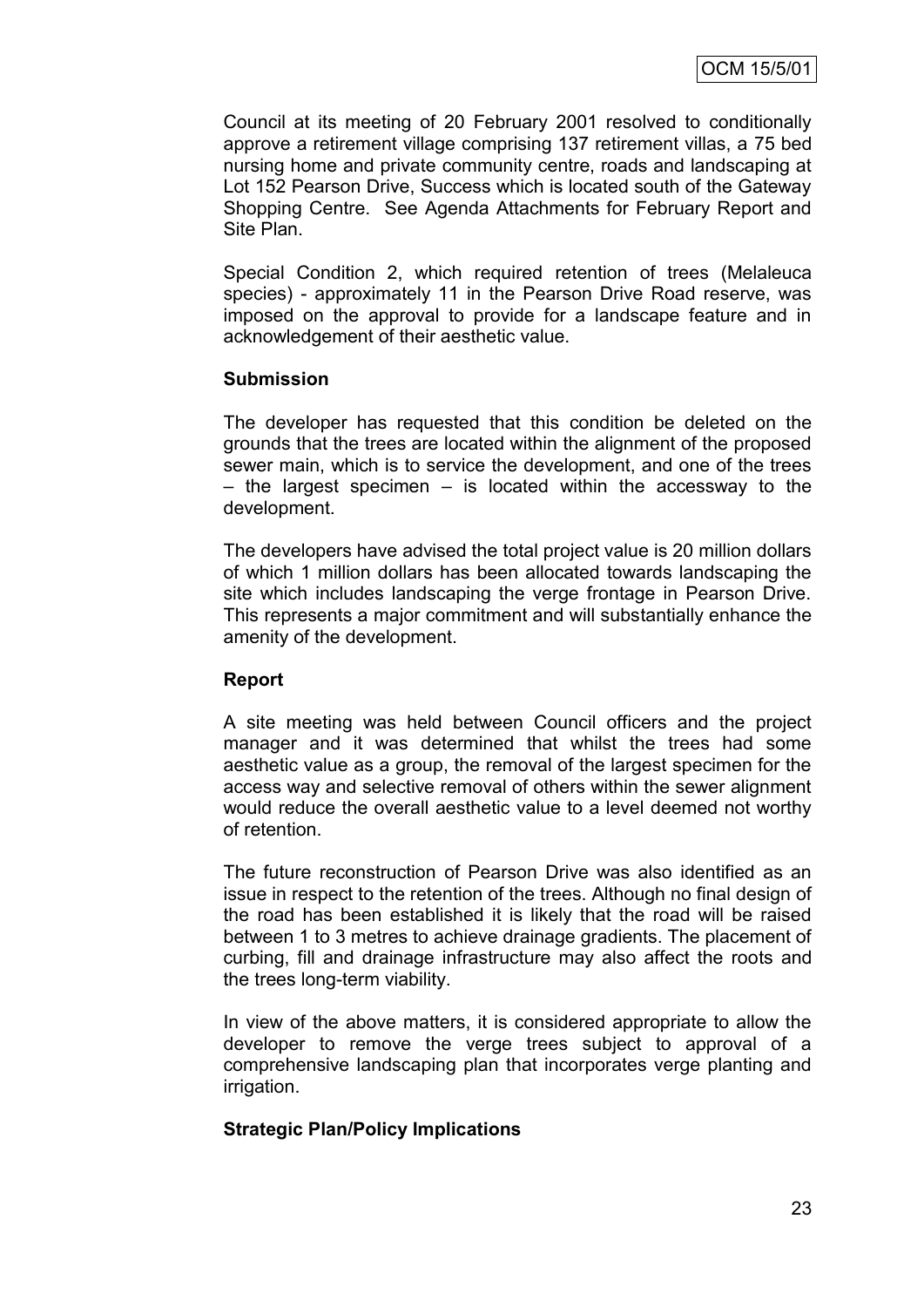The Corporate Strategic Plan Key Result Areas which apply to this item are:-

- 1. Managing Your City
	- *"To conduct Council business in open public forums and to manage Council affairs by employing publicly accountable practices."*
- 2. Conserving and Improving Your Environment
	- *"To conserve the quality, extent and uniqueness of the natural environment that exists within the district."*

## **Budget/Financial Implications**

Council to receive bond monies based on the valuation of the trees for reinstatement purposes.

## **Implications of Section 3.18(3) Local Government Act, 1995**

Nil

**14.9 (OCM1\_5\_2001) - PROPOSED ADDITIONS TO EXISTING NURSING HOME - LOT 51; 382 CARRINGTON STREET AND LOT 63; 27 IVERMEY ROAD, HAMILTON HILL - OWNER: HAMILTON HILL OWNERSHIP PTY LTD - APPLICANT: MONTAGUE GRANT ARCHITECTS PTY LTD (2203743; 2205124) (RH) (ATTACH)**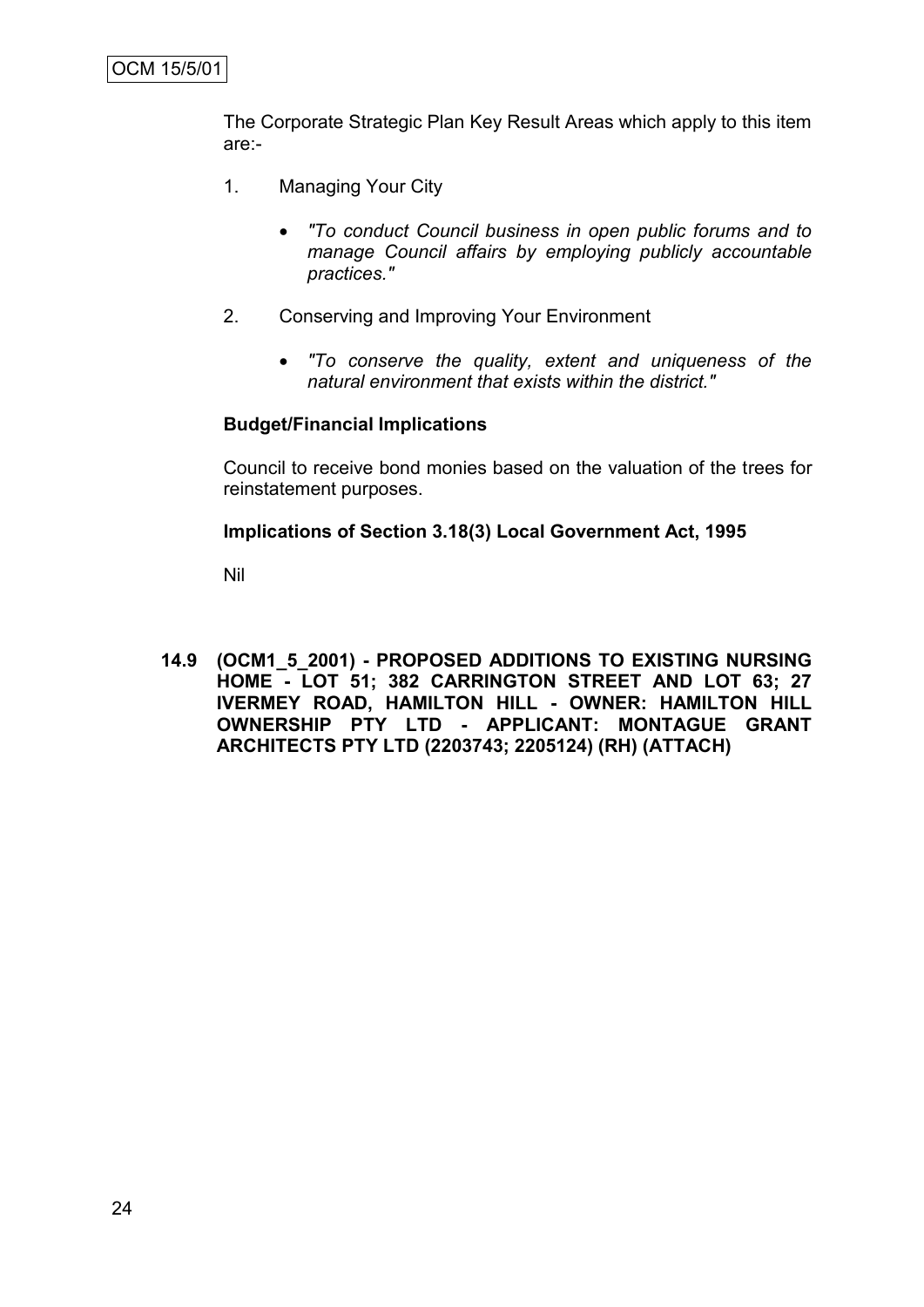# **RECOMMENDATION**

That Council:

- (1) approve the proposed additions to the existing Nursing Home on Lot 51 Carrington Street & Lot 63 Ivermey Road, Hamilton Hill subject to the following conditions:
	- 1. Standard conditions contained in Council Policy PD 17 as determined appropriate to this application by the delegated officer under clause 7.6 of District Zoning Scheme No.2;
	- 2. Special Conditions.
		- 1) Increase the turning radii of the existing crossover and widen the car park entry from Carrington Street to a minimum of 6.0 metres to the satisfaction of the City.
		- 2) A Construction Management Plan being submitted to the City detailing the duration of construction, traffic management, construction hours, refuse collection and other relevant measures to reduce the impact of works on the adjacent residents.
- (2) issue an MRS Form 2 Notice of Approval valid for a period of 24 months;
- (3) advise those who made a submission of Council"s decision accordingly.

# **COUNCIL DECISION**

## **Background**

| ZONING:               | MRS:                             | Urban                                                                          |  |
|-----------------------|----------------------------------|--------------------------------------------------------------------------------|--|
|                       | DZS:                             | Residential                                                                    |  |
| <b>LAND USE:</b>      | Nursing Home and Duplex Dwelling |                                                                                |  |
| LOT SIZES:            | 959 $m2$                         | Lot 63 Ivermey St: 3827m <sup>2</sup> , Lot 51 Carrington St:                  |  |
| <b>BUILDING AREA:</b> | approved.                        | 640 m <sup>2</sup> proposed, 2325 m <sup>2</sup> existing, 1065 m <sup>2</sup> |  |
| <b>USE CLASS:</b>     | SA - Use not listed.             |                                                                                |  |

The existing Nursing Home on Lot 63; 27 Ivermey Street was first built in 1971 as a "C" Class Hospital. Alterations and additions were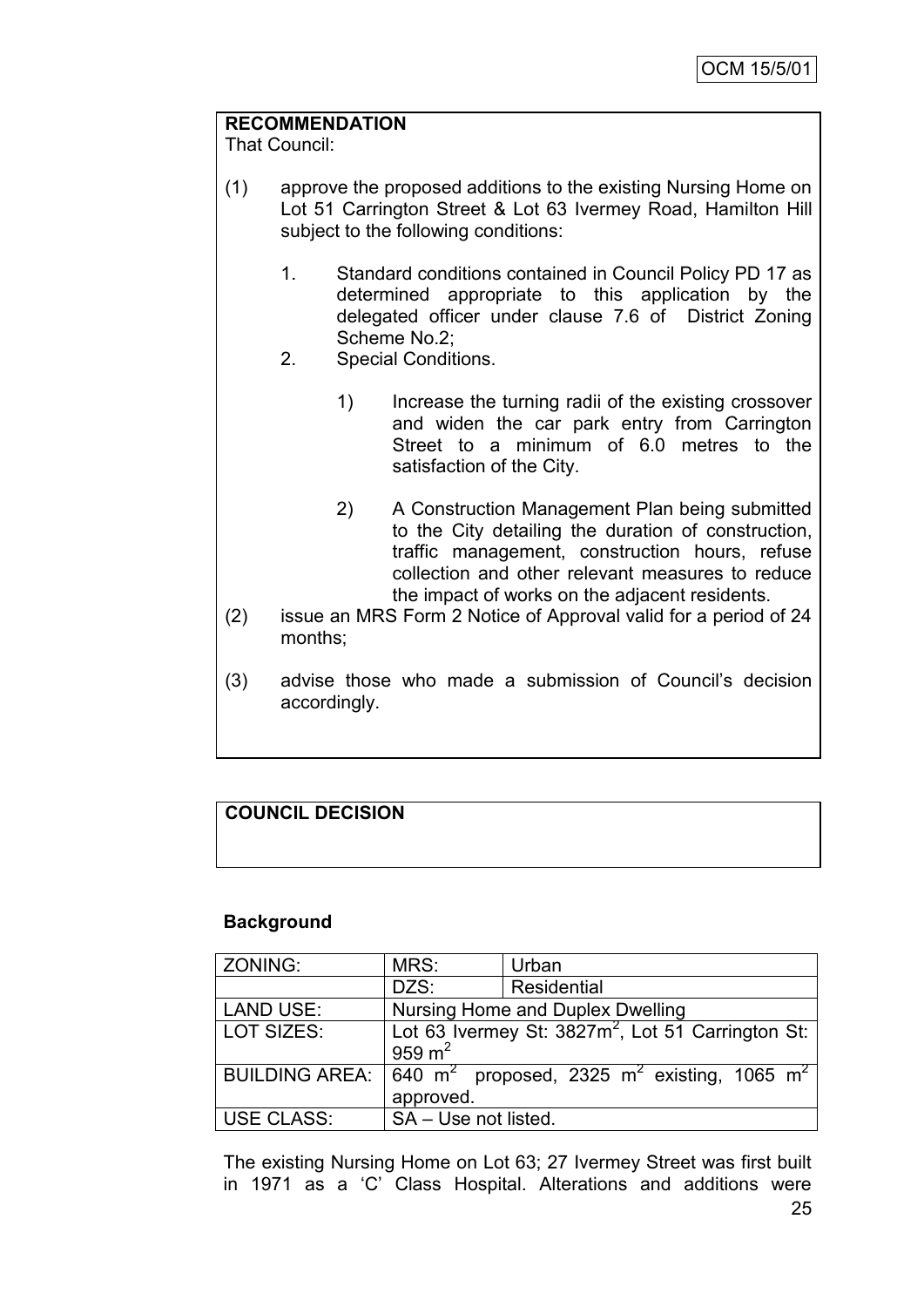approved in October 1987, August 1997, and June 1998. Recent additions included the provision of extensive undercroft carparking off Carrington Street.

A 1065  $m^2$  extension of the Nursing Home on Lots 53 & 54 Ivermey Street was approved by Council on 20 February 2001. Construction has not yet commenced on the approved building extensions. These extensions and additions have occurred as surrounding residential lots have become available for sale and have been necessary for the Nursing Home to cater for the demand for Aged Care facilities in the area.

Lot 51 (No. 382) Carrington Street was previously owned by Mr and Mrs Tomeo, who had on a number of occasions complained to the Council about the perceived adverse impact that the retaining wall to the nursing home had on their property. The sale of the property resolves this issue.

#### **Submission**

Council received an application for a proposed addition to the existing nursing home on Ivermey and Carrington Streets, Hamilton Hill. The submitted plans indicate the construction of brick and tile additions to the hostel component of the existing Nursing Home.

The additions are proposed to accommodate an increase in the number of low care residents to 42, from 27. The facility also currently accommodates 29 high care residents with approval for 31 residents in the high care section.

The additions will have a pitched tiled roof to match the existing facility, and to maintain a residential appearance in the predominantly residential area. The proposed external colour scheme and material selection will be face brick walls with a terracotta tile roof. Extensive perimeter landscaping, planting and paving have been proposed. The principal main entry to this facility will remain at the portico entry off Carrington Street. The existing vehicle crossover will remain as the only access from Carrington Street to the extensive undercroft parking facilities provided.

The application was referred to seven adjoining and nearby landowners to provide an opportunity for comment. No submissions were received. One submission was received. The concerns raised in the submission have been addressed in the following report.

## **Report**

#### Building Design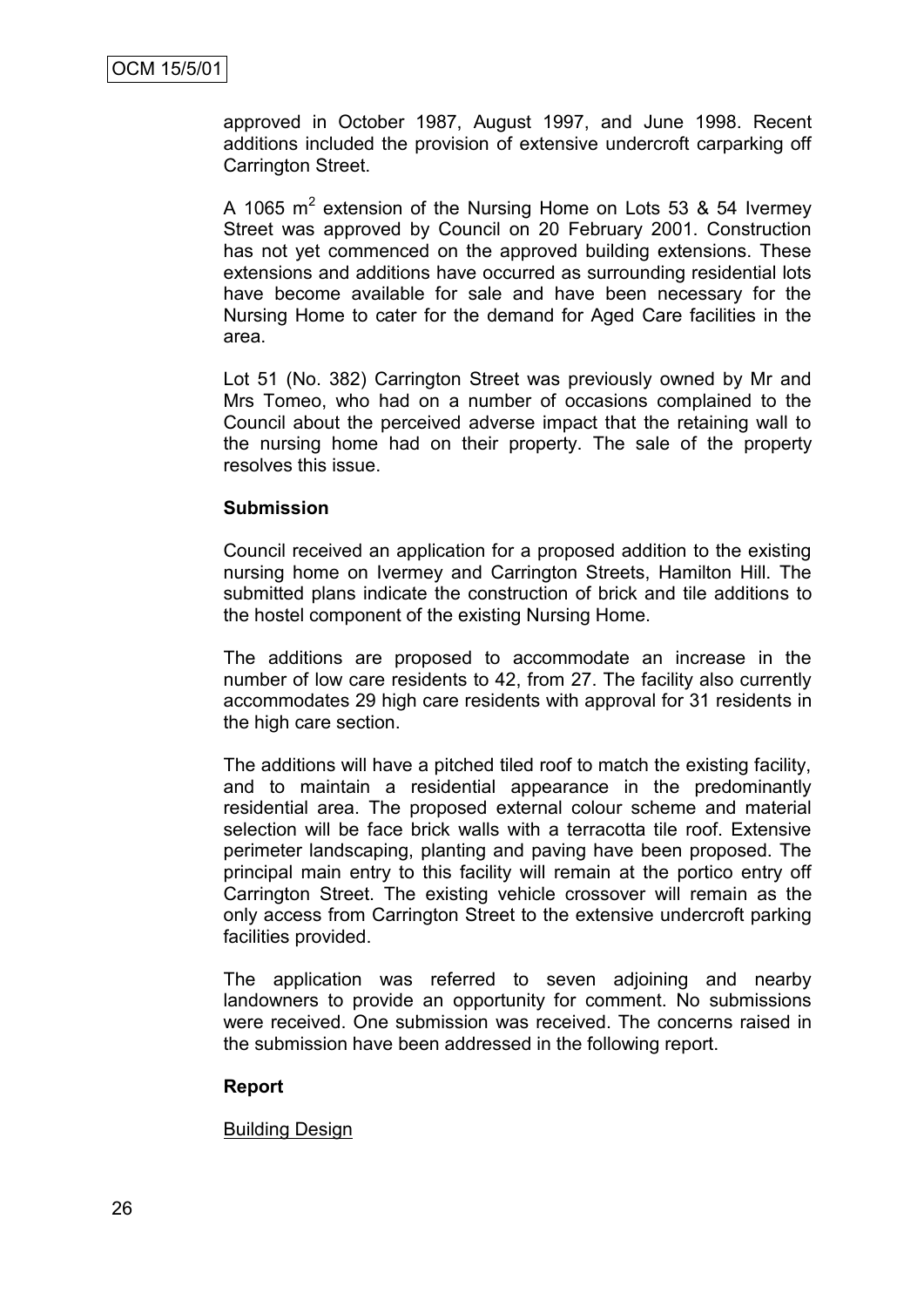For a large building the proposed design represents a good attempt to blend the development into the residential streetscape by providing for:

- A balcony style facade to Carrington Street which provides an active street frontage above pedestrian level.
- The use of the one existing crossover to Carrington Street, with all car parking screened behind walls with regular glass block panels and landscaping breaking up the facade.
- Terraced retaining walls to the northern boundary in order to reduce the change in ground levels, softened with landscaping.

## **Carparking**

The proposed extension of the undercroft parking area will accommodate an additional thirteen carbays, providing a total of thirtysix (36) carbays for staff and visitors. Although it was originally thought that some low care residents may be capable of driving, this has proven not to be the case and therefore no carbays are required by them. Nineteen carbays are located off Ivermey Road, providing a total number of fifty-five (55) carbays which is considered adequate for the staff and visitors of the development.

In addition, the use of a single crossover to service the undercroft car park will minimise potential traffic conflict on Carrington Street, which is currently a relatively busy road.

#### Public Response

One submission was received as a result of advertising of the proposal. The submission was made by an adjoining landowner who has raised the following concerns:

- 1. The development would result in high fence lines and development surrounding the property with two boundaries adjoining the nursing home. Also dampness in the retaining walls may cause a problem in winter.
- 2. The development will block summer sea breezes.
- 3. Vibration from ground compaction during construction could cause damage to the house.
- 4. Increase in traffic and noise.

The following planning comments are made relative to the above concerns:

1. The proponent met with the landowner to discuss any issues that may arise as a result of construction of the proposed development. The retaining walls that will bound the subject land on two boundaries have been designed to lessen the impact of the change of levels so that the boundary retaining wall will be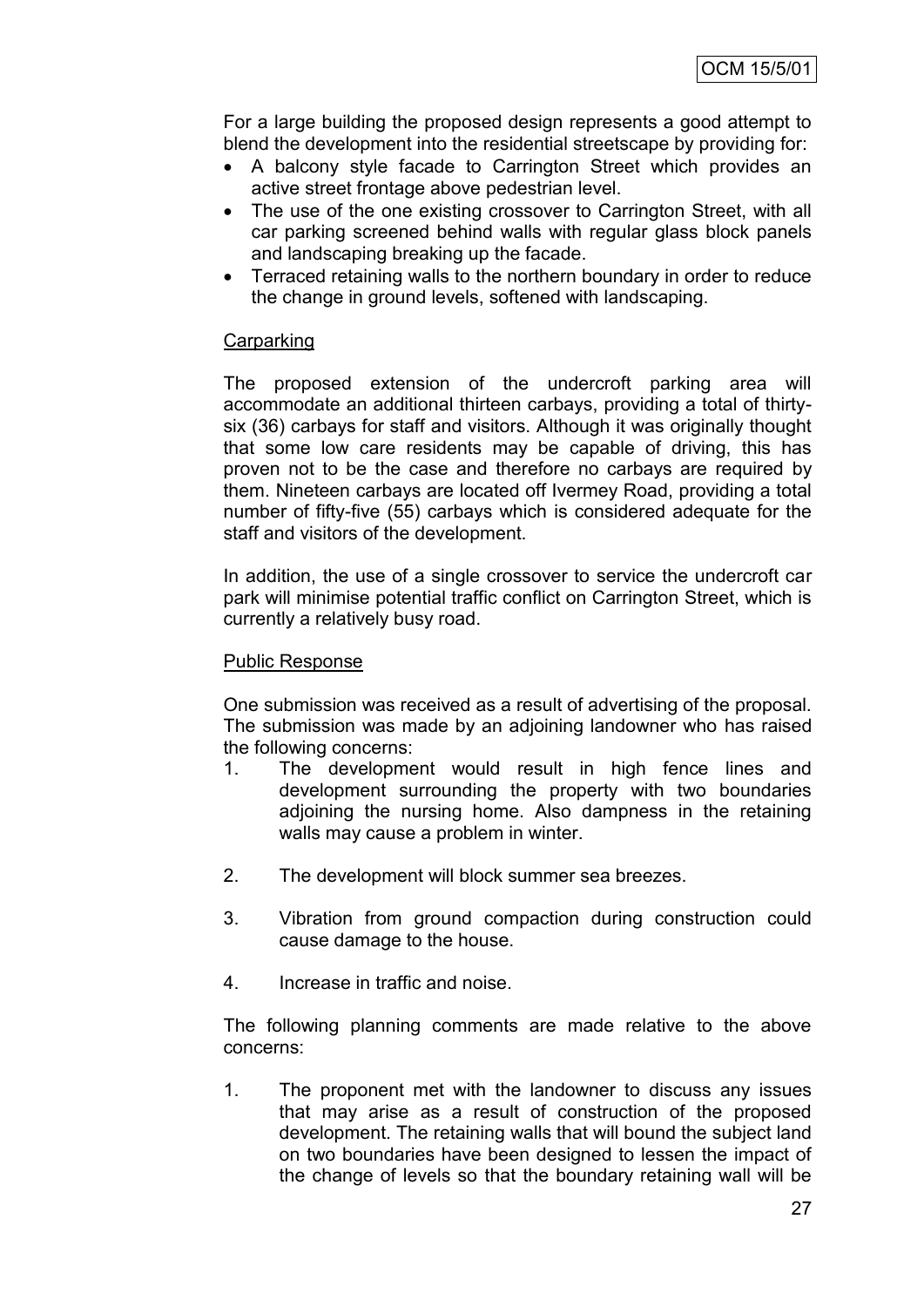1.8 metres at its highest point closest to Carrington Street, dwindling to ground level at the rear. An intermediate planting bed of 0.9 metres will be landscaped to the satisfaction of the adjoining landowner. A further 1.1 metre high retaining wall is then proposed at 1.2 metres from the property boundary. The retaining walls are designed to ensure the security of the adjoining landowners property and pets. As the ground level rises towards the rear of the property the rear retaining wall will be approximately 0.9 metres in height. The rear retaining wall is part of the development approved by Council in February 2001.

- 2. The design of the building is such that its physical impact is little more than a grouped housing development might have. An extensive outdoor courtyard area continues from the existing development running North-East South-West which breaks the physical mass of the building into two, allowing breezes and light into the neighbouring property. Although the building has a twostorey frontage to Carrington Street it decreases to single storey using the rise in ground level to the rear.
- 3. The adjoining landowner has indicated their conditional support based on the undertakings made to them by the proponent regarding construction. This matter can be addressed with the submission of a construction management plan to mitigate against impacts on neighbouring residents. Special Condition No. 3, as recommended, will also ensure that any damage that may occur as a result of construction of the proposed extension will be identified and remedied
- 4. It is not expected that the extension, which will accommodate an extra fifteen low care hostel patients, will create a great increase in local traffic. As already identified, the residents of the hostel do not drive, so the car parking is used mainly by staff and visitors. The carparking is enclosed in the undercroft area off Carrington Street and car movements will create minimal noise. Construction noise can be managed through the construction management plan required under Special Condition No.2.

## District Zoning Scheme No.2

The proposal complies with the statutory requirements of Council"s District Zoning Scheme No.2. The requirements of the Residential Planning Codes were also applied as a guide given the limited scope of the standards in the Scheme.

The required setback, according to the residential coding of the area, would be at least an average of six (6) metres which has been applied to the proposed development. The land within the street setback will be landscaped and treated as an attractive residential street frontage.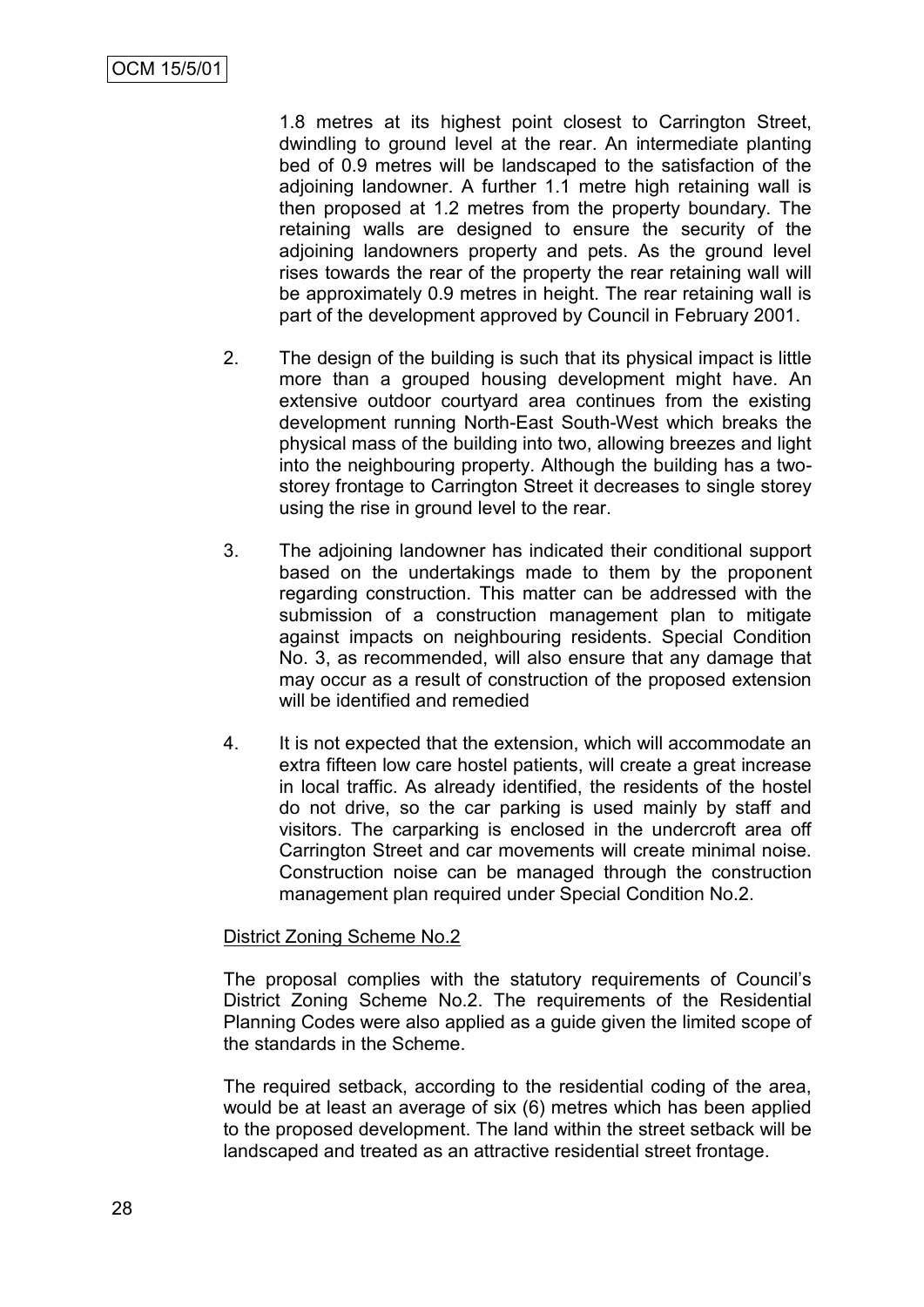The building additions proposed will provide accommodation to elderly residents of the community within a modern facility. The proposed building is of an appropriate design that maintains the residential appearance of the site and contributes towards the streetscape.

# **Strategic Plan/Policy Implications**

The Corporate Strategic Plan Key Result Areas which apply to this item are:-

- 2. Planning Your City
	- *"To ensure that the planning of the City is based on an approach which has the potential to achieve high levels of convenience for its citizens."*
	- *"To ensure that the development will enhance the levels of amenity currently enjoyed by the community."*
	- *"To foster a sense of community within the district generally and neighbourhoods in particular."*

The Planning Policies which apply to this item are:-

PD6 Aged Persons Accommodation - Development Guidelines PD7\* Access for People with Disabilities PD17\*Standard Development Conditions and Footnotes PD19\*Landscape Standards for Commercial/Industrial Development

# **Budget/Financial Implications**

N/A

# **Implications of Section 3.18(3) Local Government Act, 1995**

Nil

# **14.10 (OCM1\_5\_2001) - RETENTION AND EXPANSION OF MIDGE MANAGEMENT BUFFER (6303) (KS) (ATTACH)**

# **RECOMMENDATION**

That Council:

- (1) endorse for the purposes of advertising the updated policy "Residential Rezoning and Subdivision Adjoining Midge Infested Lakes" APD6 amended  $4<sup>th</sup>$  April 2001;
- (2) adopt the list of wetlands subject to potential midge infestation;
- (3) adopt the City of Cockburn"s Integrated Midge Control Strategy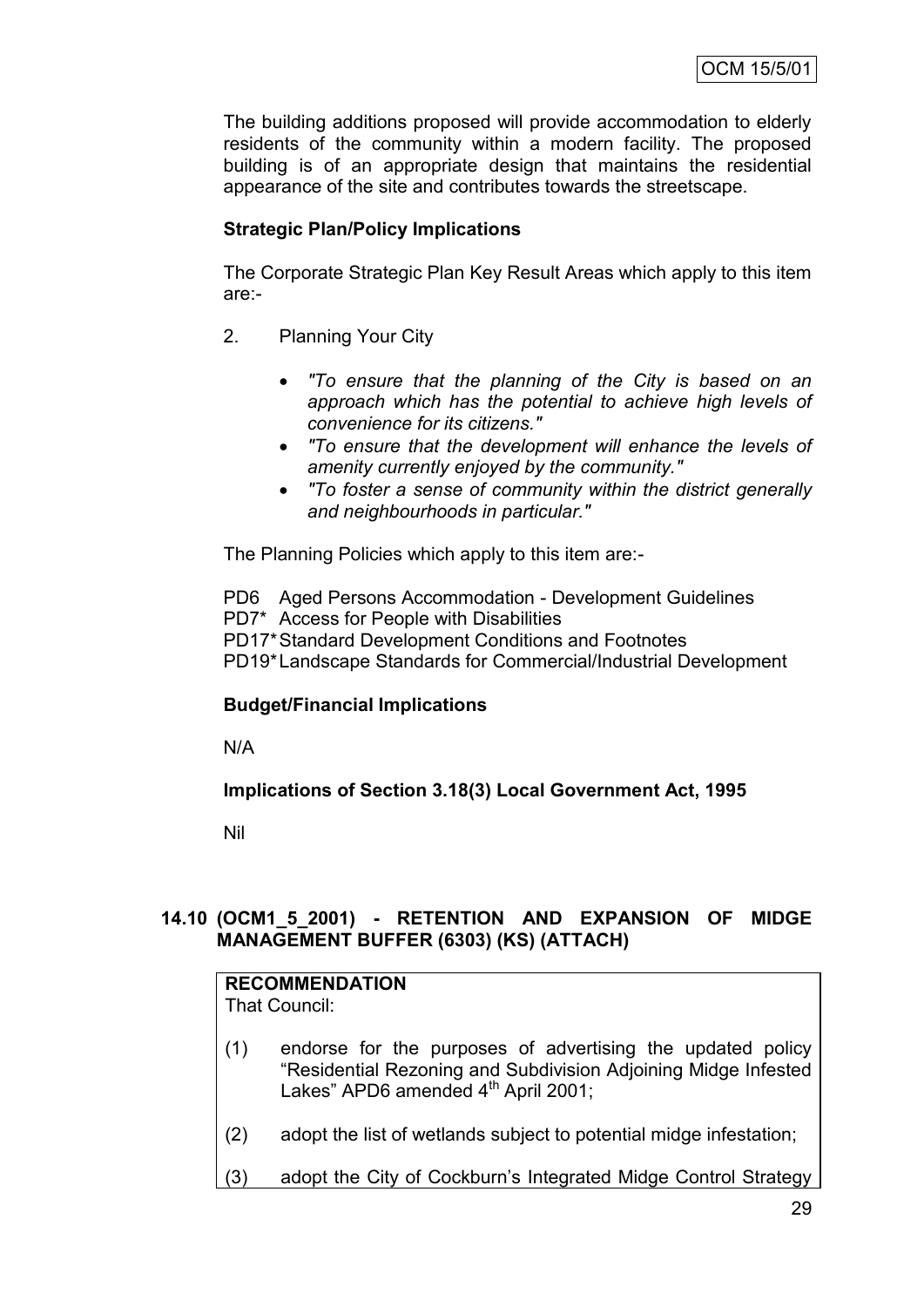reviewed October 2000;

(4) require Council"s Environmental Management Services to continue monitoring of the Lake Coogee area during the next midge season to elaborate on current results and further refine the midge buffer around Lake Coogee.

# **COUNCIL DECISION**

# **Background**

In 1994 the City of Cockburn recognised the need to produce an integrated midge control strategy. In the mid 1980"s the City adopted a policy to prevent development around wetlands with midge problems. The initial Policy prohibited development within 1 km of midge infested wetlands, however over the past decade the policy has been reviewed and now prohibits development within 500m of midge infested wetlands with memorials on land between 500m and 800m from the midge infested wetland.

The policy has generally only been applied to those wetlands in the eastern chain of wetlands. Over the last 5 years the Council has undertaken routine monitoring of many of the wetlands within the City and numerous studies have been undertaken. This has provided extensive information and data that has placed the City in a better position to review the City"s management of midge and the associated policy and its relevance to the western chain of wetlands.

## **Submission**

N/A

## **Report**

A report on the Retention and Expansion of Midge Management Buffer in the City of Cockburn is included in the Agenda attachments. Appendix two of the Management of Midge in the City of Cockburn report is the updated policy while appendix four is a full copy of the City"s Integrated Midge Control Strategy. A summary of the Management of Midge in the City of Cockburn report includes:

Studies conducted to date have indicated that midge swarms can disperse great distance from wetlands and have suggested that a buffer of 800 meters be retained around wetlands. Studies have also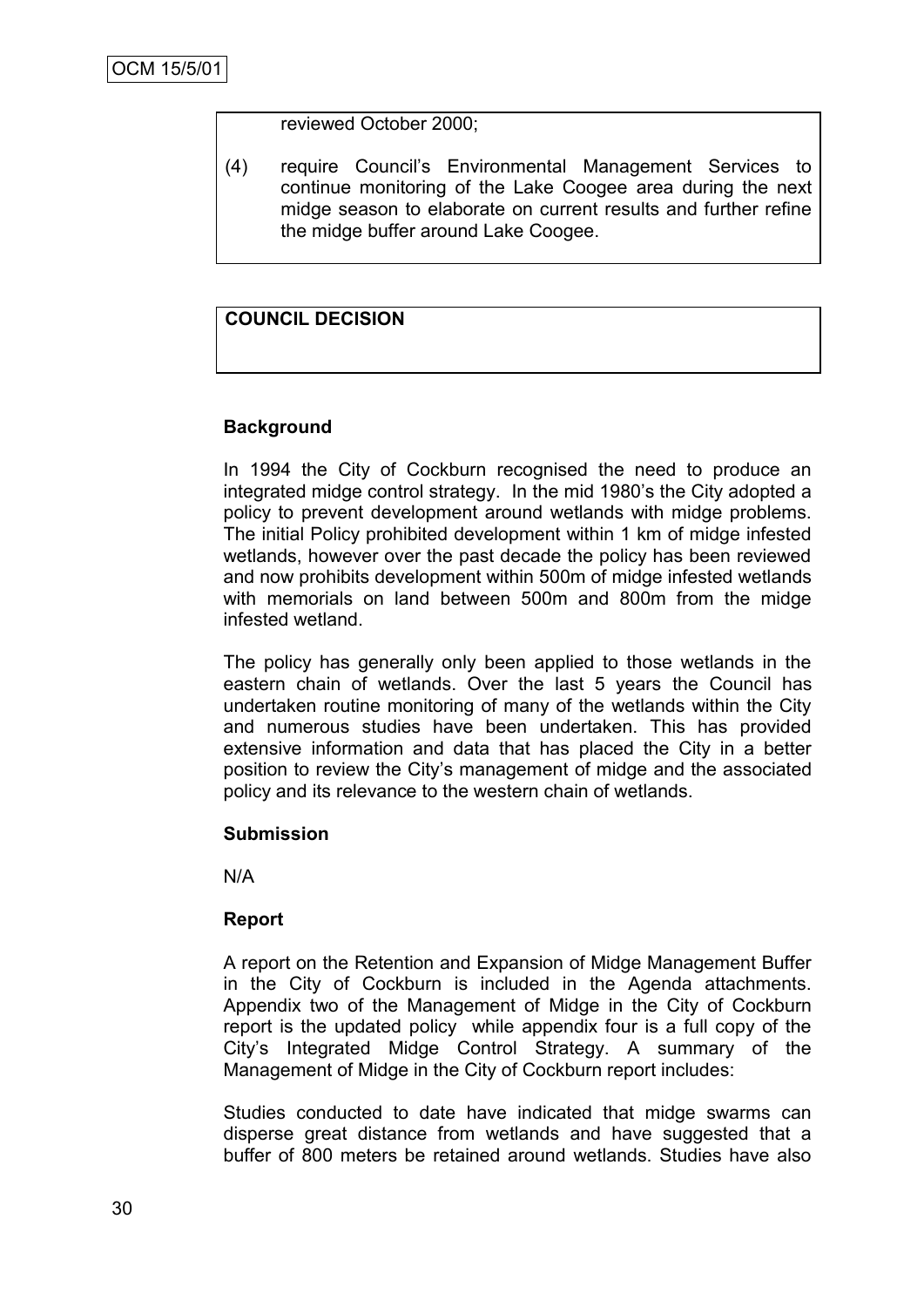indicated that the retention of dense vegetation in the buffer zone minimises the distance of midge dispersal.

A wetland has the potential to be subject to midge infestation if it holds water during spring and summer and is nutrient enriched or has the potential to become nutrient enriched. Wetlands that meet these criteria in the City of Cockburn are:

Manning Lake, Market Garden Swamp 1, Market Garden Swamp 2, Market Garden Swamp 3, Lake Coogee, North Lake, Bibra Lake, South Lake, Little Rush Lake, Yangebup Lake, Kogolup Lake and Thomson"s Lake.

The composition and abundance of chirononmid populations vary considerably between Cockburn"s wetlands, indicating that a universal solution to midge problems is unlikely to be found.

The Recommendations of the report are as follows:

- The City should maintain its position on a 500 meter buffer around wetlands subject to potential midge infestation. It is also believed that the requirement for development to have memorials on title between 500 and 800 meters also be maintained.
- Councils policy "Residential Rezoning and Subdivision Adjoining Midge Infested Lakes" APD6 should apply to all wetlands listed in appendix 4 of this report.
- Council should implement strategies to improve the water quality of wetlands in the City of Cockburn.
- Ongoing monitoring of midge numbers and their dispersal in the City of Cockburn, including monitoring around the western chain of wetlands, is required.
- The continued implementation of the integrated approach to midge control is recommended for the City of Cockburn.

## **Strategic Plan/Policy Implications**

The Corporate Strategic Plan Key Result Areas which apply to this item are:-

- 2. Planning Your City
	- *"To ensure that the planning of the City is based on an approach which has the potential to achieve high levels of convenience for its citizens."*
	- *"To ensure that the development will enhance the levels of amenity currently enjoyed by the community."*
- 3. Conserving and Improving Your Environment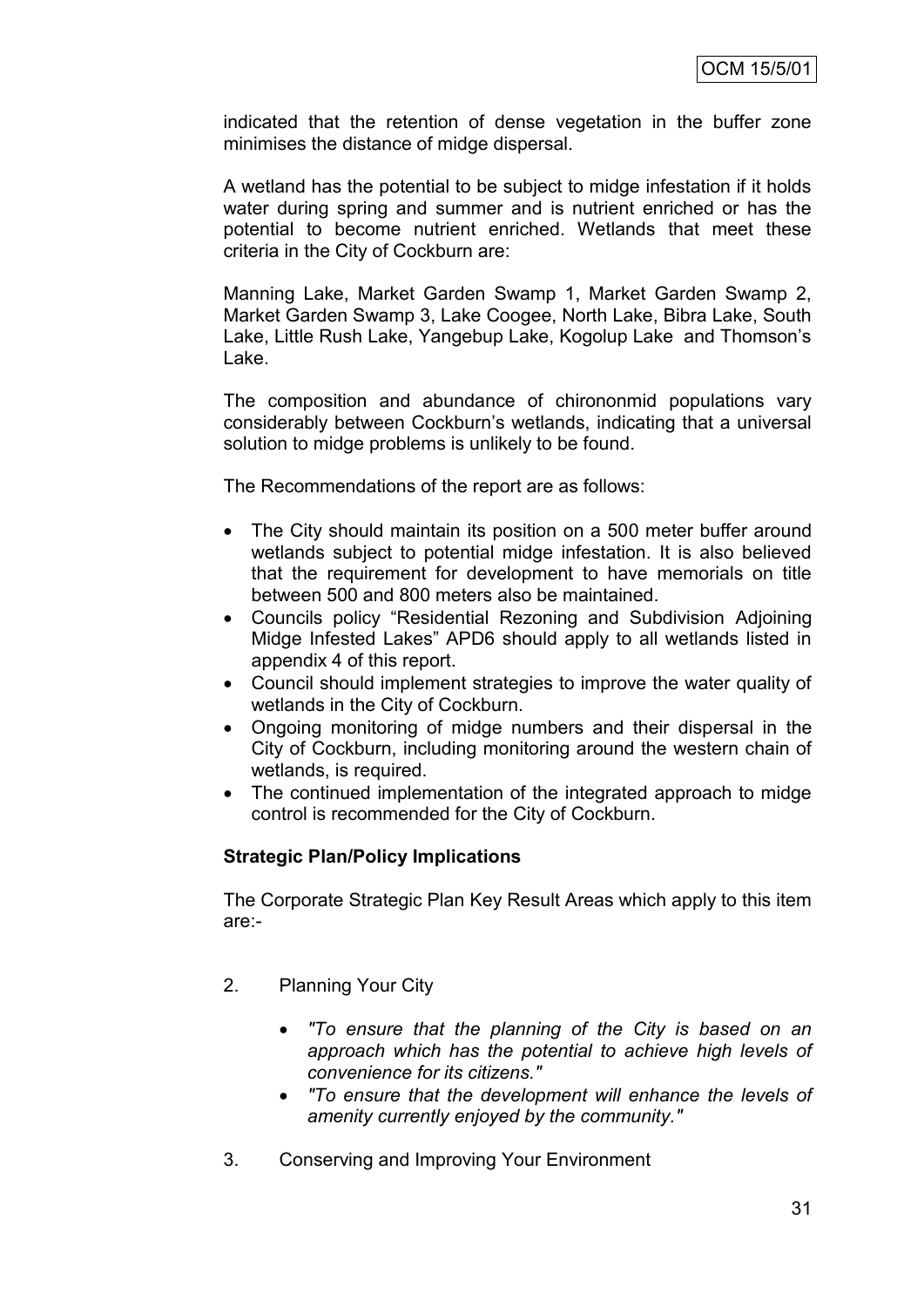- *"To conserve the quality, extent and uniqueness of the natural environment that exists within the district."*
- *"To conserve the character and historic value of the human and built environment."*
- *"To ensure that the development of the district is undertaken in such a way that the balance between the natural and human environment is maintained."*

The Planning Policies which apply to this item are:-

APD6\* Residential Rezoning and Subdivision Adjoining Midge Infested Lakes

## **Budget/Financial Implications**

Additional ongoing funds will be required to treat midge if development is allowed to occur within defined buffer zones associated with the western wetland area.

Currently Council spends in the order of \$100,000 p.a. for midge treatment.

## **Implications of Section 3.18(3) Local Government Act, 1995**

Nil

## **14.11 (OCM1\_5\_2001) - HOPE VALLEY - WATTLEUP REDEVELOPMENT AREA - WATTLEUP COMMUNITY MANAGEMENT COMMITTEE (9335) (SMH)**

# **RECOMMENDATION**

That Council:

- (1) receive the request dated 30 April 2001 from Landcorp for the Council to nominate an elected member to represent the Council on the Wattleup Community Management Committee;
- (2) nominate Councillor as its representative and Councillor \_\_\_\_\_\_\_\_\_\_\_\_\_\_\_\_\_\_\_\_\_\_as the deputy on the Wattleup Community Management Committee.

#### **COUNCIL DECISION**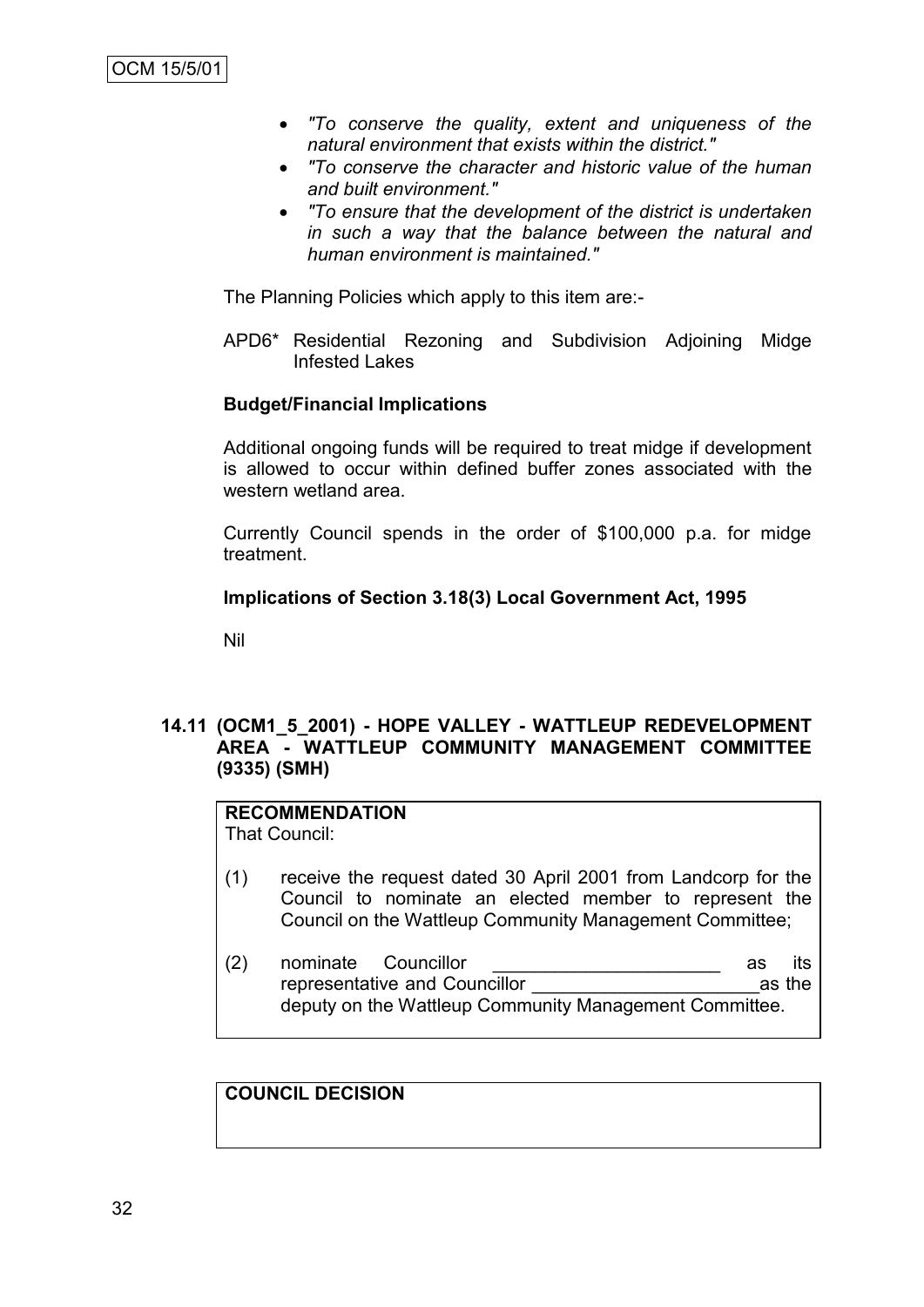## **Background**

The State Government is committed to ensuring a high level of community participation in the Hope Valley-Wattleup Redevelopment Area.

## **Submission**

A letter dated 30 April 2001 was received from Landcorp inviting Council to nominate an Elected Member to become a member of the Wattleup Community Management Committee.

## **Report**

Council should nominate an elected member to be on the Committee, and also nominate a deputy for those occasions that the representative is unable to attend.

Mayor Stephen Lee is on the Hope Valley-Wattleup Redevelopment Steering Group Committee.

The Chief Executive Officer, Rod Brown, is on the Hope Valley-Wattleup Redevelopment Project Working Group Committee and on the Consultant Selection Panel.

## **Strategic Plan/Policy Implications**

The Corporate Strategic Plan Key Result Areas which apply to this item are:-

- 1. Managing Your City
	- *"To conduct Council business in open public forums and to manage Council affairs by employing publicly accountable practices."*
- 2. Planning Your City
	- *"To foster a sense of community within the district generally and neighbourhoods in particular."*
- 4. Facilitating the needs of Your Community
	- *"To identify current community needs, aspirations, expectations and priorities of the services provided by the Council."*

## **Budget/Financial Implications**

N/A

## **Implications of Section 3.18(3) Local Government Act, 1995**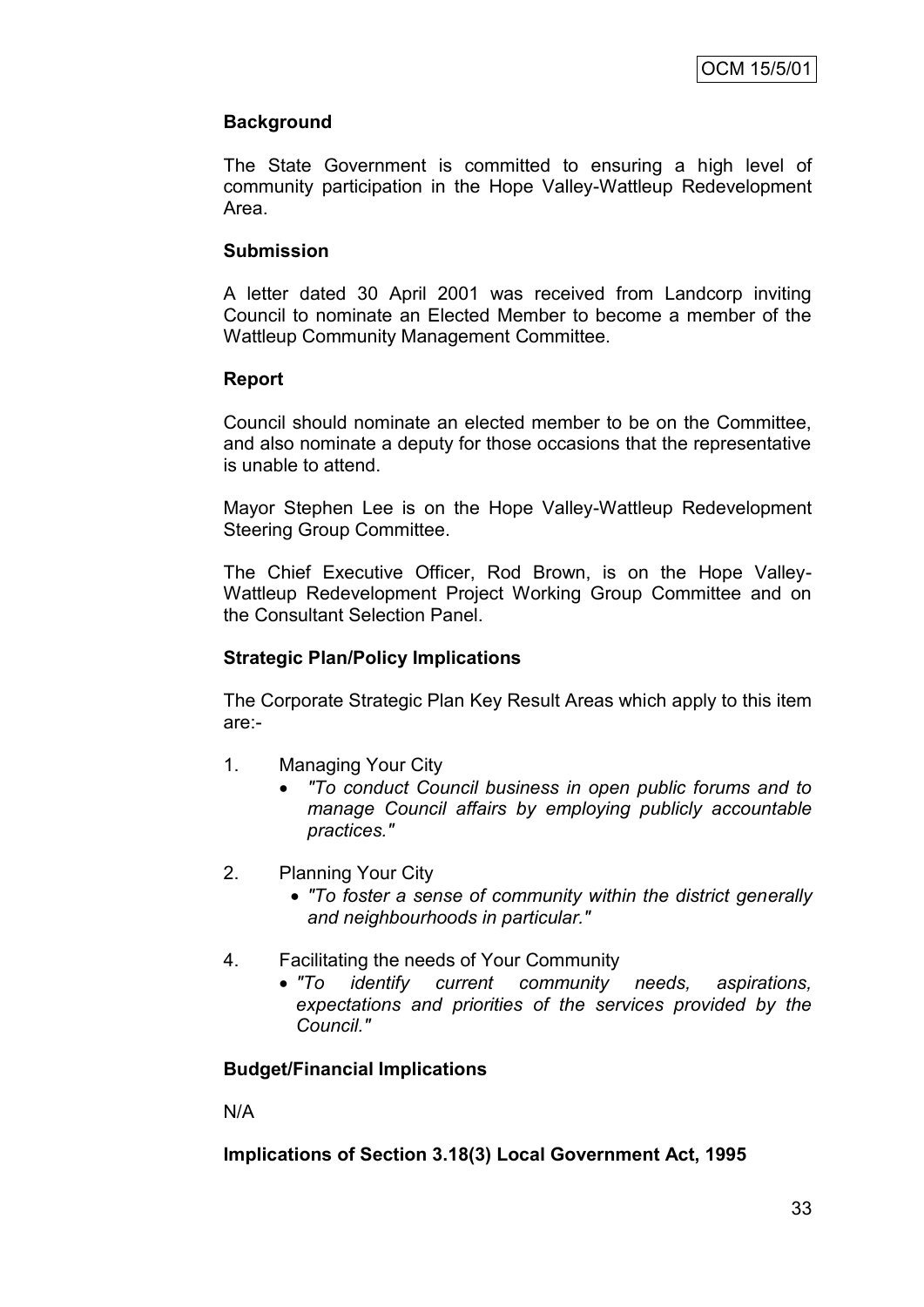Nil.

**14.12 (OCM1\_5\_2001) - PROPOSED INDUSTRIAL SUBDIVISION - PT LOT 1, LOT 2472, LOT 11 AND LOT 13 PHOENIX AND NORTH LAKE ROADS, BIBRA LAKE - OWNER: AMCOR PACKAGING AUSTRALIA PTY LTD - APPLICANT: WA LAND AUTHORITY (LANDCORP) C/- MASTERPLAN CONSULTANTS (113648) (MR) (ATTACH)**

## **RECOMMENDATION**

That Councilrecommend to the Western Australian Planning Commission that the industrial subdivision of Lot pt 1, 2472, 11 and 13 Phoenix Road, Sudlow Road and North lake Road, Bibra Lake be approved subject to the following conditions:-

Standard Conditions

1. Standard conditions contained in Council Policy PD16 as determined appropriate to this application by the delegated officer under clause 7.6 of Council"s District Zoning Scheme No 2;

Special Conditions

- 1. The proponent preparing a detailed landscape resource assessment by a suitably qualified consultant to provide an appropriate visual buffer that retains a bushland frontage to North Lake Road and Phoenix Road, in consultation with the Local Government.
- 2. The subdivision design being amended to incorporate larger industrial size lots with building frontages onto a subdivisional road along North Lake and Phoenix Road. Protected bushland identified in Special Condition 1 being incorporated into the final road reserve width.
- 3. The aboriginal sites identified on-site being retained and conserved and protected from damage in accordance with the guidelines of the Department of Aboriginal Affairs.
- 4. The landfill and effluent disposal ponds being identified, decommissioned, and remediated in accordance with the guidelines of the Department of Environmental Protection and are not to be included as part of public open space.
- 5. Bushland within Public Open Space areas being clearly marked and/or fenced during subdivision construction to prevent unauthorised damage to the sites.
- 6. The proponent upgrading North Lake Road, Phoenix Road and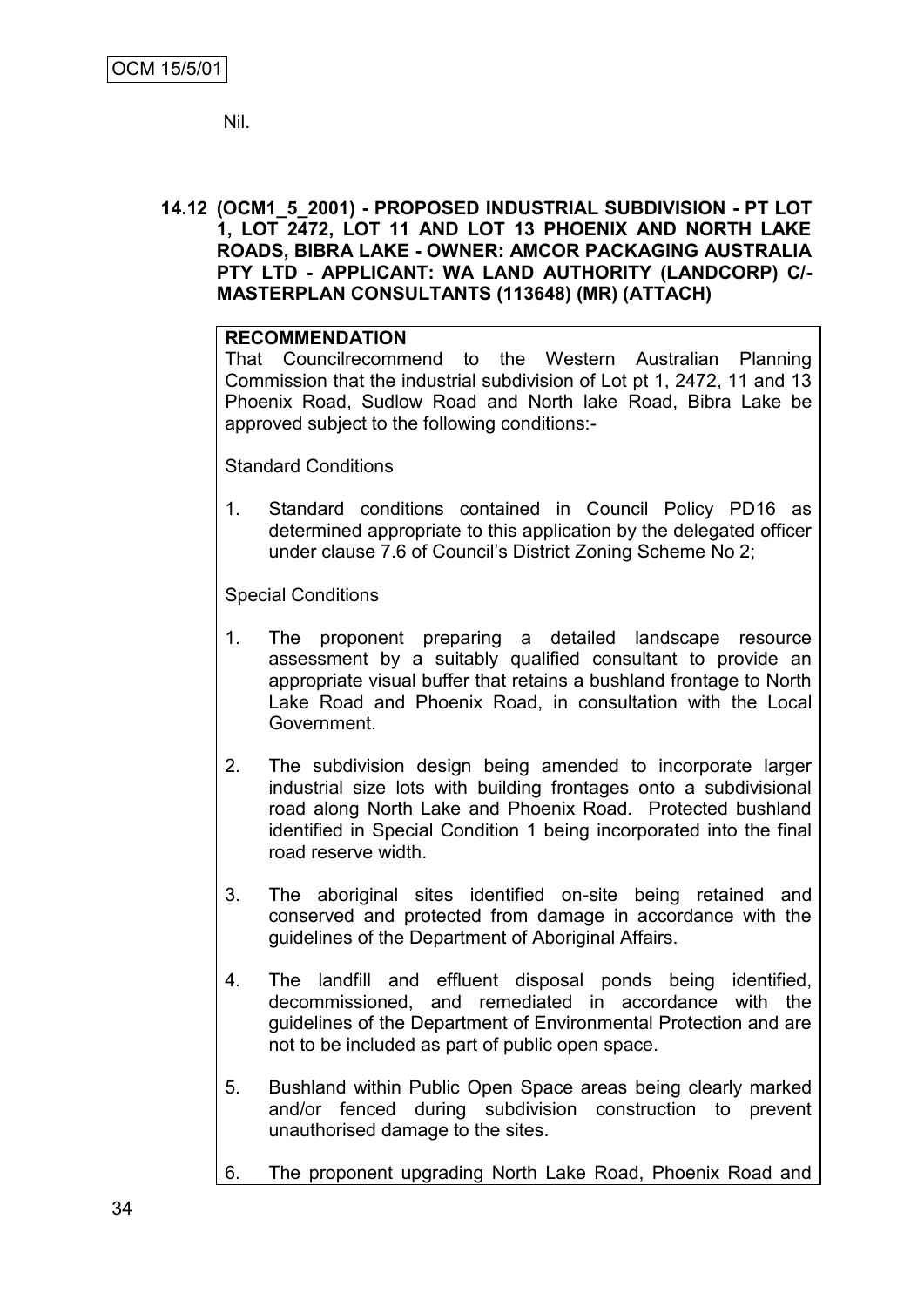Sudlow Road in consultation with the Local Government.

- 7. The proponent preparing a suitable Fauna Management Plan for the relocation of any native fauna that may be displaced and the development requires habitat removal to minimise adverse impacts.
- 8. The proponent undertaking a detailed traffic management assessment and safety audit by a suitably qualified consultant to identify and carry out all works associated with the road intersections to North Lake Road, Phoenix Road and Sudlow Road in consultation with Main Roads WA and the Local Government.
- 9. The proponent undertaking any necessary measures (including land purchase) to secure a southern road access link with Spearwood Avenue, including the design, construction and drainage works in consultation with the Local Government.
- 10. The works associated with the excavation and re-contouring of the land must directly relate to a subdivision plan approved by the Commission.
- 11. No direct vehicular access being permitted onto North Lake Road, Phoenix Road and Sudlow Road.
- 12. The proponent carrying out rehabilitation of the South Lake reserve, using native wetland species and in consultation with Conservation and Land Management.
- 13. The South Lake reserve being vested in Conservation and Land Management, for the conservation of the wetland environment.
- 14. The public open space and land reserved for recreation must be a minimum of 10% of the gross subdivisional area.
- 15. The proponent preparing a development plan and estate guidelines for building design & materials, landscaping, fencing in consultation with the Local Government.
- 16. The subdivisional final contours must ensure that all drainage for the development drains into a nutrient-stripping basin away from the South Lake Reserve.

**COUNCIL DECISION**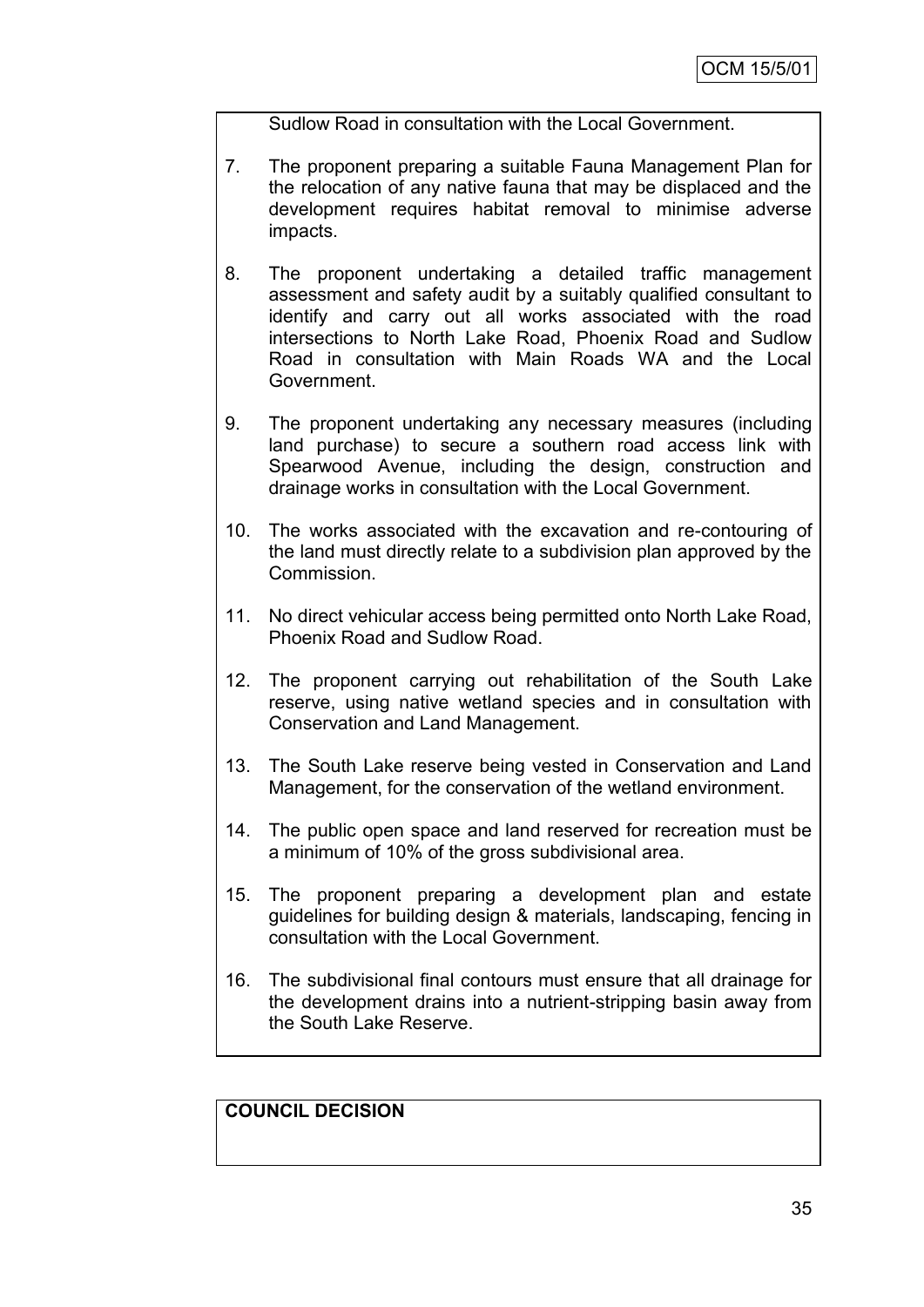### **Background**

The site is a large area of bushland zoned for industry in both the Metropolitan Region Scheme and Local Scheme. Two (2) Aboriginal sites (Stands of Scar Trees) are located on the land.

Amcor Pty Ltd operates the paper-packaging factory at the corner of Sudlow and Phoenix Roads under and by virtue of the Paper Mill Agreement 1960 with the State Government.

A central area of the site has been used since 1985 for disposal of dry and liquid waste from the paper plant.

In 1989 Council refused an application to extract sand from 40 hectares portion of the site on the following grounds:

- The site is not included in the States 'Basic Raw Materials Policy-Perth Metropolitan Region' Draft Report.
- The site is heavily timbered.
- There is currently an extensive sand quarry immediately south of the subject land with many years of available supply.

An appeal over the Council's refusal of the sand excavation was lodged by Landcorp with the Town Planning Appeal Tribunal. The appeal has not yet been determined and there is no clear timeframe when a decision will be made by the Tribunal.

The site of the factory was recently subdivided from the predominantly bushland area, as it was surplus to Amcor's requirements.

The City became aware in late 1998 that Amcor was offering the land for sale. In response Council wrote to the Ministry for Planning in January advising of the land's ecological values and that Council would be making submission on Bushplan to include a 33 hectares portion of the site in Bush Plan. Bushplan, released for public comment, had not identified the site as regionally significant-worthy of protection.

Council at its meeting of February 1999 also adopted a set of subdivision principles for the land in expectation of potential developers lodging applications. One of the principles was for the retention of the area sought to be included in Bushplan.

In March 1999 Council made a further resolution on the site to advise relevant agencies that the site would be a suitable location for the relocation of the Perth Zoo. At this meeting Council also made resolution for submission on Perth's Bushplan for inclusion of a 33 hectares portion of the site adjacent to the South Lake and North Lake Road*.*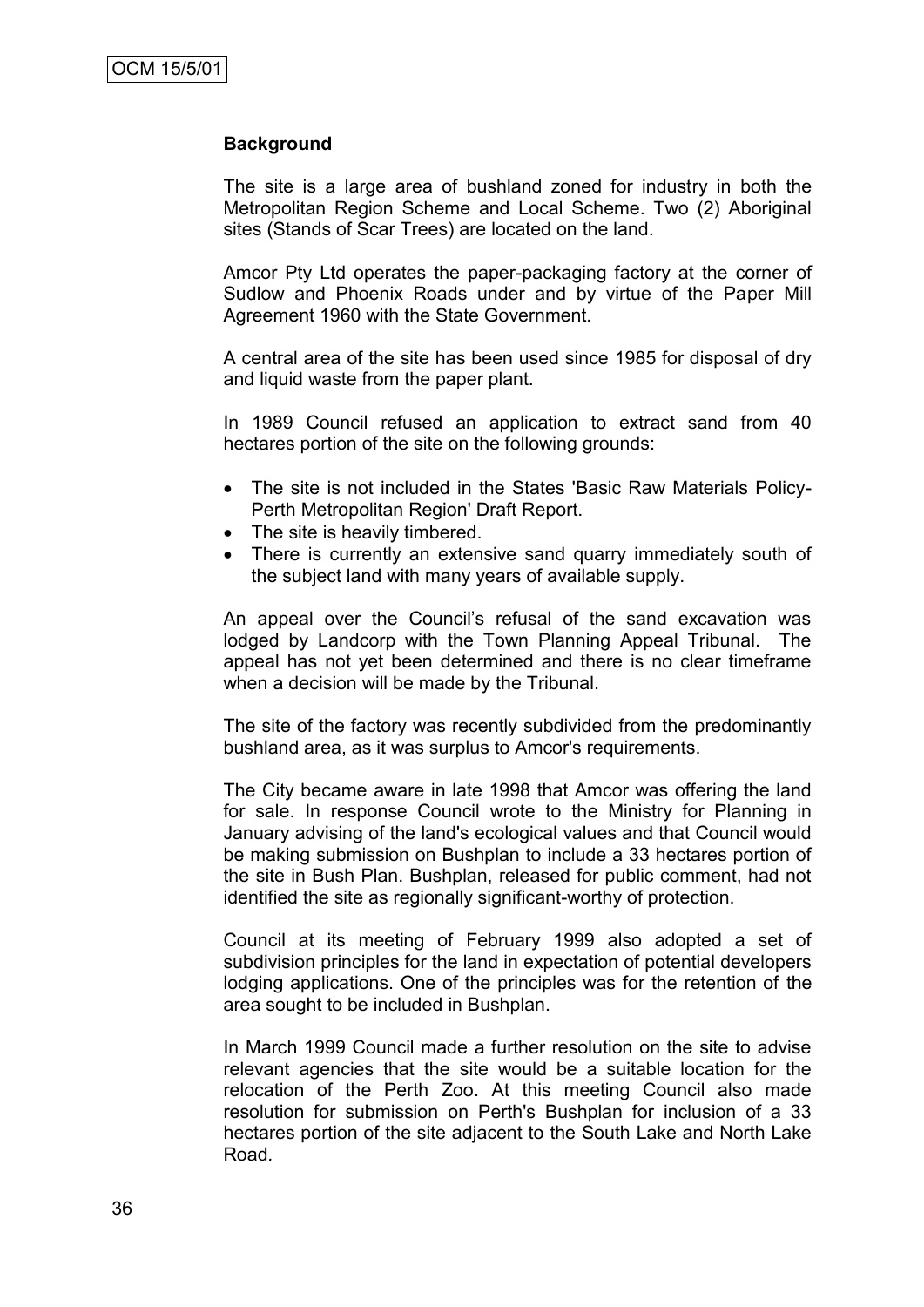The main rationale for inclusion in Bushplan was to provide a buffer to South Lake wetland from future industry and because of the bushland's relative good condition.

The outcome of Council's recommendation has since been established with the Cabinet release of the Final Bushplan in December 2000. The vegetated area of the subject land is referred to as "Other Native Vegetation" and therefore does not afford any level of protection by the State Government.

The Council"s proposal for the relocation of the Perth Zoo - tourismbased activity, has not been supported by the State Government, despite recent attempts to gain the support of the Minister for Planning.

Surrounding land uses include St Paul's Residential Estate, North Lake Road, the tourist facility of Adventure World and the regional reservations of South Lake and Bibra Lake which form part of Beeliar Regional Park-Eastern Wetland Chain*.*

#### **Submission**

The applicant seeks approval to subdivide 89.0 hectares of land into 190 industrial lots, to create an industrial estate that includes a range of industry similar to those found in the Canning Vale Industrial Estate. Refer to the attachments.

## Estate Components

The subdivision design is based on a mixed business area (ie offices) adjacent to South Lake and a General Industrial area for the balance of the land. The proposed lot sizes range from  $1000m^2$  to  $3000m^2$ . Provision is also made for some larger lots of around 1.3ha and 0.97ha to maximise exposure and access. A total of 51 lots are proposed.

The General Industrial sites vary in size from  $1000m^2$  to over 1 hectare (3 lots over 1.5ha). A total of 139 lots are designated for general industrial activities.

#### **Contamination**

Amcor operates a number of unsealed liquid effluent ponds and a solid landfill in the south–west of the site. Effluent is also spray-irrigated into the bush at a number of current and former locations. Soils in areas used for irrigation of effluent by Amcor are free from significant contamination.

## Remnant Vegetation

The applicant via environmental consultants undertook an environmental assessment of the proposal and concluded that the vegetation condition ranged from poor near edges to good near the centre.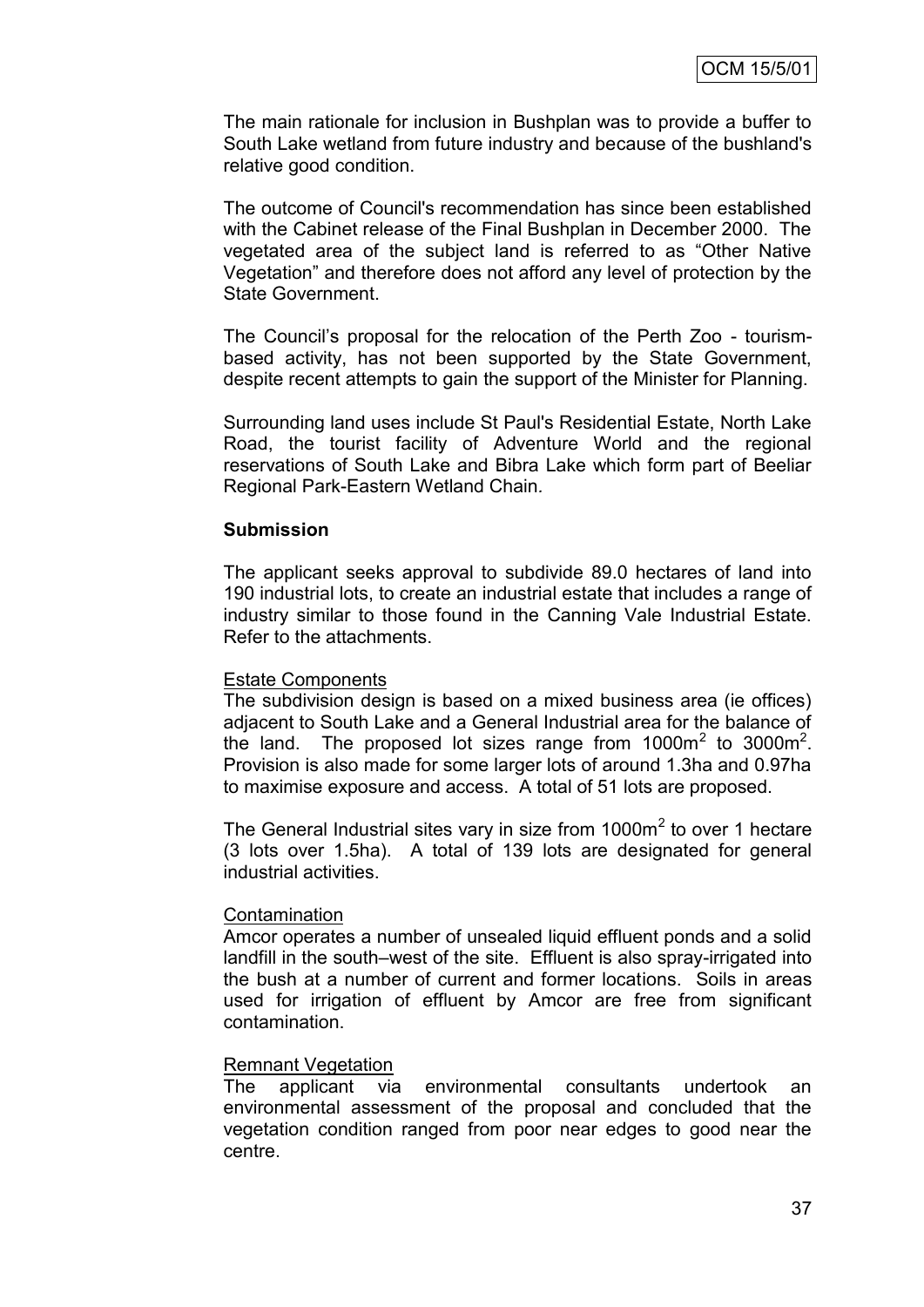### Rare and Threatened Fauna

The applicant has searched existing databases to determine if there are any threatened species recorded within the region. The Quokka is listed as being recorded in the region but after discussions with the WA Museum it was concluded that this could be disregarded.

#### Protection of South Lake

South lake is immediately to the east. The lake was mapped as a Conservation (C) category wetland by the Water & Rivers Commission"s Wetland Atlas but this rating was downgraded to Resource Enhancement (R) by a review carried out by the WRC by Semeniuk (1997).

South Lake is a part of the System 6 Area M93 (Cockburn Wetlands Eastern Chain). To protect South Lake from adverse effects from industrial development protective measures are required that include a wetland buffer in accordance with EPA requirements. The criteria used for a buffer covering 1 metre vertically and 50 metres horizontally from the edge of the wetland dependent vegetation (ie paperbarks). It was agreed with the DEP to provide a buffer of 150 metres. The avoidance of direct drainage into the lake from industrial stormwater is also proposed through the establishment of infiltration basins.

#### Access

The major road access is proposed from North Lake Road, Sudlow Road and a new connection to Spearwood Avenue. Access to Phoenix Road is proposed to be limited to left-in, left-out turns.

Further investigations and negotiations are required to secure a southern connection onto Spearwood Avenue as the new road would traverse a closed road and privately owned land (Elders GM).

#### Open Space

The majority of open space for the estate is provided as a buffer to South Lake (6.2358ha area). The application plan proposed 10.3ha of open space (11.4%). This plan was later amended to reconfigure of open space by its removal from the existing waste disposal site.

#### Staging of land Release

The first stages are off North Lake Road to take advantage of the exposure to the greatest traffic volumes, and therefore potential clients. Early stages will include a connection to Sudlow Road. The southern end will be left until last to allow time to make arrangements for the Spearwood Avenue connection. There will be sand and possibly limestone extraction to achieve the desired finished levels for development.

## **Report**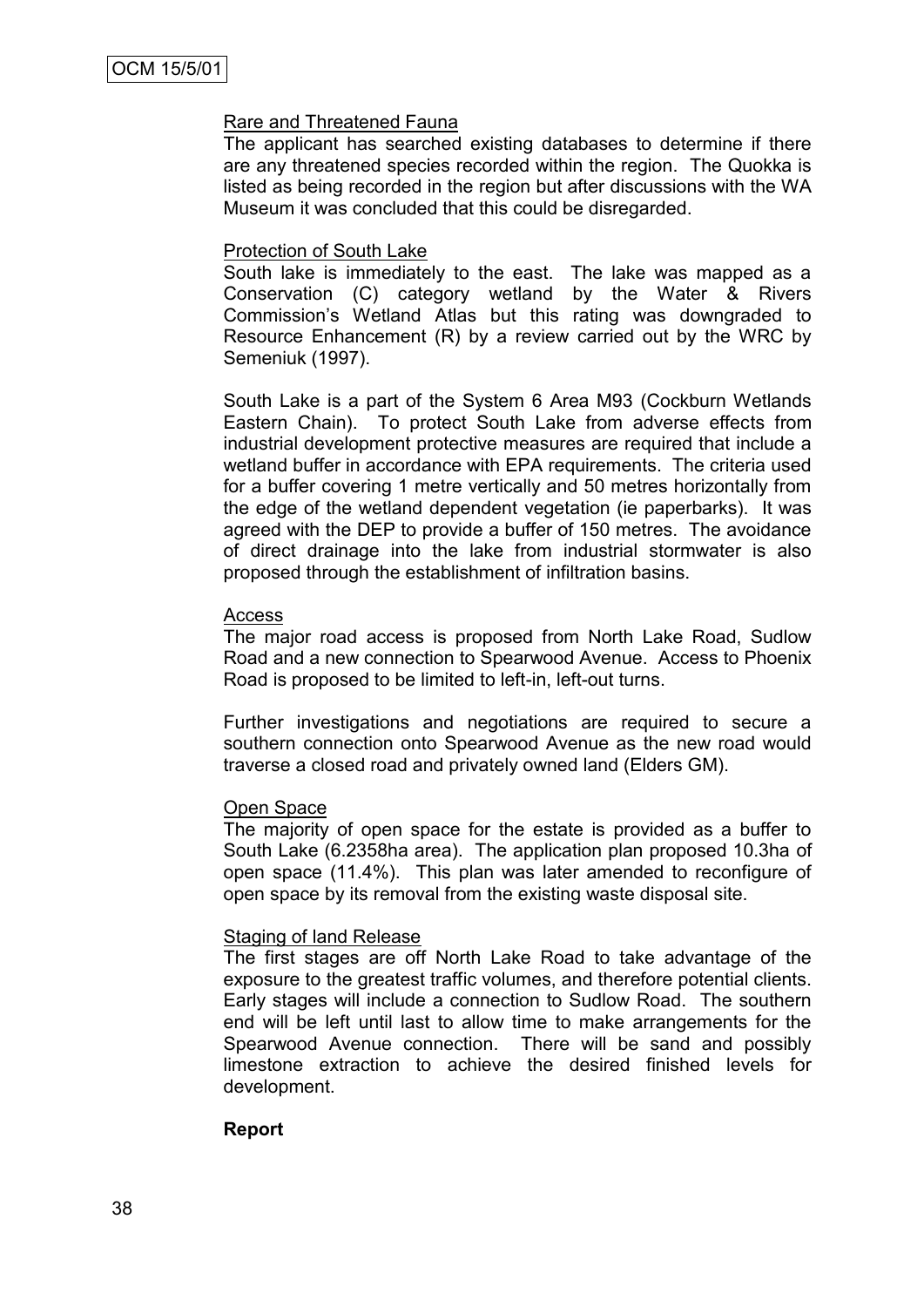The subject land is zoned General Industry under the City of Cockburn Town Planning Scheme – District Zoning Scheme No 2. subdivision of the land generally corresponds with this ultimate use.

The amended plan was assessed for its conformity with the Council"s subdivision principles endorsed in February 1999:-

## *1. Retention of upland vegetation around South Lake to maintain its visual and ecological integrity.*

The subdivision design has been amended to incorporate an extension of the existing reserve around the western side of South Lake. This land should logically form part of the regional reserve and not be set aside as local open space.

There are some areas within the vegetation buffer that require further rehabilitation that the proponent has committed to carry out as a condition of environmental approval.

The proposed levels of the industrial estate match in reasonably well with the proposed reserve and shouldn't require retaining walls. A natural transition in levels is preferred. The proposed levels provides for drainage to be collected to a central nutrient stripping basin and not directly into South Lake.

## *2. Retention of mature trees in a landscape strip along North Lake Road and Phoenix Road frontages.*

The proposed subdivision makes some attempt to retain vegetation within a 10.0 metre wide strip of land at the main entrance on North Lake Road but this has not been continued along the entire road frontage and along Phoenix Road.

A detailed Visual Resource Assessment is required to determine an appropriate vegetation buffer along the lot frontage to North Lake Road and Phoenix Road. The objective of this report is to provide a bushland appearance to the frontage of the estate in a manner that is consistent with Council"s Bushland Conservation Policy that strives to minimise bushland clearing through development and subdivision design.

## *3. Provision of a road system linking North Lake Road with Spearwood Avenue, Sudlow Road and potentially Cocos Drive to the south.*

Logical road linkages to the existing road network are important to ensure convenient and safe vehicular access. The proposed subdivision design satisfied this basic requirement. Road connections with North Lake Road could include a new deceleration lane and safe right turn lane onto North Lake Road.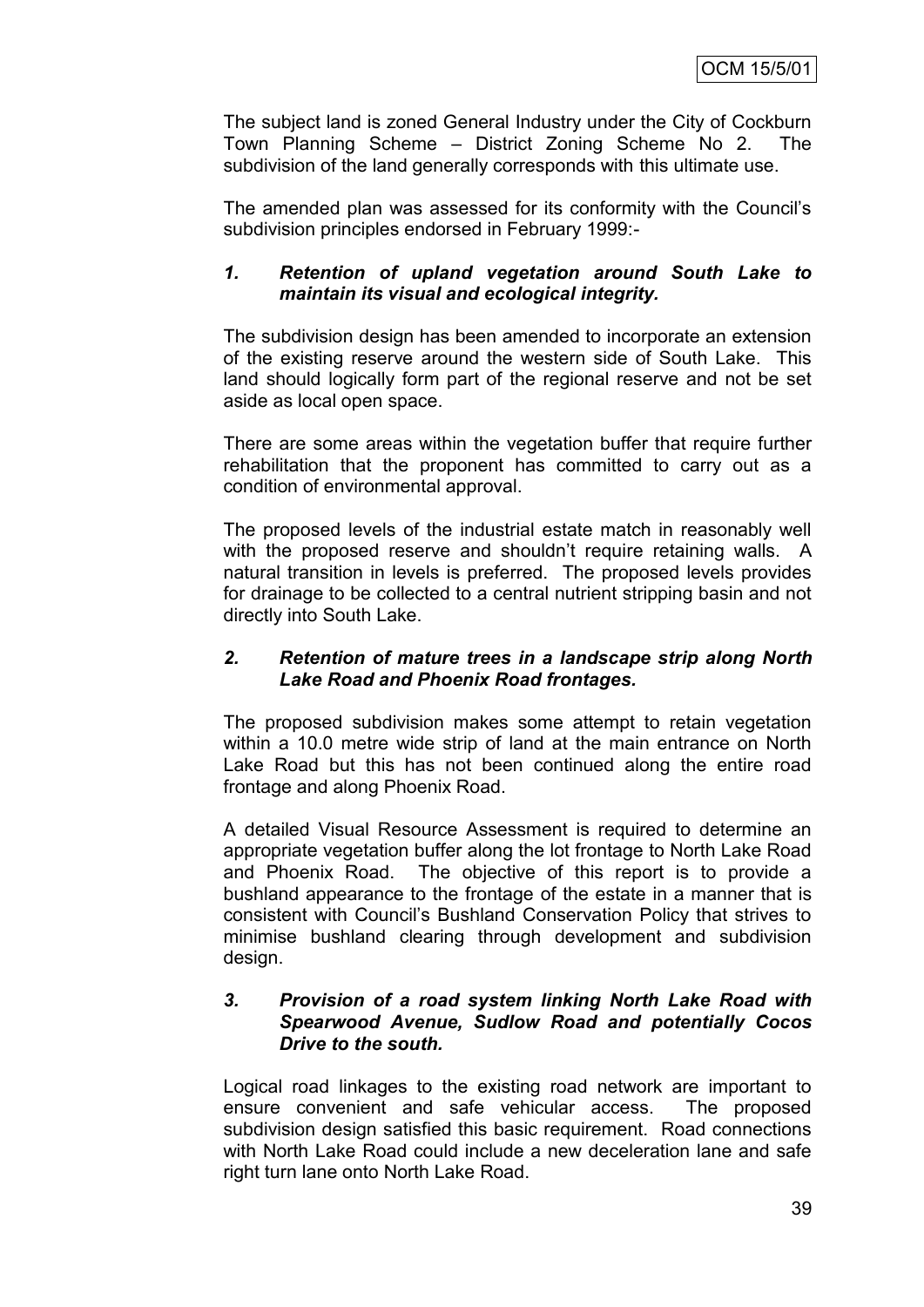The other road connections are to Phoenix Road, which is close to the traffic lights with North Lake Road where stacking of cars may cause problems. At best a left in and left out may be possible. There are also two other proposed road links to Sudlow Street, one of which will require negotiations with an adjoining landowner. A southern connection into Cocos Industrial Park is also proposed with a road connection up to the southern lot boundary for an ultimate connection with Cocos Drive.

## *4. No direct lot frontage will be permitted to North Lake or Phoenix Roads.*

Several proposed lots have dual lot frontage onto an internal subdivision road and North Lake Road. The intention appears that these lots are only to access from the internal subdivisional road.

## *5. The potential for road access to Phoenix Road needs to be carefully examined before any approval is granted.*

The proposal incorporates a main access road from North Lake Road on the outside curve of North Lake Road which maintains traffic visibility in both directions. There are no immediate concerns with a road connection onto North Lake Road subject to approval of the intersection treatment. A detailed traffic management plan is required to assess traffic volumes and to define appropriate road reserve widths and if any design modifications are required. A safety audit is also required at intersections with North Lake Road, Phoenix Road, Sudlow Road and Spearwood Avenue. The audit will determine the appropriate intersection treatment.

## *6. A service road is to be provided along a portion of the disused railway reserve along the southern boundary of the land.*

The subdivision design does not incorporate a service road along the disused railway reserve. Large industrial size lots would abut the reserve along their rear lot boundary and access being via an internal road link. The existing lots south abut the railway reserve in a similar manner to the subdivision plan. There are no objections to the plan notwithstanding that it does not adhere to this principle.

## *7. Lots are not to back onto South Lake reserve or Phoenix/North Lake Road.*

A service road abuts South Lake reserve instead of lots backing onto this land. The design does not comply with this requirement in respect to the North Lake Road frontage. The basis of this principle is to ensure an appropriate building frontage and improved appearance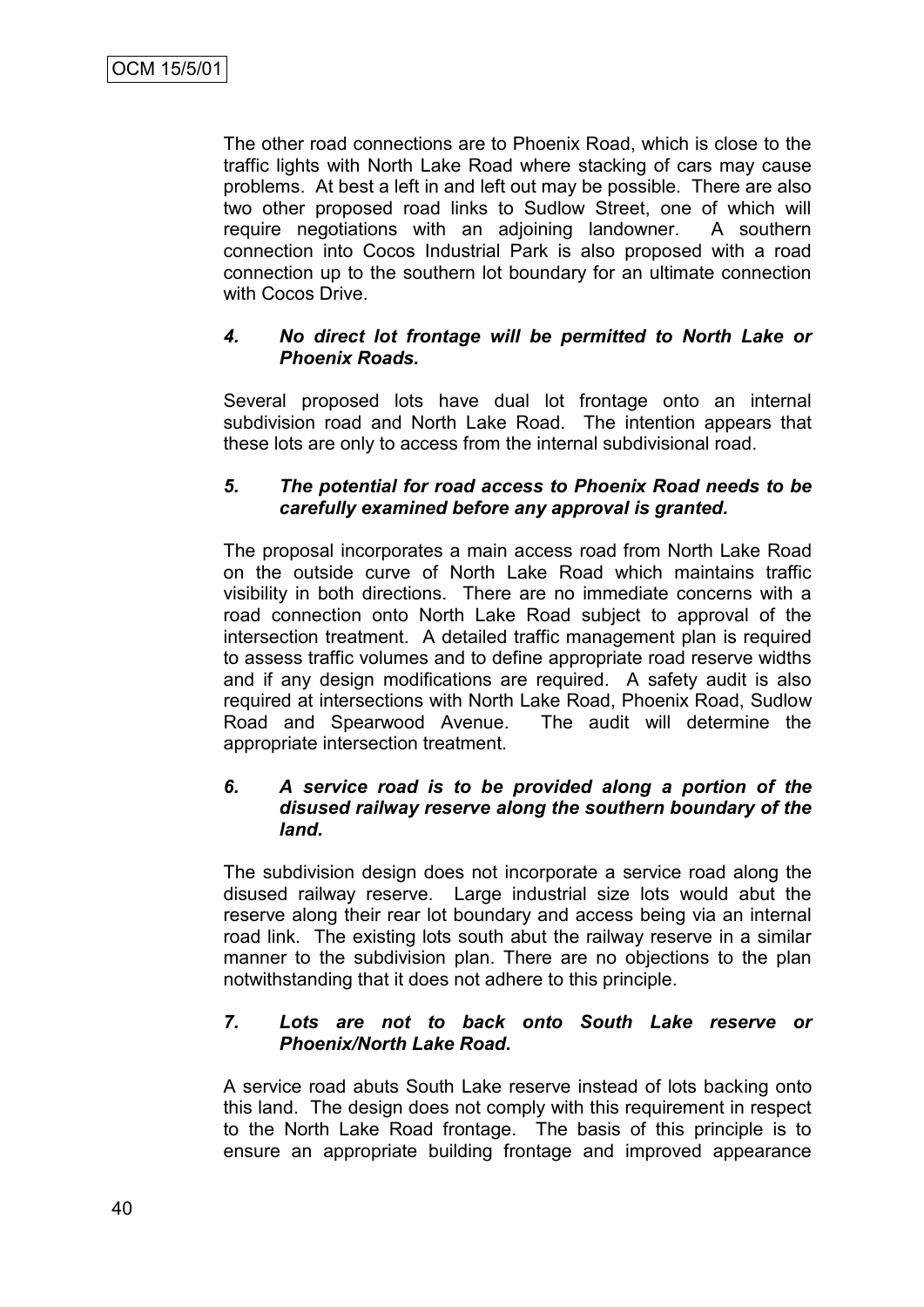along North Lake Road rather than a view of the rear walls and storage yards.

To comply with this principle may result in single depth lots that are larger in size due to the configuration of the existing lot boundary.

## *8. An estate development plan and development guidelines are required.*

These details have not been provided and could be resolved following a decision from the WA Planning Commission.

## *9. The discharge of drainage into South Lake or its buffer area will not be permitted and the development will need to be implemented in a manner which will not adversely impact on the water quality or hydrology of the lake.*

The application proposes to alter the existing contours in a way that avoids any direct discharge of stormwater into South Lake reserve, which includes its buffer area.

## *10. Subdivision requirements will include underground power and high quality estate perimeter fencing.*

The subdivisional requirements that can be expected from Western Power include the provision of underground power.

Estate perimeter fencing details are not included in the subdivision plans and could be explored in development guidelines. This is normally a standard subdivision requirement.

## *11. Subdivision of the land into superlots will not be supported except to enable the excision of the lot for the Amcor factory from the balance of the site.*

The subdivision design does not incorporate superlots with the exception of the Amcor factory and office.

## **Strategic Plan/Policy Implications**

The Corporate Strategic Plan Key Result Areas which apply to this item are:-

Planning Your City

 *"To ensure that the planning of the City is based on an approach which has the potential to achieve high levels of convenience for its citizens.*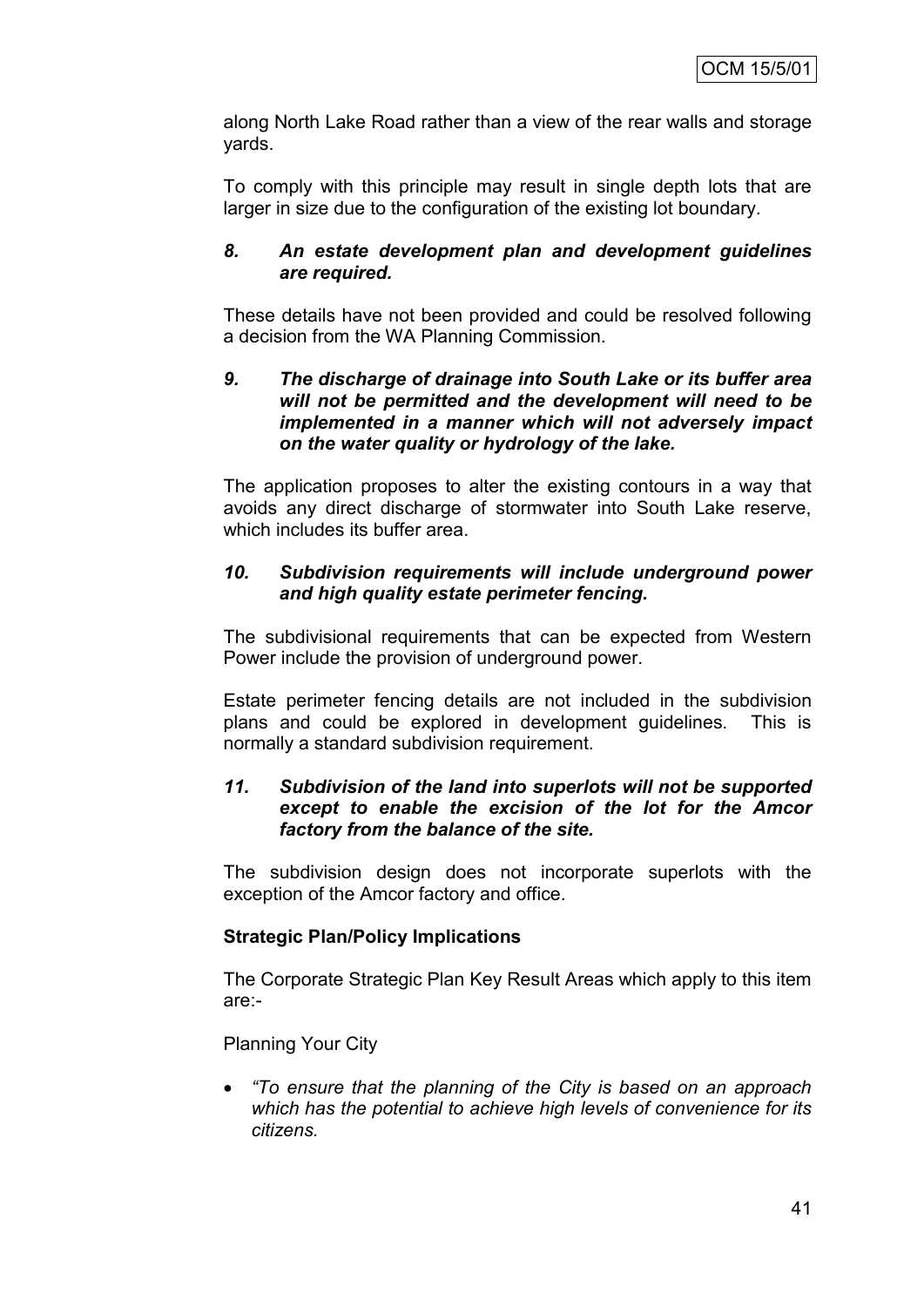- *To ensure that the development will enhance the levels of amenity currently enjoyed by the community*
- *To foster a sense of community within the district generally and neighbourhood in particular."*

Conserving and Improving Your Environment

- *"To conserve the quality, extent and uniqueness of the natural environment that exists within the district."*
- *"To ensure that the development of the district is undertaken in such a way that the balance between the natural and human environment is maintained."*

Facilitating the Needs of Your Community.

 *"To determine by best practice, the most appropriate range of sporting facilities and natural recreation areas to be provided within the district to meet the needs of all age groups within the community"*

Maintaining Your Community Facilities

- *"To construct and maintain roads, which are the responsibility of the Council, in accordance with recognised standards, and are convenient and safe for use by vehicles, cyclists and pedestrians."*
- *To construct and maintain parks which are owned or vested in the Council, in accordance with recognised standards and are convenient and safe for public use."*

## **Budget/Financial Implications**

Following subdivision the land the Council will be responsible for the maintenance of the roads created, post road maintenance bonding of works.

#### **Implications of Section 3.18(3) Local Government Act, 1995**

Nil

## **15. FINANCE AND CORPORATE SERVICES DIVISION ISSUES**

**15.1 (OCM1\_5\_2001) - COOGEE BEACH - ESTABLISHMENT OF KIOSK/SHOP - POWELL ROAD, COOGEE - RESERVE 24306 (3300004) (KJS)**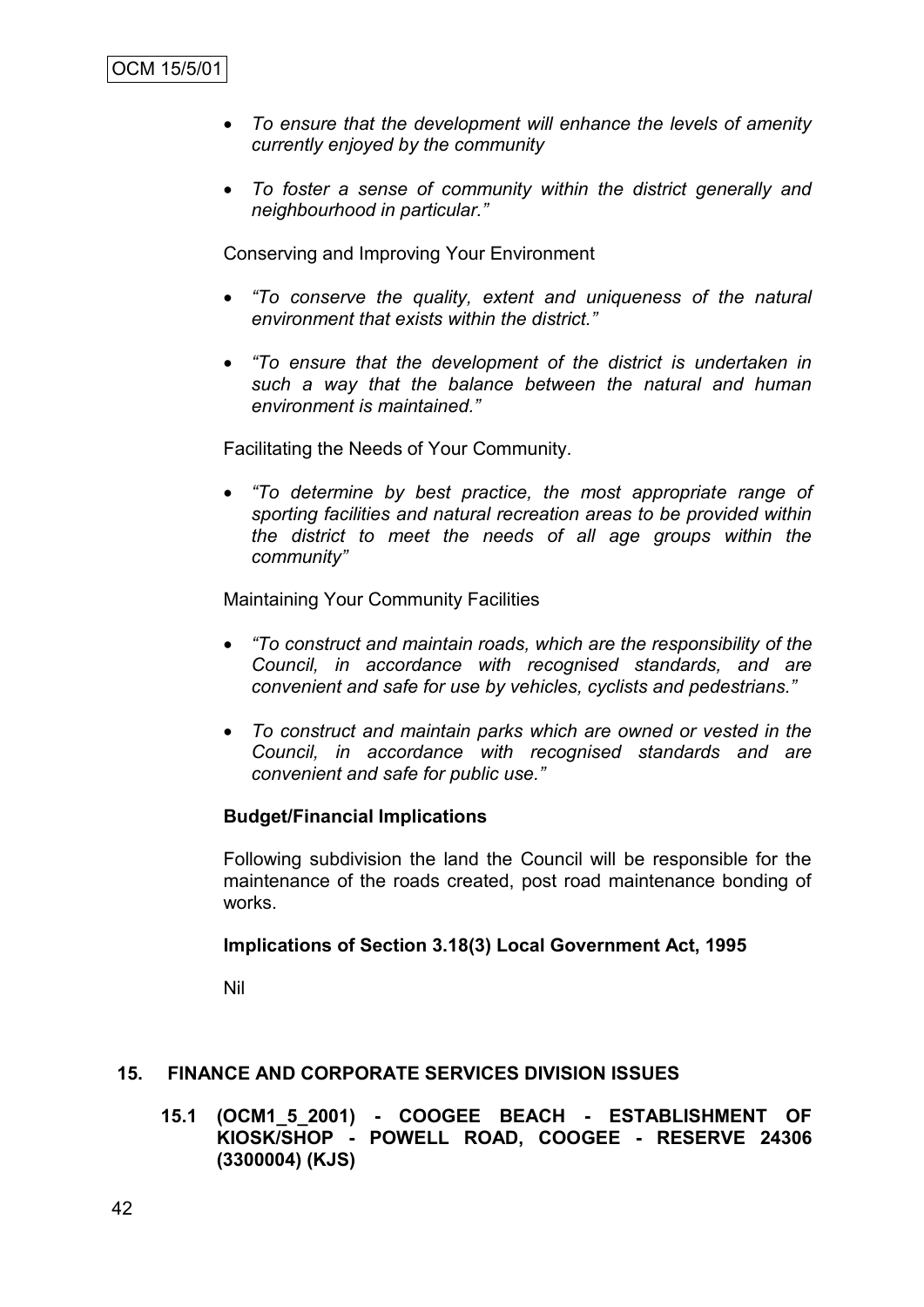## **RECOMMENDATION**

That Council:

- (1) close portion of Powell Road and request the Department of Land Administration to revest that portion as recreation with a power to lease for periods of up to 21 years;
- (2) subject to the closure of portion of Powell Road, commission Hoffman Architects to design a Kiosk/Shop and associated paths and vehicular access to be located in a portion of road reserve Powell Road, Coogee;
- (3) call for Expressions of Interest to construct and enter into a lease for the Kiosk/Shop at Coogee Beach based on the architects design;
- (4) on completion of the Kiosk/Shop undertake the demolition of the current shop and construct pathways and modified roads as outlined in the architectural drawings with funds for the project being drawn from the Land Development Reserve Fund; and
- (5) advise the current Lessee of the Coogee Beach Shop of the above decisions.

**TO BE CARRIED BY AN ABSOLUTE MAJORITY OF COUNCIL**

## **COUNCIL DECISION**

## **Background**

Council at its Meeting held on 20 March 2001 resolved to receive Patterson Market Research report which indicates support for a café/dining establishment at Coogee Beach, investigate the possible replacement/upgrade of the existing Shop with a café establishment, and present a report to the May meeting of Council.

## **Submission**

N/A

## **Report**

Hoffman Architect was engaged to investigate various options in establishing a Kiosk/Shop at Coogee. The options explored were to: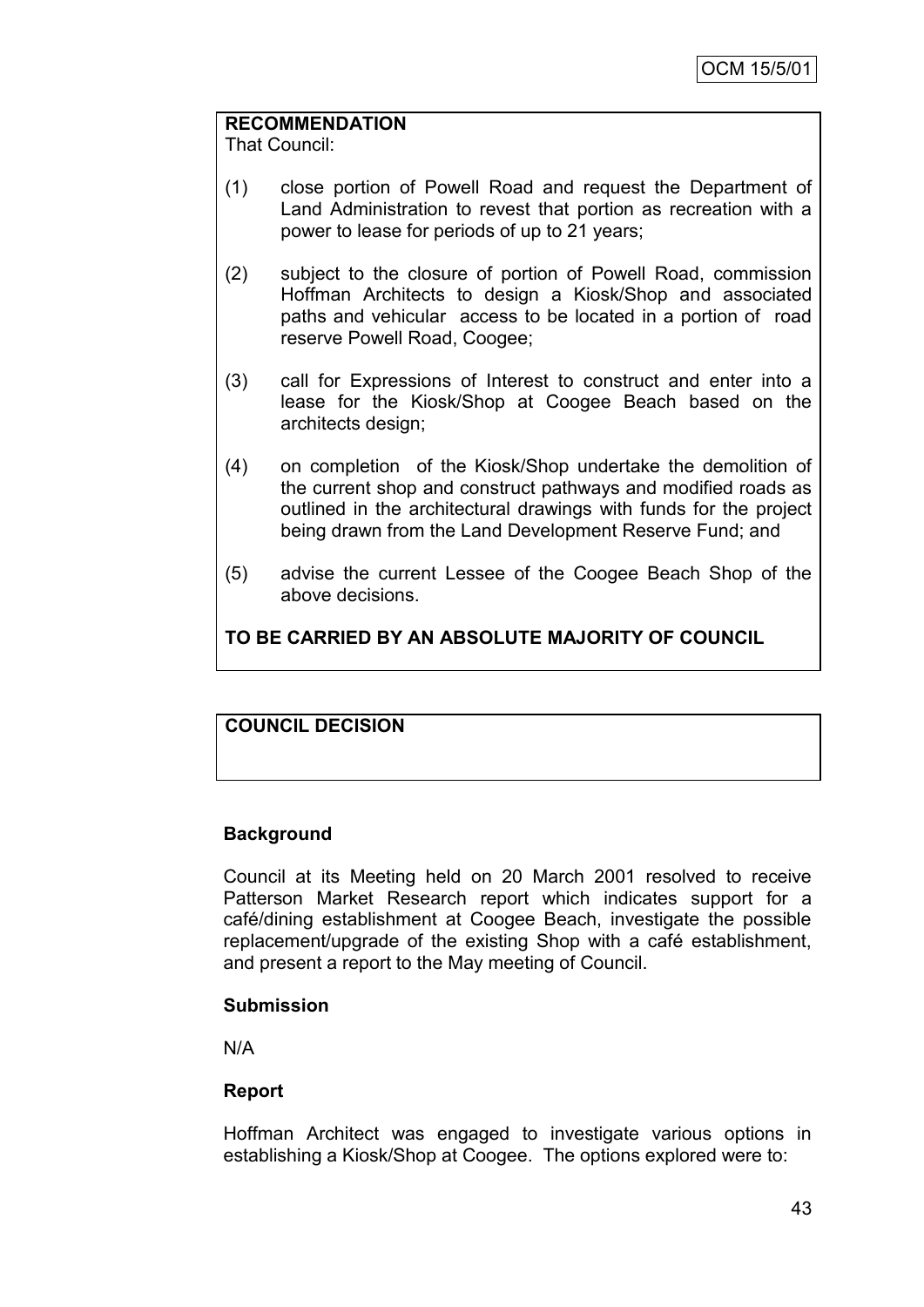- 1. Establish a Kiosk/Shop entirely within the road reserve of Powell Road that would be located within the current slot through the sand dune.
- 2. Demolish the Shop and First Aid building and establish a Kiosk/Shop in that location.
- 3. Extend and re-model the existing Shop to allow it to provide sitdown arrangements for hot drinks and light meals.

The option to extend and re-model the existing Shop was examined and discounted due to the poor state of both the internal and external state of the building. The Architect deemed that the cost of remodeling the existing building was more than the cost of a new purpose built building. The building should be demolished once the new Kiosk/Shop is completed. The cost of demolition is estimated at \$8,000.

Of the two remaining options the Architects favoured the construction of re-building within the road reserve and therefore outside the "A" Class reserve, and also within the existing corridor through the dune leading to the beach and jetty. The building will be able to be oriented to best get protection from prevailing winds whilst still getting wide ranging ocean views.

The building can be designed to be symptomatic to the natural coastal environment and still promote the civic qualities of the City of Cockburn.

Roof and landscaping treatments can ensure that the building blends in with the natural environment and has no impact on the long term stability of the dune system. This option requires the demolition of the existing slope at a cost of approximately \$7,000, once the building is finished, prior to the civil works.

The building can be situated such that the existing access to the beach and jetty is in no way impeded whilst the provision of the Kiosk/Shop services will be of great benefit to people visiting the park area behind the dune system, the beach and the jetty.

The calling for Expressions of Interest will allow for the short-listing of proponents to tender for the construction and leasing of the Kiosk/Shop. Applicants may have some concerns with the design which could be highlighted and addressed in their proposals. Similarly the applicants may wish to nominate their own supervisor for the project or they may use the nominated design architect. With this information known the tender document could be structured to allow for various scenarios.

The tender will not allow for any devolution of Council's control over the aesthetics or environmental sensitivities of the project.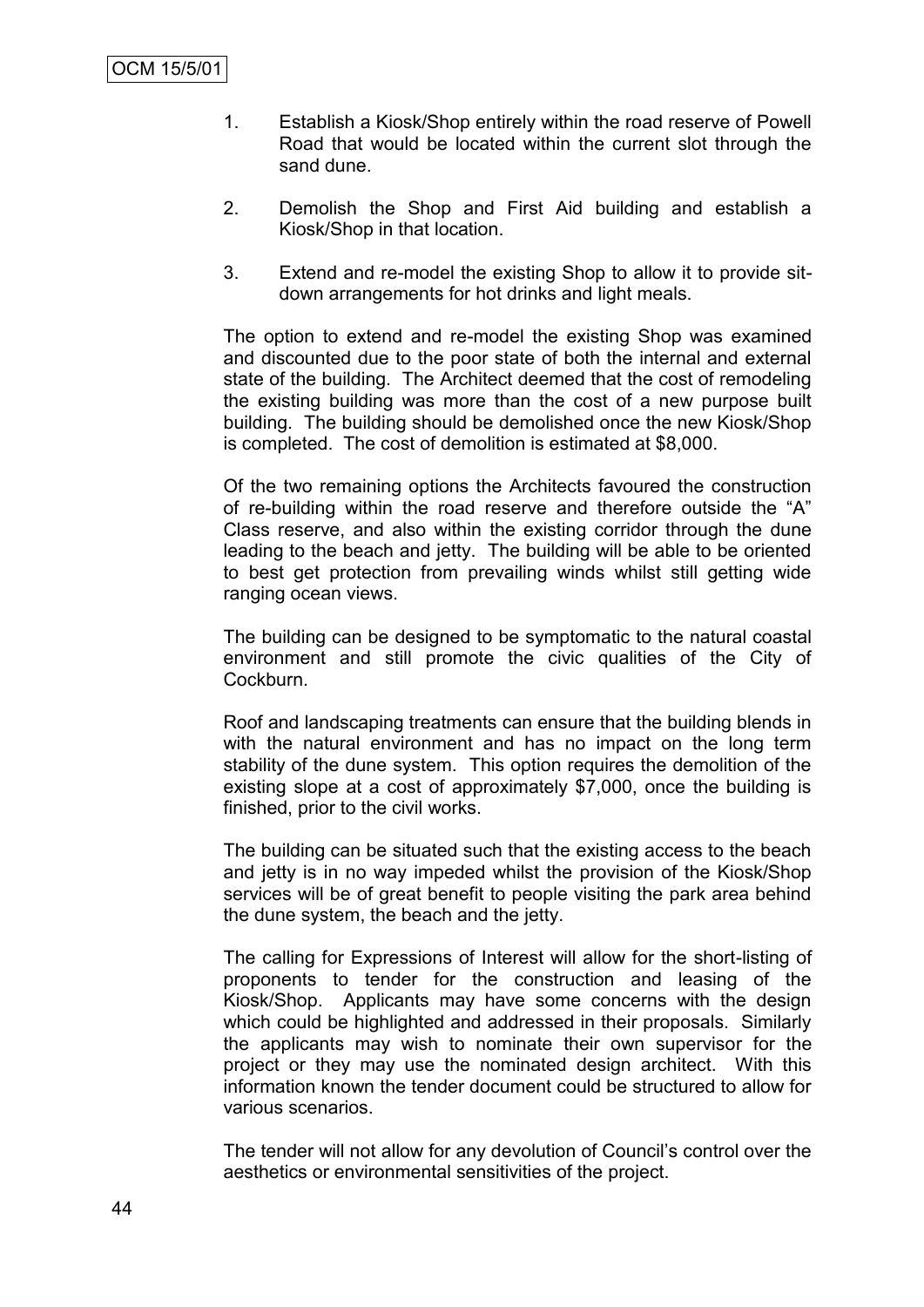Preliminary cost estimates are that the building would be in the order of \$350,000 whilst the landscaping pathway and road modification would be in the order of \$100,000. Hoffman Architects costs will be in the order of \$36,000.

The Architect considered the option of locating the Kiosk/Shop behind the dune system to be inferior, because the location offers no views. It had no connection to the beach. It would be largely hidden from the coastal road traffic and would involve a loss of service and income through the construction phase. This is because the existing shop would have to be demolished prior to the start of construction.

## **Strategic Plan/Policy Implications**

The Corporate Strategic Plan Key Result Area that applies to this item is *Facilitating a range of services responsive to Community Needs*.

## **Budget/Financial Implications**

The current shop is on a monthly tenancy which generates \$11,000 per annum. This would be lost once the new Kiosk/Shop was established. If the construction of the new Kiosk/Shop was financed by an operator/Lessee then the ground rent would be expected to be in excess of the current income generated by the existing Shop. If the City was to finance the construction of the Kiosk/Shop, the estimated rent would be at least 10% of funds expended.

Funding for the projected estimated at a total of \$151,000 can be allocated from the Land Development Reserve Fund.

## **Implications of Section 3.18(3) Local Government Act, 1995**

Nil.

## **15.2 (OCM1\_5\_2001) - COOGEE CARAVAN PARK MANAGEMENT AGREEMENT - RESERVE 29678 (1913; 3310064) (KJS)**

## **RECOMMENDATION**

That subject to compliance with provisions of Section 3.58 of the Local Government Act 1995, Council enter into a new lease with Fleetwood Corporation P/L on the following basis :

- (1) an in-going premium of \$650,000;
- (2) an initial rent of \$110,000 per annum;
- (3) lease for a period of 10 years with two 5 year options;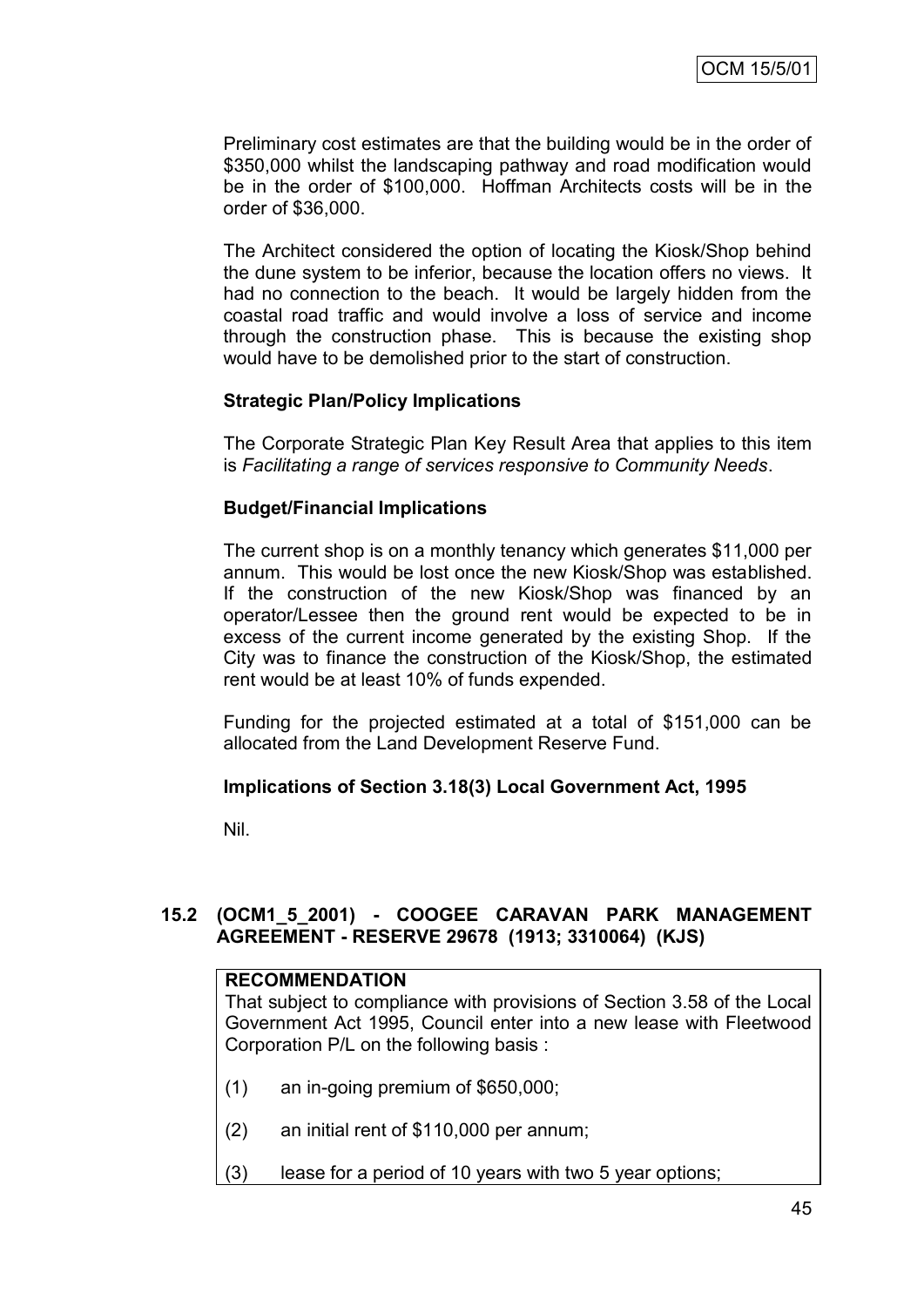- (4) that a new lease be prepared by Solicitors, McLeod and Co based on provisions contained in the current lease;
- (5) that payment of monies sought by Westrail to amend the boundary of Reserve 29768 and 11430 be drawn from the incoming premium with the balance of funds being transferred to the Land Development Reserve Fund; and
- (6) sell the five units which will belong to the City of Cockburn at the expiration of the current lease for the sum of \$75,000.

**TO BE CARRIED BY AN ABSOLUTE MAJORITY OF COUNCIL**

## **COUNCIL DECISION**

### **Background**

Council at its meeting held on 20 February 2001 resolved to:

- *(1) confirm that it intends to continue to lease Reserve 29678 for the operation of the Coogee Caravan Park;*
- *(2) consider at its March meeting, details of the proposed tender conditions; and*
- *(3) that any lease entered into with the successful tenderer will include a requirement for the Lessee to pay Westrail for the land to facilitate the amendments to the boundaries of Reserves 29768 and Westrail Reserve 11430.*

#### *CARRIED 10/0*

Councillors were informed via Councillors" Newsletter that negotiations with the current leaseholder was being conducted with Council officers.

#### **Submission**

An offer has been received from Fleetwood Corporation P/L.

#### **Report**

Legal advice from the City"s Solicitors confirms that there is no legal impediment to changing any new or existing Lessee. Advice was sought from a business broker specialising in the sale of caravan park leaseholds. A valuation of the annual rent was also obtained by a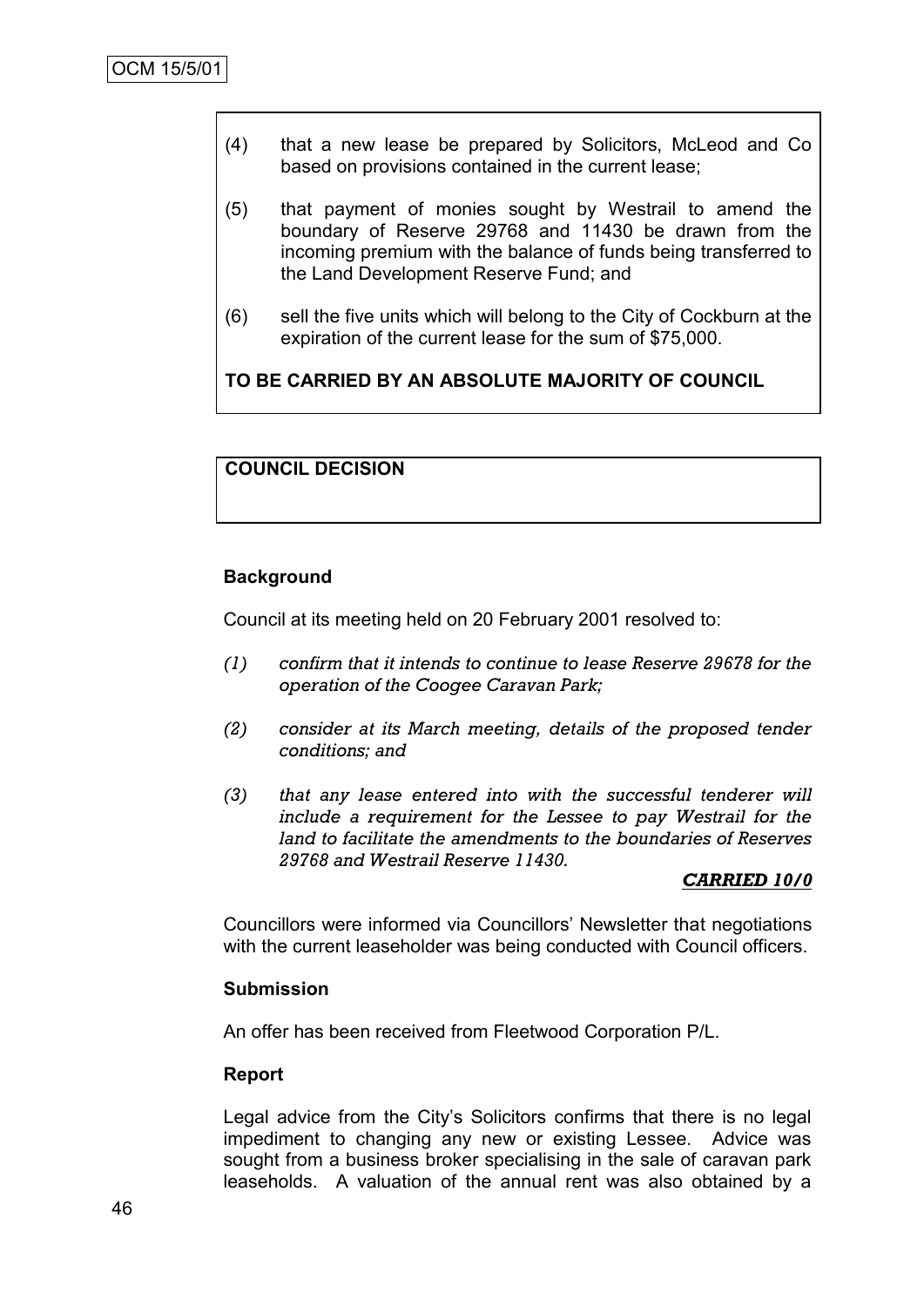Licensed Valuer. The Licensed Valuer assessed the current market rent to be \$114,160 conditional on the term, paying all out-goings including Council rates, which on current rating would be \$24,355. The business broker would, if given the commission to market the tendering process of the Caravan Park would charge approximately \$55,000.

The broker estimates that the successful tenderer would be above \$750,000.

Under terms of the current lease five units become the property of the City at the end of the lease term. These units are in a prime position within the park and are used for short term holiday-makers.

Fleetwood Corporation has indicated that they would be prepared to purchase these units for \$75,000 to make way for more modern units. It is proposed that this offer be accepted.

In accepting the offer from Fleetwood Corporation consideration is given to the cost of \$55,000 to tender the lease and the disruption that would be caused if Fleetwood Corporation were to remove their own units and caravan off-site. It is estimated that approximately 20 people who rent caravans owned by Fleetwood Corporation would have to find permanent accommodation elsewhere. In addition, the current lease expires on 31 May 2001 and short term management of the Park would be required. As advised to the February meeting of Council, purchase of Westrail land at an estimated cost of \$42,486 (1997 valuation) is required to facilitate changes to the boundaries of Reserves adjacent to the Park.

An infrastructure audit has recently been carried out on the Caravan Park. The audit assessed the road sewerage system, electrical system and reticulation pumps. The Consultants report stated that there were no major deficiencies or faults with any of the systems. The report went on to recommend that a schedule of programmed maintenance be adhered to in the future. The existing lease stated that the Lessee was responsible for maintenance of all the infrastructure. The new lease will further emphasise that as part of a continued maintenance program, specific requirements and performance criteria will be adhered to.

The current lease has been reviewed by Council"s Solicitors and found to be thorough in the issues addressed. The new lease will be drawn up to address these issues plus any additional clauses deemed necessary.

#### **Strategic Plan/Policy Implications**

The Corporate Strategic Plan Key Result Area that applies to this item is *Facilitating a range of services responsive to Community Needs*.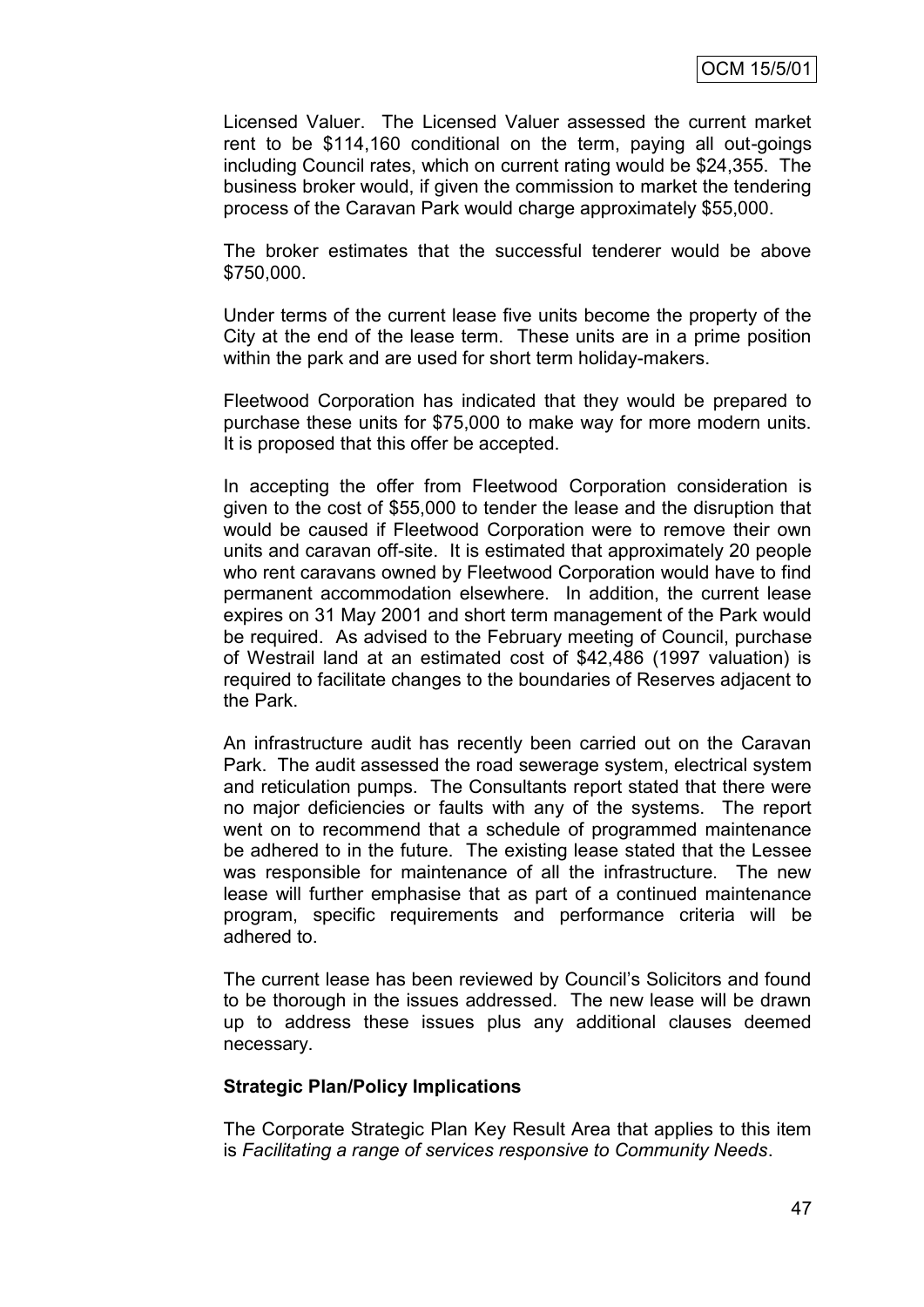## **Budget/Financial Implications**

It is proposed that the net income from the transaction be transferred to the Land Development Reserve Fund.

## **Implications of Section 3.18(3) Local Government Act, 1995**

Nil.

## **15.3 (OCM1\_5\_2001) - REFUND OF DOUGLAS INQUIRY EXPENSES (1335) (ATC)**

### **RECOMMENDATION**

That the reimbursement of the Douglas Inquiry costs of \$662,687.00 be transferred to the Rubbish Development Reserve fund.

**TO BE CARRIED BY ABSOLUTE MAJORITY OF COUNCIL**

## **COUNCIL DECISION**

## **Background**

In December 2000, Council was required to pay an amount of \$662,687.00 to the Department of Local Government as the first payment of the Douglas Inquiry costs. Funds were transferred from the Rubbish Development Reserve Fund for this purpose.

## **Submission**

N/A

## **Report**

The new Labour State Government has refunded the amount of \$662,687 as promised during the recent elections. As the funds came from the Rubbish Development Reserve Fund, it is proposed that the money be transferred back to that Reserve Fund.

Any decision regarding use of this money for alternative purposes can be made as part of the 2001/02 Budget deliberations.

## **Strategic Plan/Policy Implications**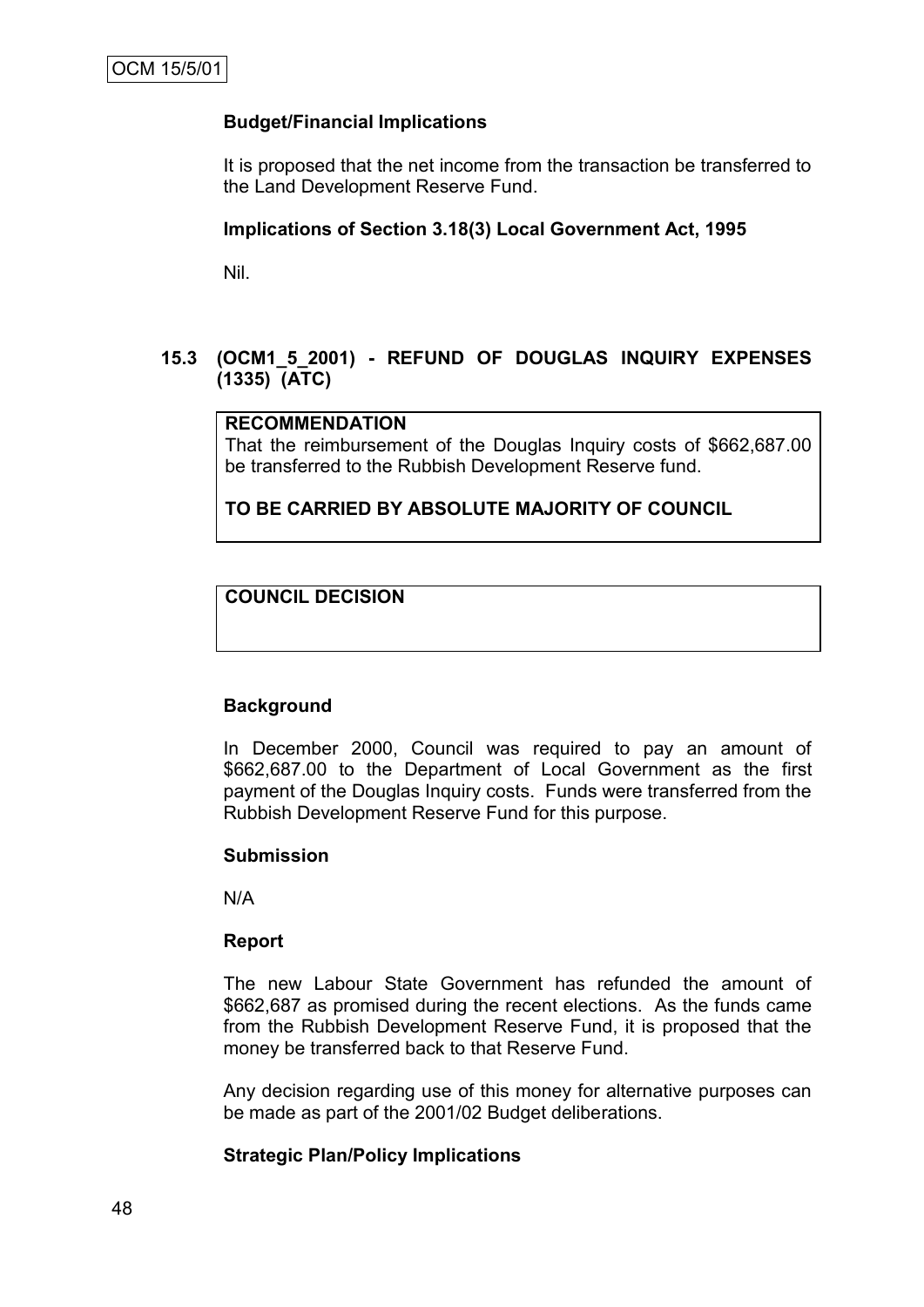N/A

## **Budget/Financial Implications**

The recommendation would return the funds to the Reserve Fund they were drawn from.

## **Implications of Section 3.18(3) Local Government Act, 1995**

Nil.

## **15.4 (OCM1\_5\_2001) - LIST OF CREDITORS PAID (5605) (KL) (ATTACH)**

**RECOMMENDATION** That Council receive the List of Creditors Paid for April 2001, as attached to the Agenda.

## **COUNCIL DECISION**

## **Background**

It is a requirement of the Local Government (Financial Management) Regulations 1996, that a List of Creditors be compiled each month and provided to Council.

## **Submission**

N/A

## **Report**

N/A

## **Strategic Plan/Policy Implications**

N/A

## **Budget/Financial Implications**

N/A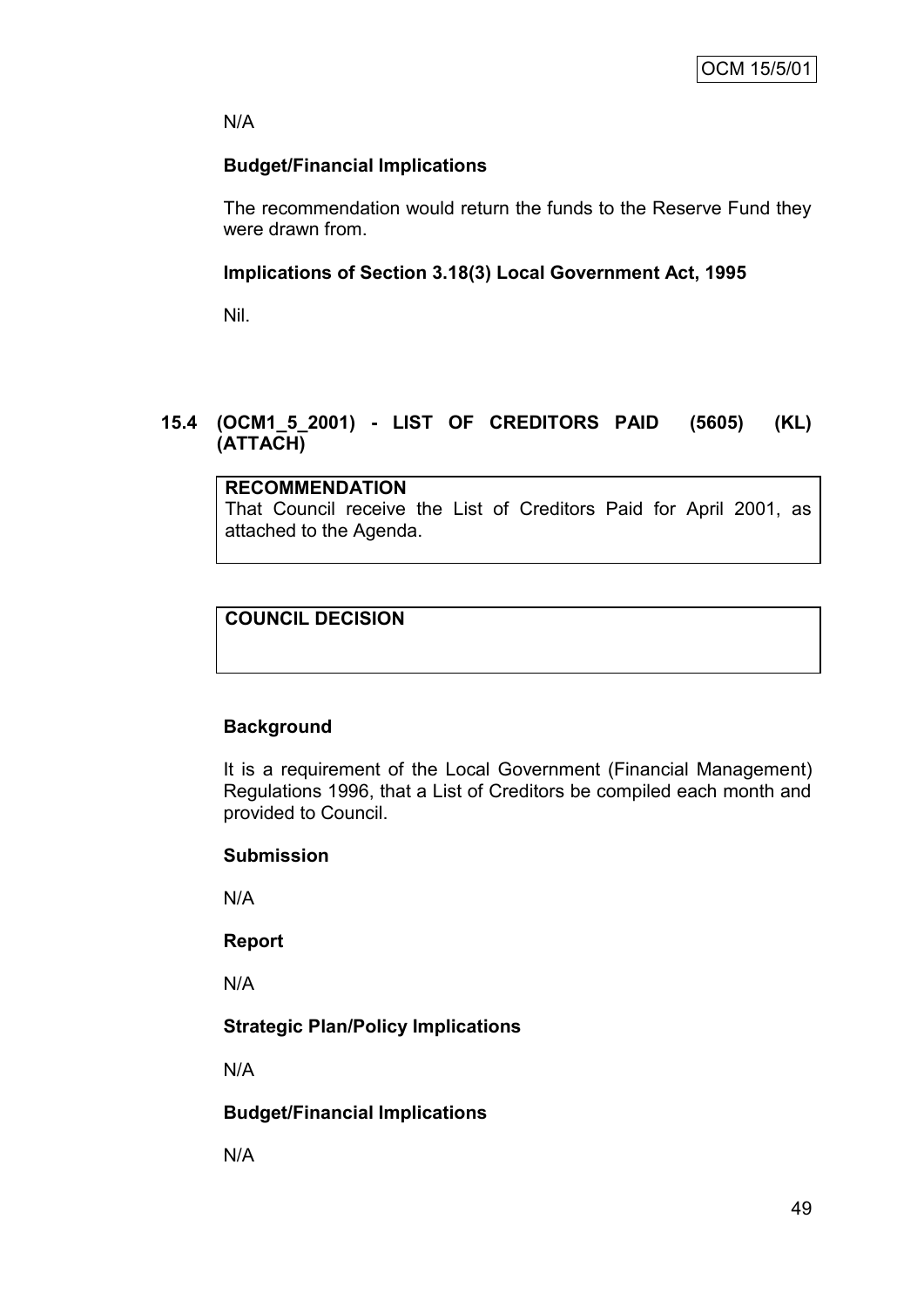## **Implications of Section 3.18(3) Local Government Act, 1995**

Nil.

**15.5 (OCM1\_5\_2001) - COMPULSORY LAND ACQUISITION - PORTION OF LOT 57 TINDAL AVENUE, YANGEBUP - BEELIAR DRIVE - DEDICATION OF LAND AS PUBLIC STREET PURSUANT TO SECTION 56 OF THE LAND ADMINISTRATION ACT (4309121; 450953) (KJS)**

## **RECOMMENDATION**

That Council request the Minister for Lands to dedicate portion of former Lot 57 Tindal Avenue, Yangebup, shown as road on Deposited Plan 26370 to public road, pursuant to Section 56 of the Land Administration Act 1997.

## **COUNCIL DECISION**

## **Background**

Council at its meeting held on 16 May 2000 resolved to initiate the compulsory acquisition of portion of Lot 57 Tindal Avenue, Yangebup.

#### **Submission**

N/A

#### **Report**

The Department of Land Administration has completed all aspects of the compulsory acquisition to the point where the Minister will approve the action of formally taking the land.

Prior to this action it is a requirement that Council undertake to accept the land as a public road.

The construction of Beeliar Drive is currently out for tender.

#### **Strategic Plan/Policy Implications**

The construction of Beeliar Drive between Kwinana Freeway and Stock Road is listed as a project to be completed.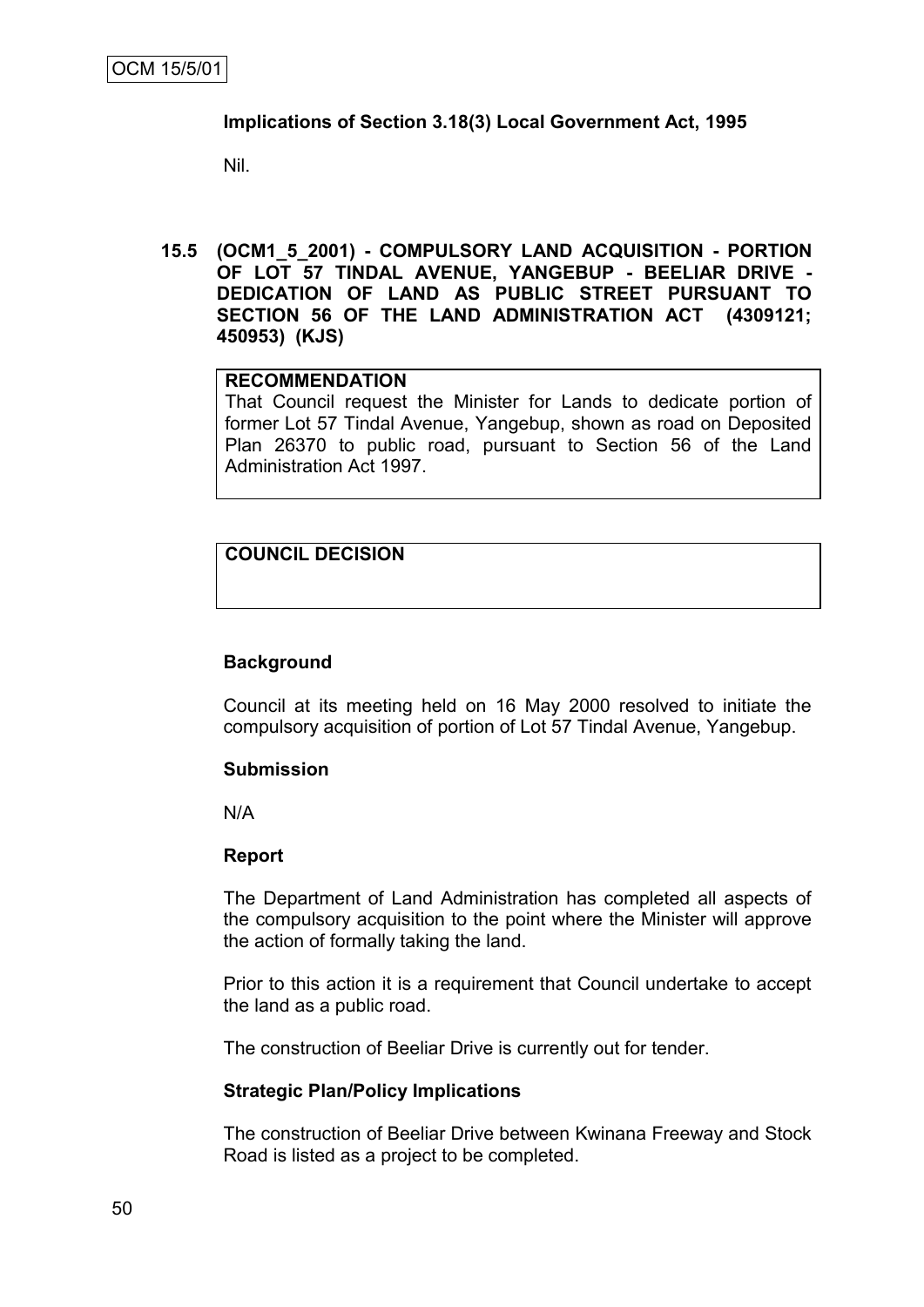## **Budget/Financial Implications**

Funds have been allocated in the current Budget for this acquisition.

## **Implications of Section 3.18(3) Local Government Act, 1995**

Nil.

## **16. ENGINEERING AND WORKS DIVISION ISSUES**

## **16.1 (OCM1\_5\_2001) - SPEARWOOD AVENUE CONSTRUCTION - BETWEEN YANGEBUP AND SUDLOW ROADS, YANGEBUP (5911; 450007) (APS) (ATTACH)**

**RECOMMENDATION** That Council

- (1) proceed to construct Spearwood Avenue between Yangebup Road and Barrington Street, when funds become available from the Metropolitan Regional Road Fund; and
- (2) maintain Spearwood Avenue (Yangebup to Sudlow Roads) as a high priority in the Metropolitan Regional Road Group – Road Improvement applications.

## **COUNCIL DECISION**

## **Background**

A petition has been received from local residents who reside in Miguel Road between Yangebup Road and the Railway crossing. They are requesting the construction of Spearwood Avenue Between Yangebup Road and Barrington Street which involves bridge construction to allow for the ultimate closure of the Railway crossing in Miguel Road and eliminate the ongoing safety concerns adjacent to their properties.

## **Submission**

N/A

**Report**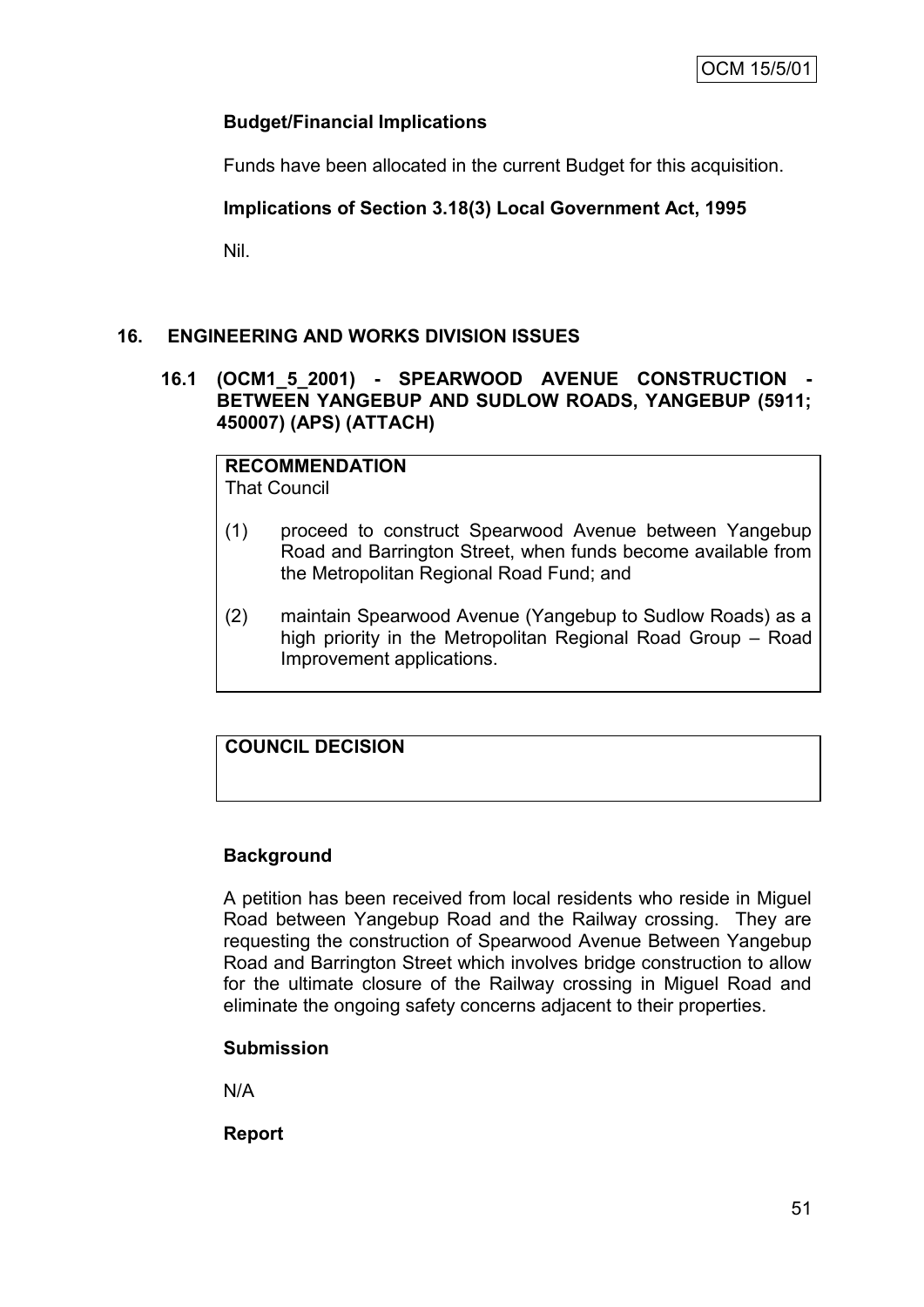The City of Cockburn applies for funding for regional roads through the Metropolitan Regional Road Group (MRRG). Applications for funding of regional roads has been an ongoing process and in recent times Beeliar Drive (Spearwood to Stock) being the highest priority with funding being finalised for this road which will be constructed by the end of this year. Spearwood Avenue (Stock to Sudlow) has also been a priority and has secured funding in the 2001/02 financial year to construct the second carriageway.

The section of Spearwood Avenue between Yangebup Road and Sudlow Road has been on the City of Cockburn priority list for MRRG funding for the past three to four years. Initial funding of \$400,000 has been received for the 2001/02 financial year to allow for the design and forward planning of the project. A further \$1,500,000 has been secured for the 2002/2003 financial year to work towards the construction of the bridge over the railway and single carriageway between Yangebup Road and Barrington Street.

Future funding applications will be required to finalise the construction of this section of Spearwood Avenue, with this project remaining a priority for the MRRG applications. The City of Cockburn are keen to maintain the levels of funding that it currently received via these applications, we as a Metropolitan Council complete with all other metropolitan councils for these funds.

There are no guarantees that additional funding applications will be successful yet our priority is still to submit a cross section of applications that have the best opportunity of maintaining our funding levels. Every effort is made to work on a priority program and finalise each project in due course.

#### **Strategic Plan/Policy Implications**

A Corporate Plan objective is to construct and maintain roads, which are the responsibility of the Council, in accordance with recognised standards, and are convenient and safe for use by vehicles, cyclists and pedestrians.

#### **Budget/Financial Implications**

The City of Cockburn is responsible for 1/3 of the cost of the MRRG project which is detailed below:

2001/2002 \$133,333 2002/2003 \$500,000

#### **Implications of Section 3.18(3) Local Government Act, 1995**

Nil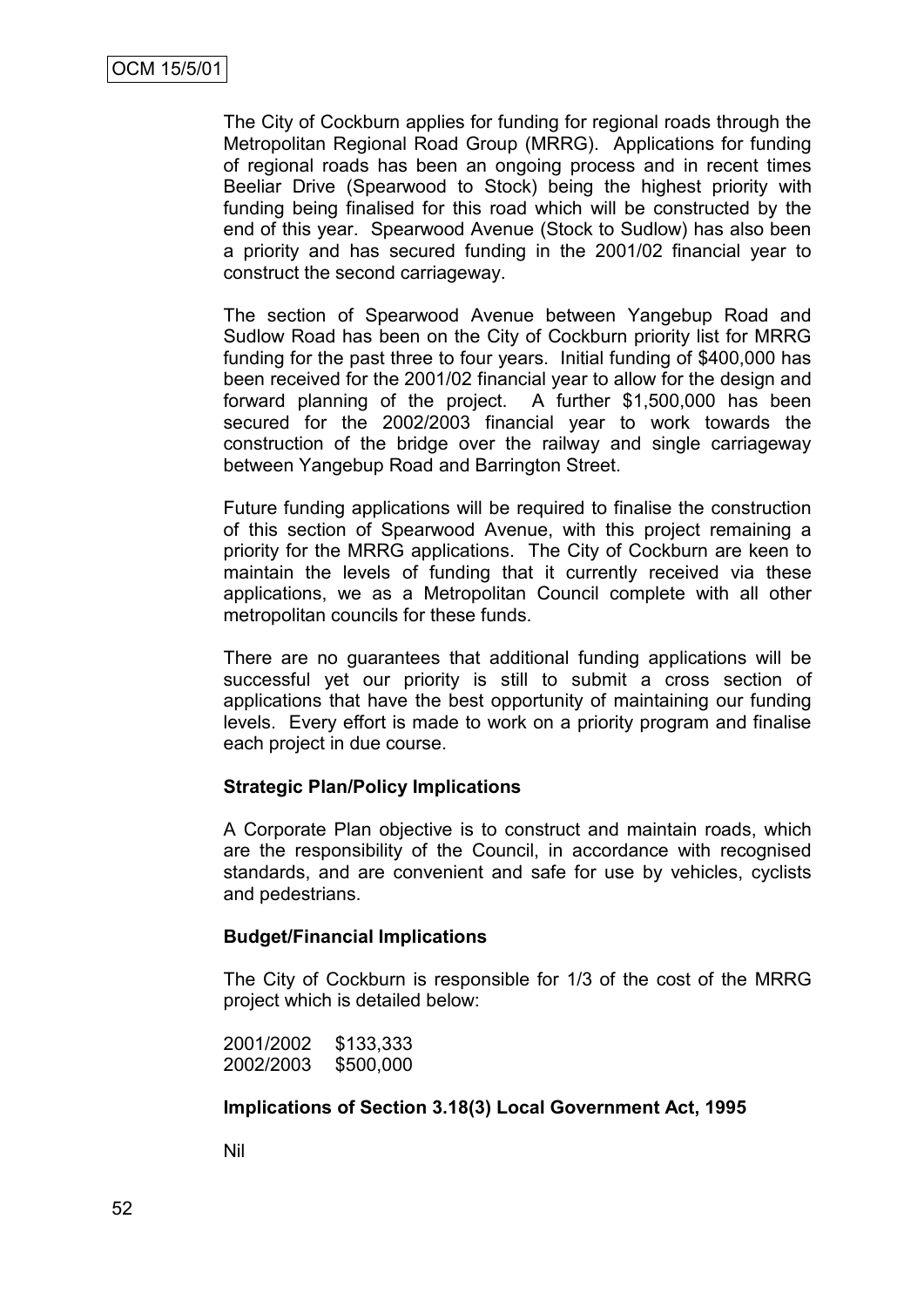### **16.2 (OCM1\_5\_2001) - TENDER NO. 20/2001 - CONSTRUCTION OF BEELIAR DRIVE FROM YANGEBUP/WATSON ROAD TO SPEARWOOD AVENUE IN BEELIAR (450953) (BKG) (ATTACH)**

#### **RECOMMENDATION** That Council:

(1) accept the tender submission of Option B from Georgiou Group Pty Ltd for the construction of Beeliar Drive from Yangebup / Watson Road to Spearwood Avenue for the lump sum price of \$1,804,419.15 including \$15,000 contingency;

(2) provide the balance of the funds of up to \$150,000 for the construction of the road intersection with Watson Road.

## **COUNCIL DECISION**

## **Background**

Beeliar Drive is a major regional road. It connects the Kwinana Freeway to Cockburn Road. It has been constructed from Kwinana Freeway to Spearwood Avenue.

This is a further 1.5 kilometre extension from Spearwood Avenue to Watson Road.

## **Submission**

Ten (10) tenders were received for this project, with one tender being late.

## **Report**

The tender documentation included two options.

Option A is to connect to Yangebup Road Option B is to finish 100 metres east of Watson Road.

As the land required for Option A has not been acquired, it is recommended that Option B be accepted and the connection to Watson Road be negotiated with the tenderer at the rates specified in the contract.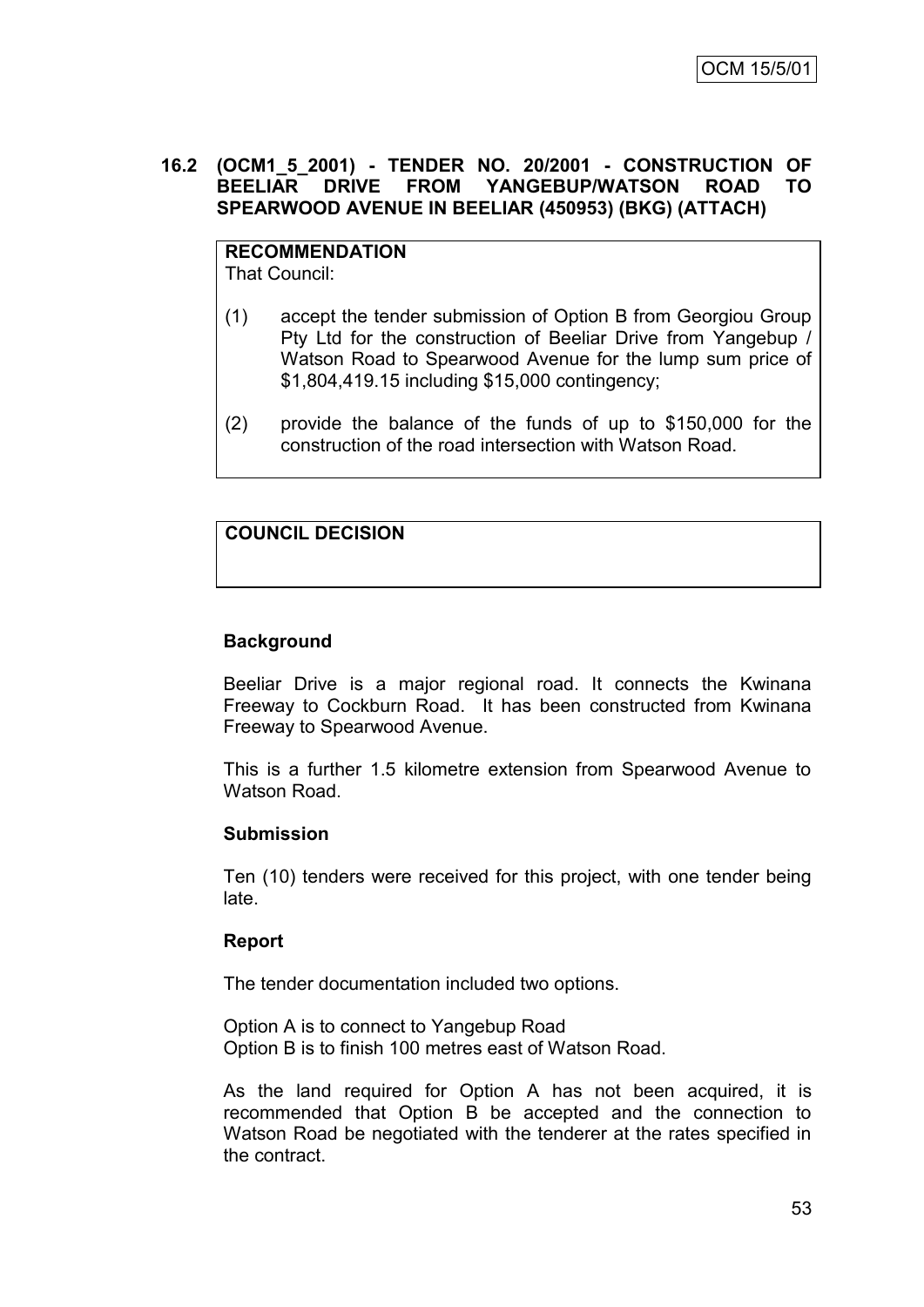Bruechle, Gilchrist, Evans were appointed as the consulting engineers for the project. They have carried out the design, prepared the tender documentation and will supervise the construction.

The results of the tender are attached to the Agenda.

The tenders were evaluated using the following criteria:-

| (a) | <b>Price</b>                                     | 60% |
|-----|--------------------------------------------------|-----|
| (b) | Evidence of company stability and experience     | 10% |
| (c) | Demonstrated past and current experience of work |     |
|     | of similar nature                                | 10% |

(d) Demonstrated ability to manage projects requiring: 20%

• a high level of on site management

- high level of finish
- an interface with the public using existing associated facilities.
- sound practices regarding environmental protection
- provision of a safer working environment through an approved safety management plan
- delivery within time required with emphasis on earlier delivery times.

It is recommended that the tender submission from Georgiou Group be accepted, based on recommendations of Bruechle, Gilchrist, Evans..

It is anticipated the work will be completed by the end of October.

## **Strategic Plan/Policy Implications**

The Corporate Strategic Plan states that one of our objectives is to construct and maintain roads which are the responsibility of Council in accordance with recognised standards and are convenient and safe for use by vehicles, cyclists and pedestrians.

## **Budget/Financial Implications**

There is \$1,985,132.90 available for this work.

| <b>Grant from Main Roads</b>        | \$1,133,000.00 |
|-------------------------------------|----------------|
| <b>Council Reserve Fund Account</b> | \$ 567,000.00  |
| City of Cockburn Trust              | \$ 285,132.90  |
| Total                               | \$1,985,132.90 |

#### **Implications of Section 3.18(3) Local Government Act, 1995**

All of the work will be carried out by a private enterprise company. The Council's road construction department did not submit a price.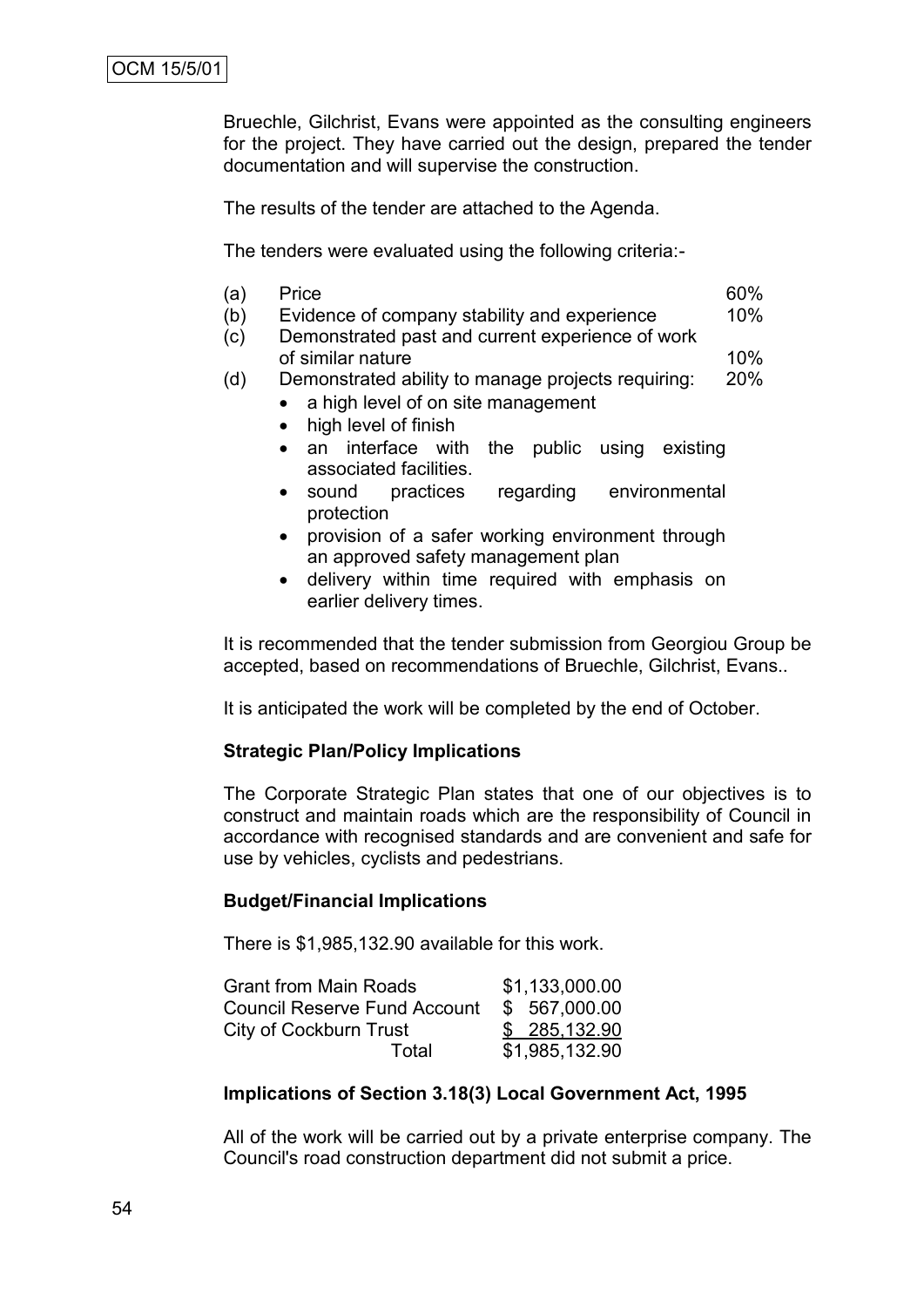## **16.3 (OCM1\_5\_2001) - POLICY FOR LOCAL AREA TRAFFIC MANAGEMENT (1030) (BKG) (ATTACH)**

## **RECOMMENDATION**

That Council adopt Policy AEW5 - Request for Local Area Traffic Management, as attached, and include it in Council's Policy Manual.

## **COUNCIL DECISION**

## **Background**

At the Council meeting held on the 17th April 2001 under section 22 "Matters to be noted for investigation without debate", it was requested that a brief report on traffic calming in the City of Cockburn be prepared.

It should include:

- (a) background on (i) the process of identifying the need for traffic calming (ii) the current traffic calming devices and methods used;
- (b) alternative options to speed humps/plateaus and chicanes;
- (c) an examination of traffic calming methods used in other districts.

#### **Submission**

N/A

#### **Report**

Traffic calming has grown over the past 10 years from frustrations of residents concerned about speeding and reckless driving in residential streets.

These residents complain to the police about speeding and reckless driving. The police inevitably say they cannot monitor all the requests they receive and often suggest they contact their local Council for assistance.

Currently the process used for agreement to install traffic management devices in a residential street is: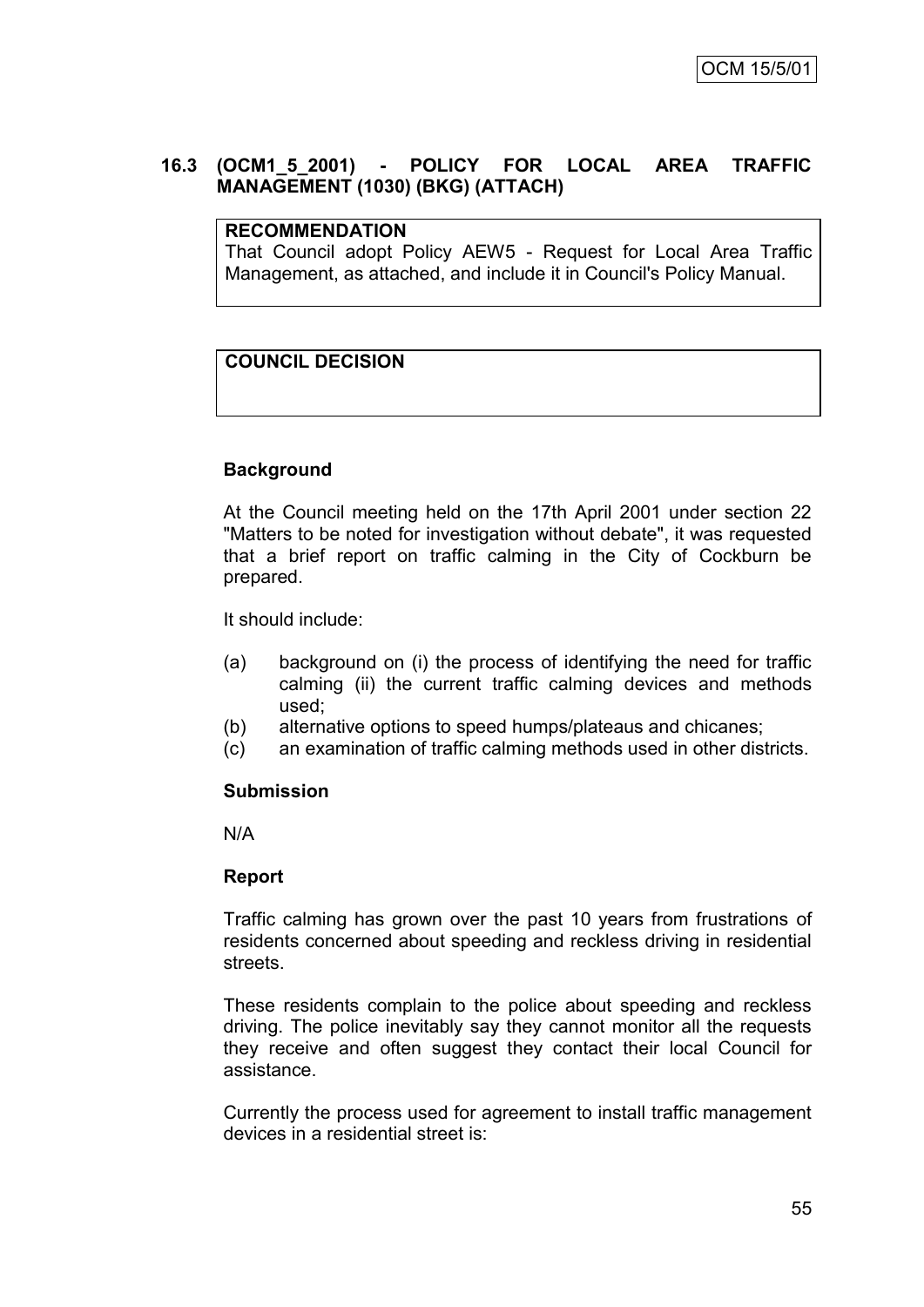- 1. Requests for traffic calming devices are received by staff, usually by letter occasionally by petition and then follow-up phone calls to assess progress.
- 2. Staff then place speed monitoring and vehicle counting equipment in the street.
- 3. Staff also obtain crash data for the past 5 years.
- 4. Staff look at the street to see if there are any obvious hazards.
- 5. If the prevailing traffic speed as measured by the 85% percentile is greater than 10% of the posted speed limit, it is acknowledged there may be a safety problem in the street. For example in a residential street the speed limit is 60 kph but 85% of motorists are travelling at 66 kph or greater.
- 6. There is also consideration given to the number of vehicles using the street. Roads with less than say 300 vpd would not be considered and it would have to be a through road.
- 7. These are general rules, but sometimes persistence and lobbying over-rule the above. These instances are a minority.
- 8. Once the staff have agreed there is a case for some work to be done, a concept plan is prepared of what may be able to be implemented.
- 9. The project is then put forward for consideration for funding in the next financial year budget.
- 10. If approved the concept plans are finalised. The plans are distributed to the residents of the street inviting their comments. Signs are also installed in the street so the passing motorists can forward their comments.
- 11. If the person agrees to the installation of the traffic management device outside the property a final design is then prepared.
- 12. The proposal is then marked out on the road and left for one or two weeks and then construction commences.

This process has resulted in a high rate of retention of the devices.

A plateau is presently being taken up in O'Connoll Street. A resident who suffers from chronic pain, found noise generated by vehicles hitting the plateau adding to his sleep disturbance, thus having a negative effect on his quality of life.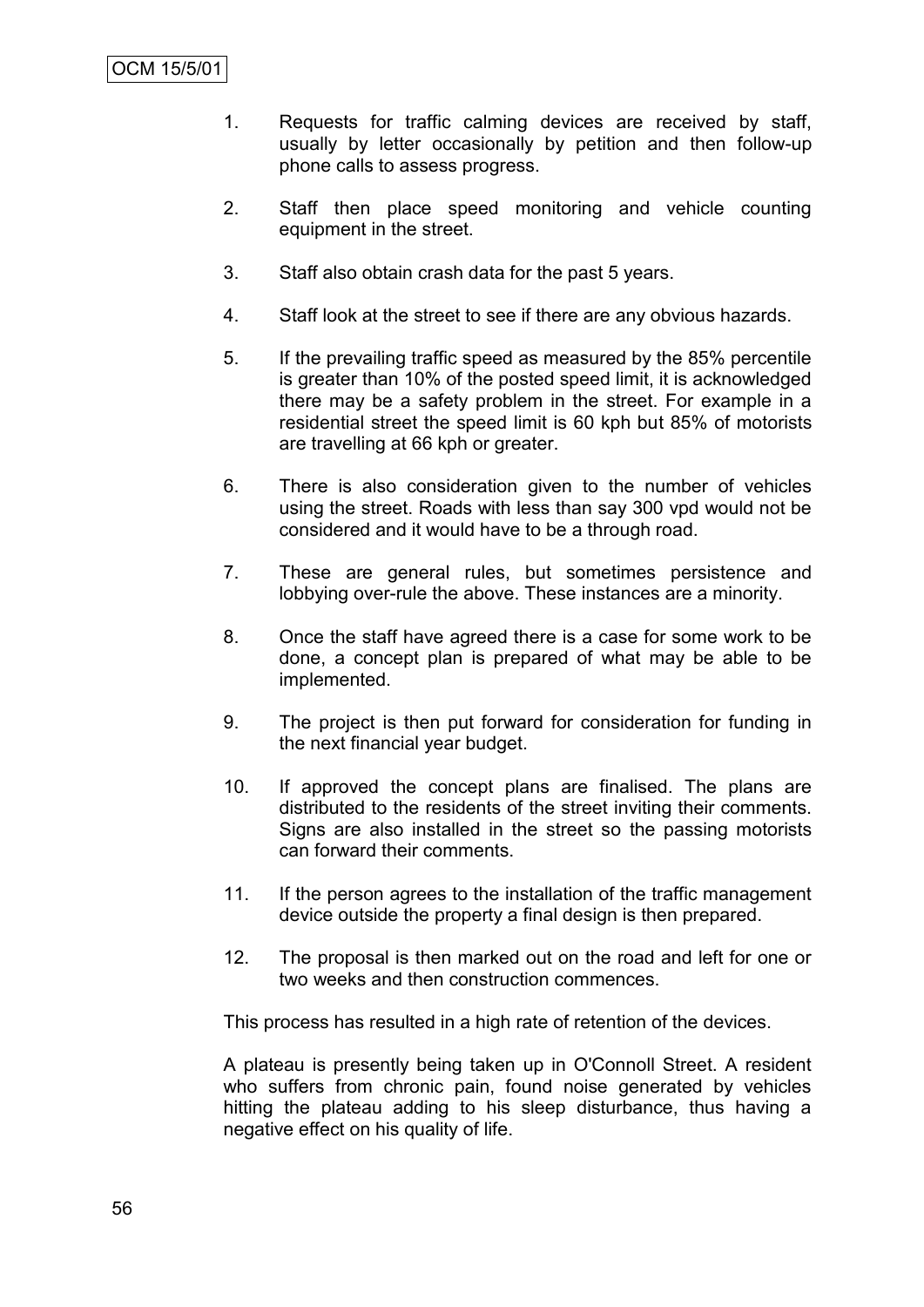The process has also seen many devices not installed when residents could not agree on location or type.

The success rate is attributed to them mostly being installed in local streets, and were requested by the residents. None of the installations have been at the instigation of staff.

Because they are local streets there is usually alternative routes for the motorists to travel.

#### **Alternatives**

Alternatives are to close the street. It is common in some suburbs in other municipalities to close the road, ie. make it into a cul-de-sac.

#### Another is to do nothing.

Another being investigated at present is to purchase a radar so motorists can see what speed they are travelling. This will only be possible on one street at a time and it is not enforceable.

The introduction of a 50 kph speed limit in residential streets may be another alternative. This is expected to be introduced later this year.

#### Other Councils

Time has not allowed thorough investigations of what other Councils' policies are on traffic calming. However, in driving through other municipalities it is common to see the same methods being employed. They can be seen in Melville, Canning and Fremantle.

In Cockburn the first traffic management devices were installed in Progress Drive between Farrington Road and Hope Road. This work involved 2 chicanes and a round-about. This work was the result of the residents in Progress Drive wishing to deter trucks from using their street.

The purpose of traffic management devices is to increase safety on the road. The improvement in safety is achieved by trying to slow down the speeding driver.

One of the methods used to slow traffic down is to cause them to divert from a straight line. The greater the diversion angle the slower the travel speed needs to be. The extreme is a right angle turn. When a car turns at intersections it does so by necessity at a low speed.

Chicanes and round-abouts were used exclusively for 3-4 years in Cockburn.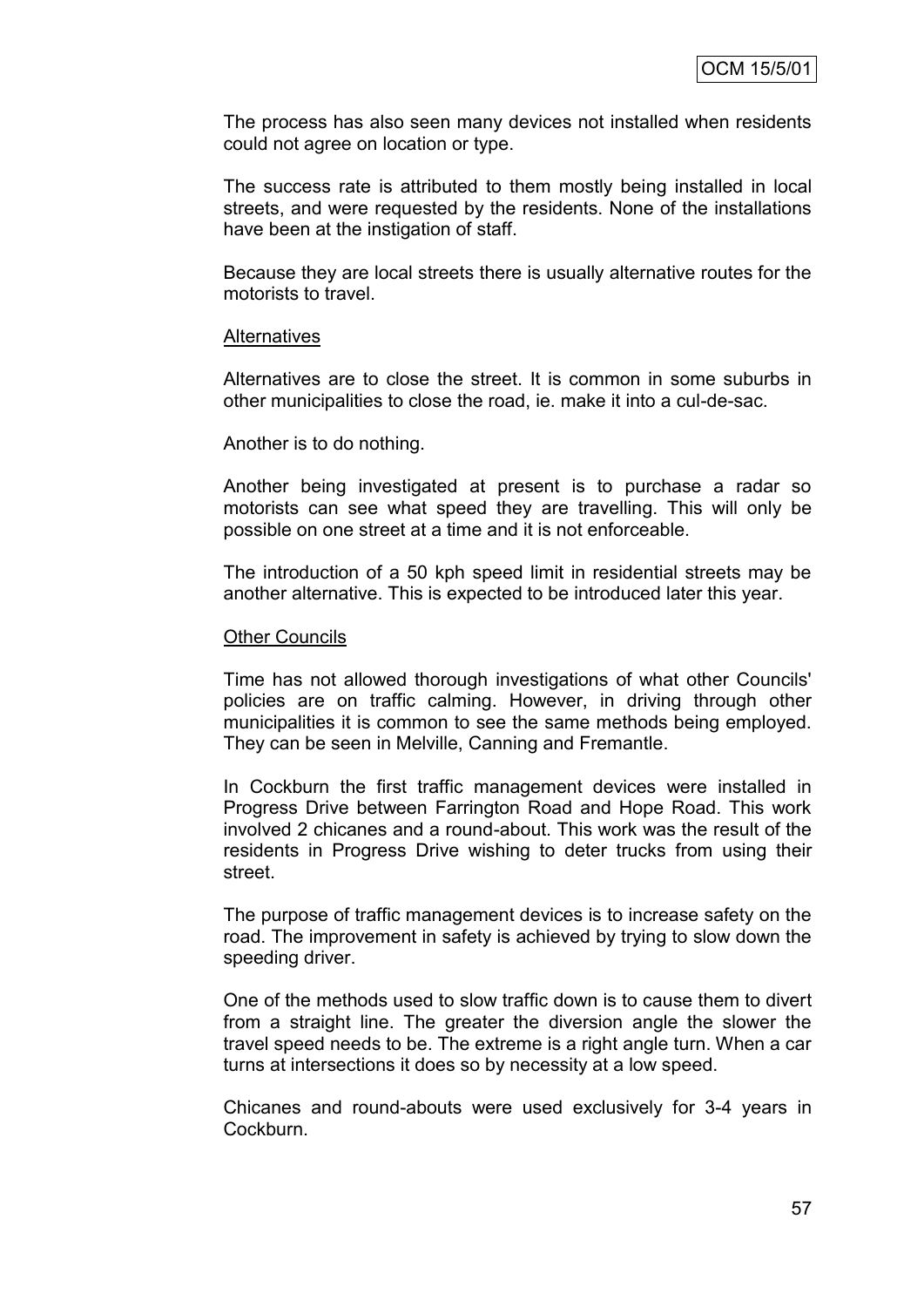The residents still wanted even more done to slow down traffic. So speed plateaus and humps were requested to assist in this goal.

The design of speed humps and chicanes is to encourage motorists to drive within the posted speed limit.

## **Strategic Plan/Policy Implications**

One of the objectives of the Corporate Strategic Plan is to maintain and construct roads to the required standards.

## **Budget/Financial Implications**

This financial year there was \$300,000 provided for the construction of traffic calming devices. The amount fluctuates from year to year according to community demands.

The cost quoted does not include the investigation, design and consultation costs.

## **Implications of Section 3.18(3) Local Government Act, 1995**

Nil.

## **17. COMMUNITY SERVICES DIVISION ISSUES**

## **17.1 (OCM1\_5\_2001) - COCKBURN BASKETBALL ASSOCIATION (8000) (RA)**

## **RECOMMENDATION**

That Council advise the Cockburn Basketball Association that it will:-

- (1) require the repayment of \$48,160 of the original self supporting loan taken out in 1989 with the repayment to be in 10 equal instalments over 5 years with the first payment to be made on the 30<sup>th</sup> of April 2003.
- (2) write off the balance of \$195,936 inclusive of the existing account of \$16,736 of the outstanding loan as a donation to the Association for its junior activities.
- (3) amend the current lease agreement to allow for the lease term to be reduced from 10 years to 7 years with the association to repay a loan of \$48,160 in ten equal instalments over a 5 year period with the  $1<sup>st</sup>$  payment due on the  $30<sup>th</sup>$  of April 2002.
- (4) require the payment of the outstanding rubbish rate invoice of \$3,180 by the  $30^{th}$  of June 2001.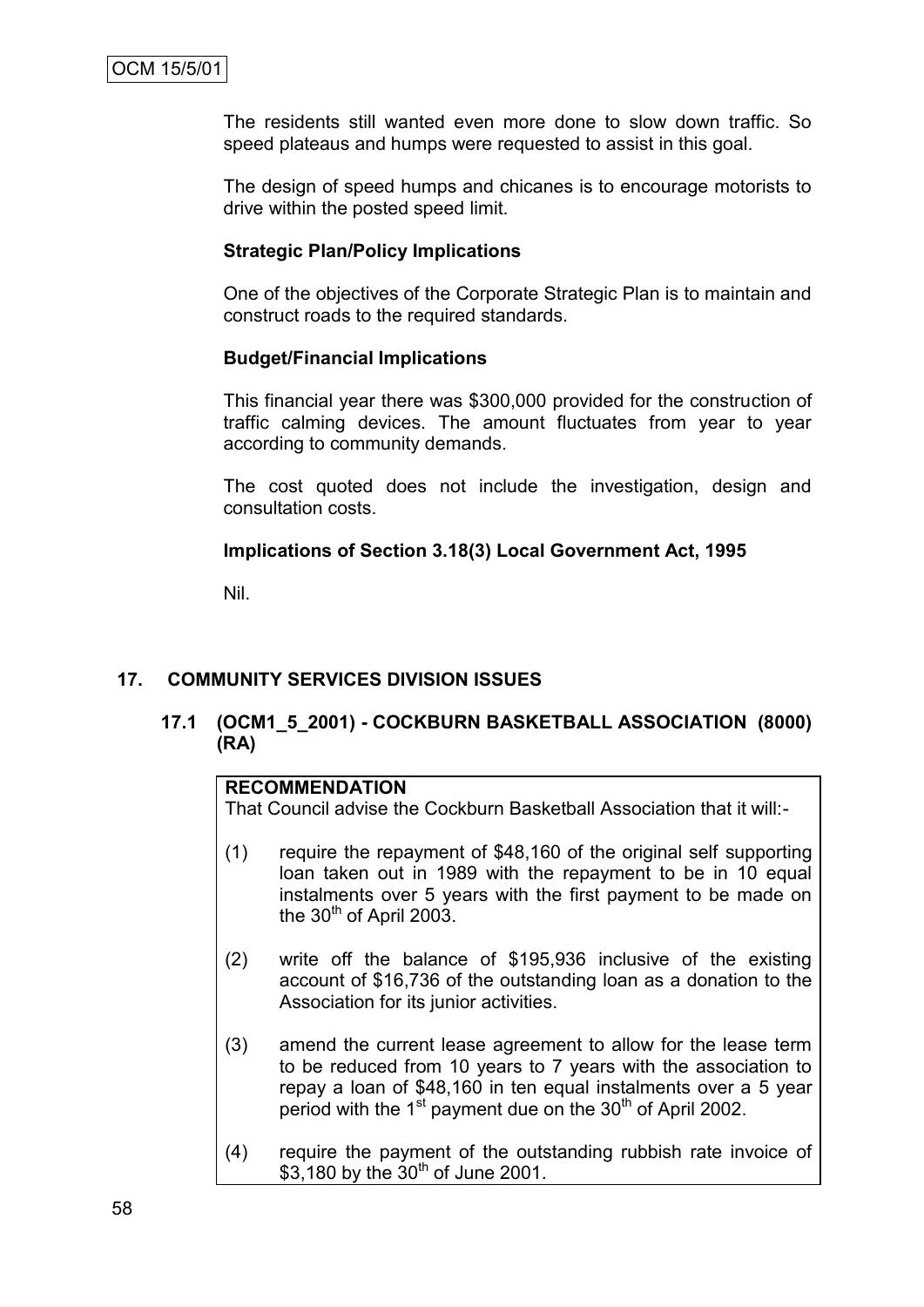(5) inspect the building to determine maintenance needs and priorities for consideration by Council in its 2000/01 budget deliberations in accordance with the terms and conditions of the lease.

**TO BE CARRIED BY AN ABSOLUTE MAJORITY OF COUNCIL**

## **COUNCIL DECISION**

## **Background**

At the Council meeting of the 1 November 2000 Council resolved to defer the repayment of a \$172,000 loan taken out in 1990 which was to be paid back at the rate of \$11,368 each 6 months over 10 years in accordance with the recently signed lease agreement. The deferment was until the 1<sup>st</sup> of June 2001. The Association was however required to repay an outstanding account of \$16,736. The lease agreement is for ten years and is aligned with the period for repayment of the loan. Council also required the Association to discuss with the In Line Hockey Association the scope to share facilities. The In line Hockey Association has advised that they are not interested in sharing facilities with the Basketball Association.

The original loan was for \$100,000 taken out in 1989 with the Association to repay the loan plus interest which by the due date for repayment of the loan then stood at \$172,000. The Council resolution of the time called for the Association to repay the \$172,000 loan plus the interest Council could earn on the money. The result of this decision is that the club now is required to pay back \$227,360 over the repayment period.

Council spent \$660,000 in 1993 to modernise the facility. The toilets/changerooms and kiosk area were upgraded; new stadium seating and clubroom/bar area was established. Due to complaints from a local resident a further \$40,000 was spent by Council on acoustic control in 1997. In 1999, Council contributed \$12,500 towards the \$37,500 cost of replacing the western portion of the roof. In February 2000 Council paid \$39,000 for replacing the eastern portion of the roof of the roof. Under the terms of the lease Council is responsible for all major repairs such as the roof replacement.

#### **Submission**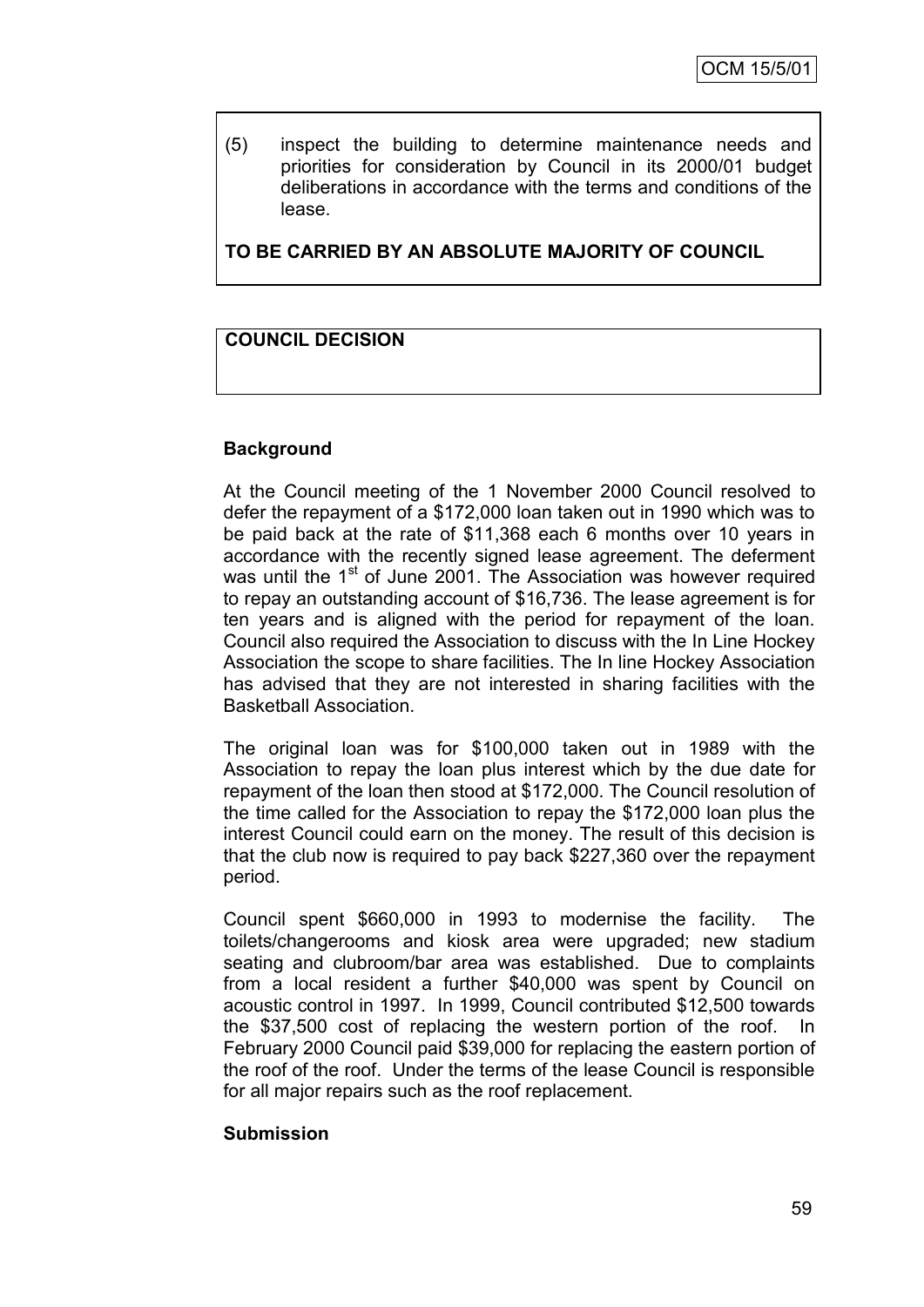The Association wrote to council on the  $23<sup>rd</sup>$  of January 2001 advising that it was neither unable to meet the loan repayment commitments as required in its lease nor the outstanding account of \$16,736. Representatives of the Association subsequently met with the Mayor, several ward councillors and members of administration on the 1<sup>st</sup> of March 2001to discuss the associations situation.

In its written proposal and in the discussions the Association has requested the cancellation of the loan debt and the following:

- Cancellation of the current lease
- Cancellation of the current loan deficit
- Cancellation of the current rate invoice
- Implementation of a stadium rental fee of \$1200 per year
- Council to take responsibility for the maintenance of the outside facilities
- Council to contribute to various indoor upgrades to a total value of \$33,871

## **Report**

There has been a steady decline in the popularity of Basketball across Perth which combined with the competition provided by the Lakeside Baptist Church, South Lake Leisure Centre, Leeming Recreation Centre and Willetton Centre has resulted in a significant decline in income generated. It is understood that some of the centres mentioned above are also suffering from substantially reduced incomes.

The Association has presented to Council a detailed proposal, which sets out its operational and financial position. It is evident that the Association would have difficulty in repaying its loan in the short to medium term. As at the 2 of March 2001 its current liabilities amounted to a total of \$65,449.17 with cash in the bank of \$3,642.

From the figures provided it appears that the State Basketball team the Cockburn Cougars are a significant drain on the resources of the Association particularly the cost of the American import players. The not unreasonable proposition put forward by the club is that the Cougars provide an inspiration for the Associations junior members to aspire to higher levels and hence actually supports the junior competition. Equally it can be questioned whether the Council should have a role in supporting a semi- professional Association. Quite clearly it should not be involved in the direct financing of the Cougars.

The major social benefit the Association offers to the residents of the City are the number of young people who participate in the centre activities. It states that " Today the Association is home to over 170 teams from Cockburn and the surrounding areas, including East Fremantle, Fremantle and Rockingham". "Around 4000 people are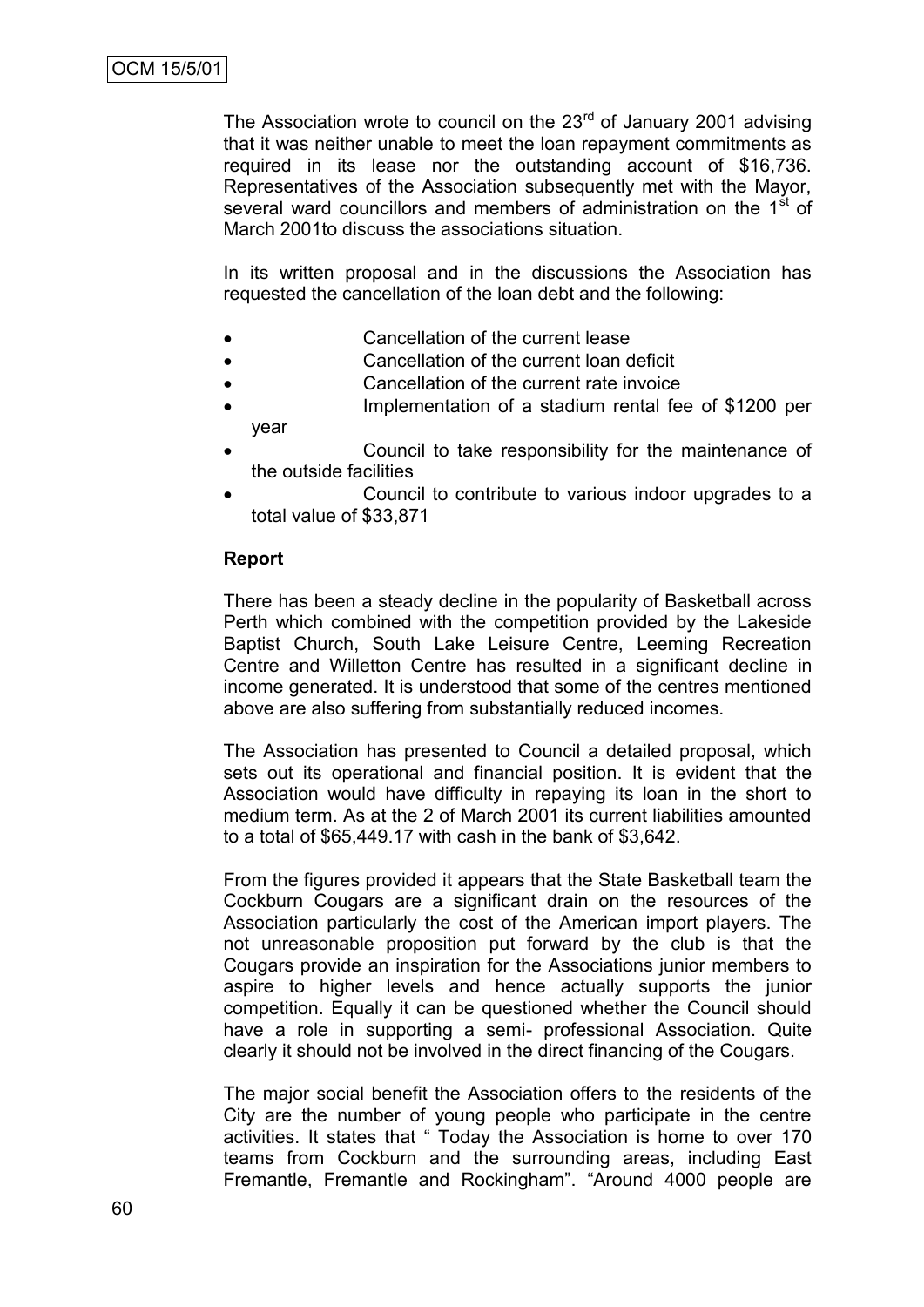enticed to the stadium each week as either a player spectator, friend or parent." Council has had for many years a policy of supporting juniors and it is not unreasonable that any assistance given to the Cockburn Basketball Association is based on its support of juniors. The club advises that they have 122 junior teams (under 18) and 48 senior teams. That is 72% of the teams are juniors.

The salient issue to be addressed is the request by the Association for the cancellation of the self supporting loan as it sends an important message to other clubs and organisations in the City that Council has been known to cancel other parties commitment to these loans. Equally Council in the future would be justified in being reticent in assisting clubs with self-supporting loans given the precedent with the Cockburn Basketball Association. Should Council agree to cancel or suspend the loan it should only do so with a clear and justifiable rationale. With this in mind it could be argued that the club be required to pay back 28% of the loan.

The original council resolution was that the Association be required to pay back the original loan plus interest plus Council"s loss of interest on the loan amount which will result in the club paying back a total of \$227,360 on an original loan of \$100,000. It can be argued that the requirement for a community Association to pay back the loss of interest on the loan funds is harsh. If this is accepted then the Association could be required to repay a loan of \$172,000. With a subsidy for juniors of 72% the actual amount to be repaid would be \$48,160.

Given the current liabilities of the Association it is proposed that it be given a year before it is required to begin paying back the loan of \$48,160 which can be spread over 5 years at \$4816 paid each six months. This compares to the current requirement within the lease for the association to repay the loan at \$11,368 each six months for a tenyear period.

In respect to the current outstanding account for the loan repayment this can be included in the write off of the portion of the loan that does not need to be paid off.

Given that the proposal is for the Association not to have to make any loan repayments for 2 years it is not unreasonable that they should be required to pay the outstanding rubbish rate account of \$3,180 prior to the  $30<sup>th</sup>$  of June 2001. It is worth noting that the Association does not pay general land rates.

Turning to the other specific requests from the Association of Council.

 There seems little point in cancelling the lease out right. It appears to be much more efficient to modify the existing lease with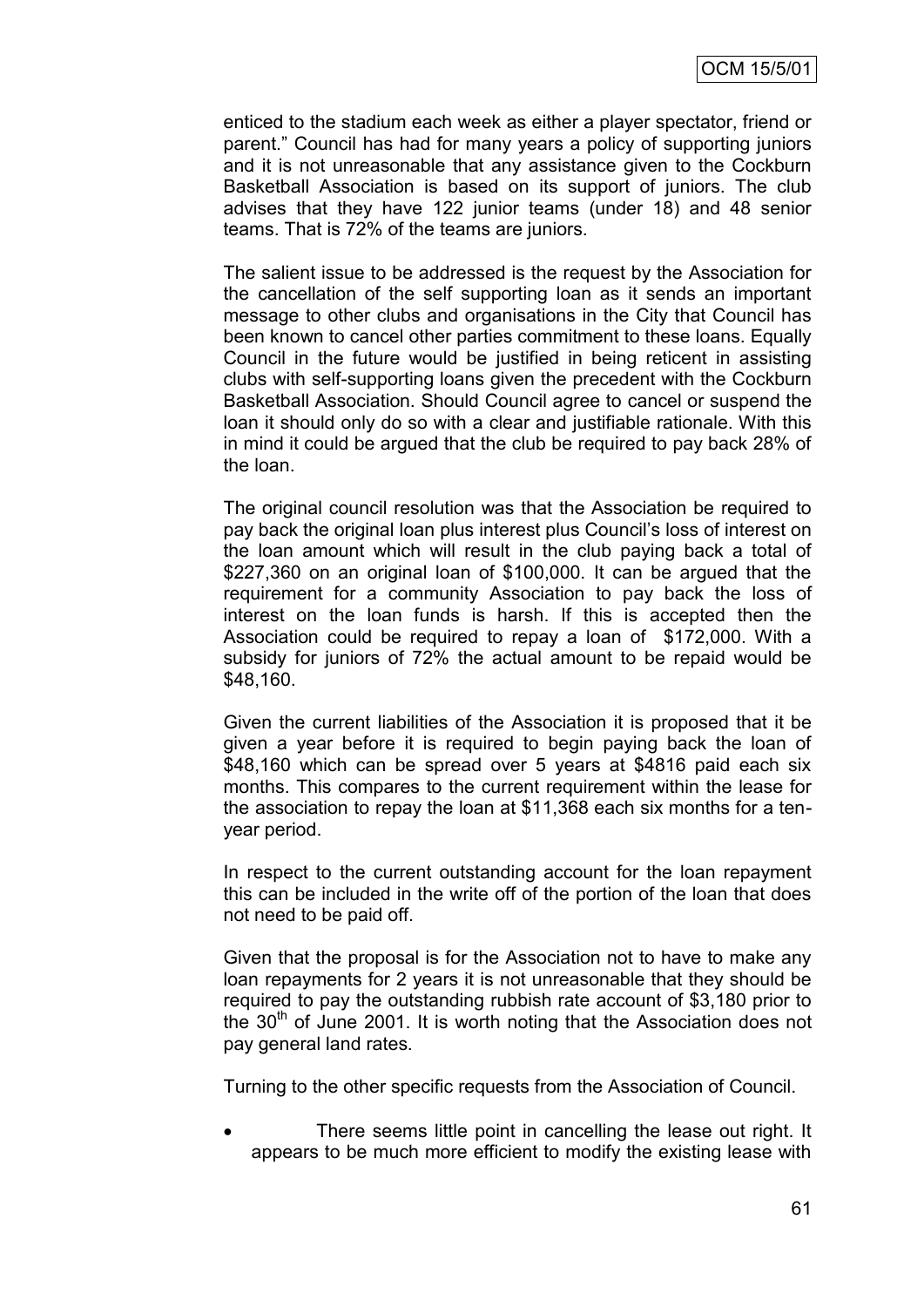an addendum if there are to be any minor changes to the terms and conditions.

- Under the proposed scenario it appears unnecessary to impose a rental of \$1200 per year, as there still remains a loan repayment.
- Under the existing lease terms Council is required to maintain the external elements of the stadium including the car park areas.

The Association has also identified a number of stadium upgrade matters it would like addressed that have an estimated total value of \$33,871. Of this figure approximately \$8,600 is related to upgrade of the bar area. Given council"s long held position that it does not give financial support to bar facilities in clubs it is proposed that these elements of the upgrade proposal be discounted. It is proposed that the association be advised that Council will give consideration to the other upgrade matters in its 2001/02 budget considerations.

In conclusion Council has several options:

- To terminate the lease and either operate the centre itself or lease it out to another group. This option is not supported. If Council was required to operate the facility it would inevitably result in additional expenses to Council and some subsidisation of the centre. Further Council would then have to write off the total amount of debt owing. There are no known groups that would be prepared to operate the centre without some Council subsidy. Finally the viability of the Cockburn Cougars would become very problematic and may fold which may be interpreted in the local community as being Councils "fault".
- To write off the total debt owed. This position is not supported as it sets an unfortunate precedent for other groups with lease agreements with Council. The effect is also that Council would be giving direct support to seniors and a semi professional sports team, the Cockburn Cougars.
- The preferred option is to write off that portion of the debt that can be seen to apply to subsidising juniors. The balance of the debt to remain with the association with a repayment schedule at a level that is manageable for the future viability of the association.

In discussions with the association this latter preferred option is agreeable to the group.

#### **Strategic Plan/Policy Implications**

The Corporate Strategic Plan objective that applies to this area is:

"To facilitate and provide an optimum range of community services".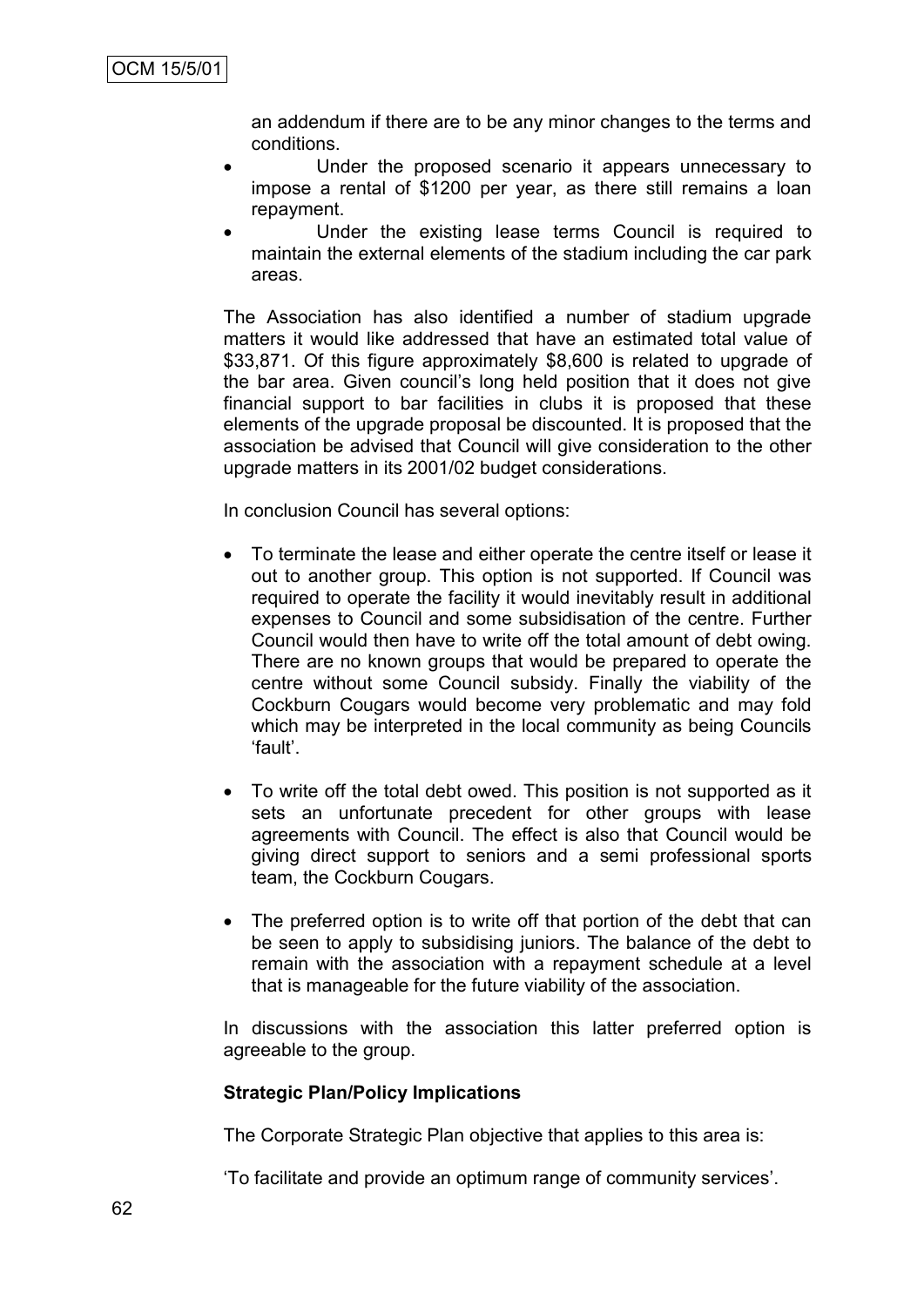## **Budget/Financial Implications**

The total income of the City will be reduced by \$179,200 over a tenyear period although the actual loss of income on payments made by council in the loan repayments is \$123,480.

### **Implications of Section 3.18(3) Local Government Act, 1995**

The provision of recreational facilities is a traditional Council activity. The operation of the Wally Hagan Stadium by a community association is an efficient means to provide the service that competes with other similar services south of the river.

## **17.2 (OCM1\_5\_2001) - COASTAL MOTOR CYCLE CLUB (1810) (RA) (ATTACH)**

## **RECOMMENDATION**

That Council advise the Coastal Motorcycle Club that it is required to pay the rental fee as prescribed in the sub lease and non-payment will be considered as a breach of the terms and conditions of the sub lease and the termination clause of the sub lease will be invoked.

## **COUNCIL DECISION**

## **Background**

The Coastal Motor Cycle Club, Tiger Kart Club and the Radio Modellers have all leased portions of land in the Mt Brown Reserve area. In the lease agreement the Council and the clubs agreed that the clubs would pay an annual rental fee of 60% of the rates calculated on the valuation of the property as determined by the Valuer General.

In November 1998 Council agreed to phase in an increase in the rental rate due to a one of substantial increase in the rate due to the Valuer General not having reviewed the rates for some time. The result was that the club was to pay 1/3 of the rate in 1998/99, which equated to \$1284.50 2/3 in 1999/00 and the total amount for 2000/01, which equates to \$4,200.

## **Submission**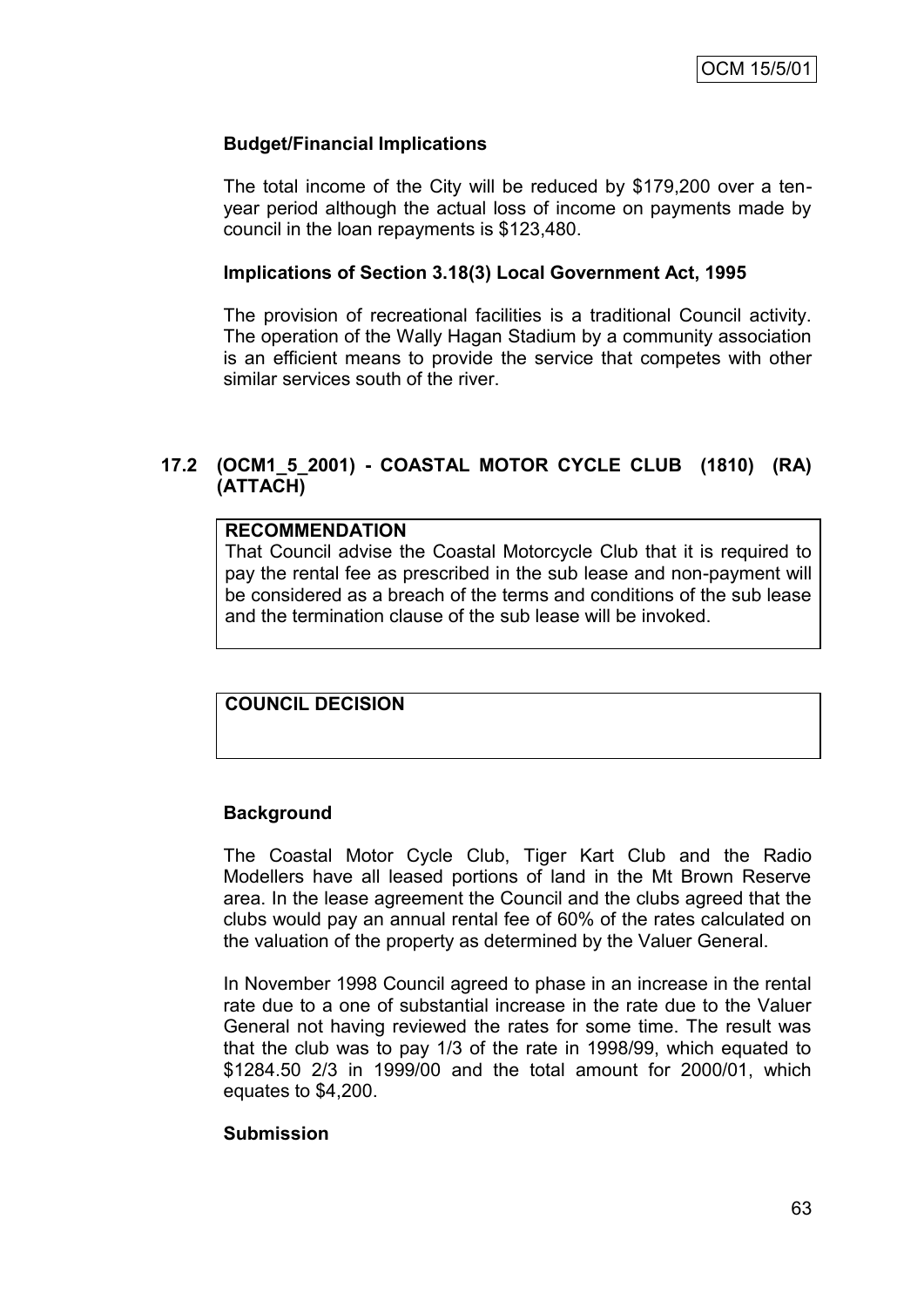The Coastal Motor Cycle Club has written to Council complaining about the charge level and requesting that the charge be reviewed. Whilst there is no suggested figure proposed it is understood that the club believes that should be no charge. A copy of the letter is attached for information.

## **Report**

The Mt Brown portion of the Beeliar Reserve area is to be transferred to CALM toward the end of 2001 with the sub leases being transferred as well. These are for the Coastal Motor Cycle Club, Tiger Kart Club and the Radio Modellers. Any consideration council gives to reducing the current obligation that the Coastal Motor cycle Club has is likely to be short term. CALM are unlikely to support any reduction to the rental fee set in the sub lease.

### *Tiger Kart Club (Debtor No. 90050)*

|          | Date of Inv Rent Period                                    | Amount    | Paid     |
|----------|------------------------------------------------------------|-----------|----------|
| 30/9/98  | Annual Rent 1/7/98-30/6/99<br>(1/3 of total due \$3685.96) | \$1227.40 | 1/12/98  |
| 2/11/99  | Annual Rent 1/7/99-30/6/00<br>(2/3 of total due \$3965.20) | \$2643.47 | 17/11/99 |
| 19/10/00 | Annual Rent 1/7/00-30/6/01<br>(Full Value of Rent)         | \$4025.00 | 30/10/00 |

(Rent prior to 1998/99 was \$1008.37 per annum)

## *WA Radio Modellers (Debtor No. 93628)*

|          | Date of Inv Rent Period                                    | Amount    | Paid     |
|----------|------------------------------------------------------------|-----------|----------|
| 30/9/98  | Annual Rent 1/7/98-30/6/99<br>(1/3 of total due \$1848.34) | \$615.50  | 30/12/98 |
| 16/11/99 | Annual Rent 1/7/99-30/6/00<br>(2/3 of total due \$1982.60) | \$1321.73 | 14/2/00  |
| 19/10/00 | Annual Rent 1/7/00-30/6/01<br>(Full Value of Rent)         | \$2012.50 | 8/11/01  |

(Rent prior to 1998/99 was \$458.35 per annum)

### *Coastal Motorcycle Club (Debtor No. 26011)*

|         | Date of Inv Rent Period                                    | Amount    | Paid     |
|---------|------------------------------------------------------------|-----------|----------|
| 30/9/98 | Annual Rent 1/7/98-30/6/99<br>(1/3 of total due \$3857.40) | \$1284.50 | 13/11/98 |
| 2/11/99 | Annual Rent 1/7/99-30/6/00<br>(2/3 of total due \$4137.00) | \$2758.00 | 22/2/00  |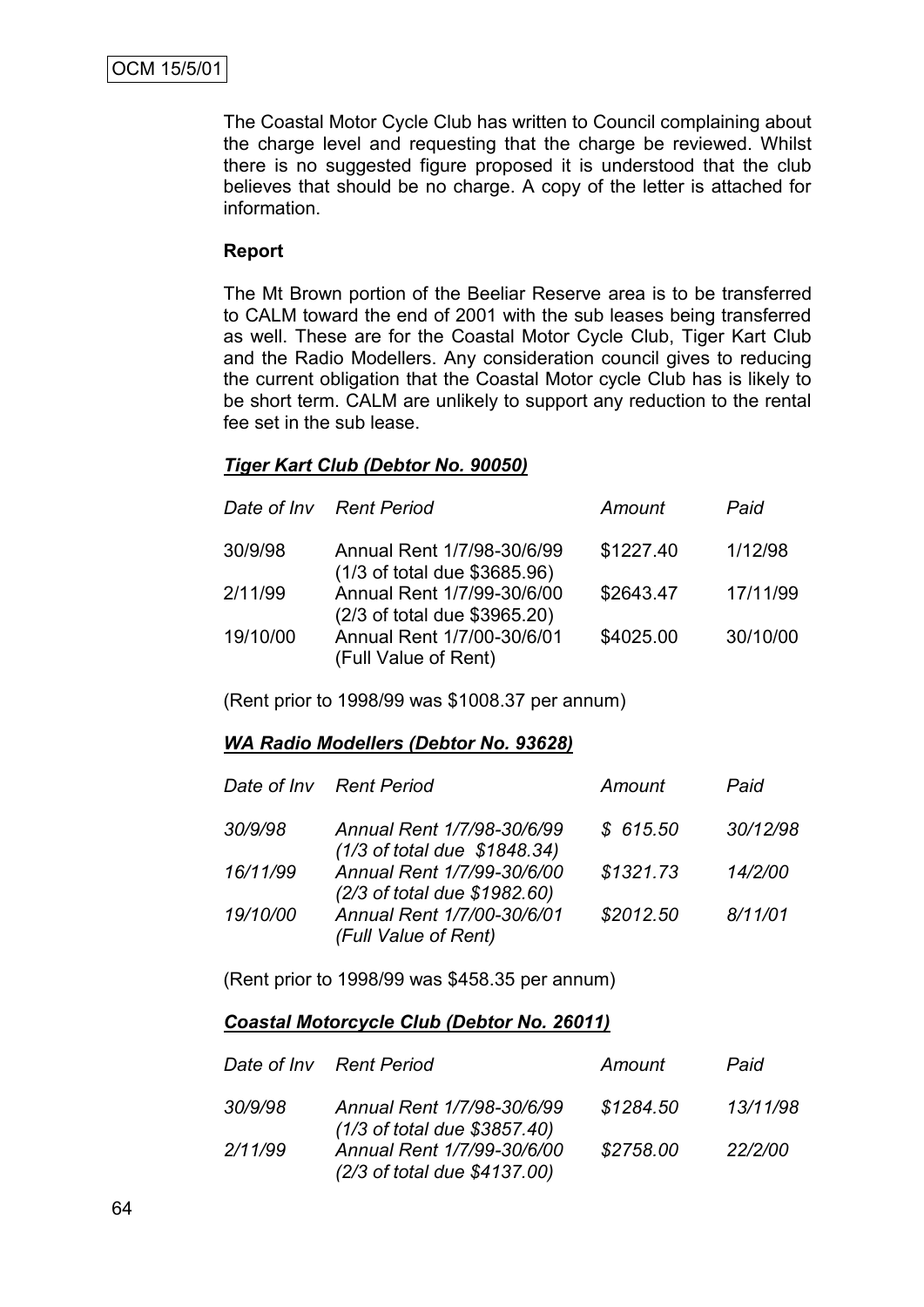### *19/10/00 Annual Rent 1/7/00-30/6/00 \$4200.00 outstanding (Full Value of Rent)*

(Rent prior to 1998/99 was \$687.52 per annum)

It ought to be noted that both the Tiger Kart Club and the Radio Modellers have paid their fee without complaint.

The request to reduce or eliminate the rental fee charged to the club should not be supported for the following reasons:

- There is a signed sub lease in place, which applies to the 3 clubs that use the area. Council will set an unfortunate precedent in which clubs sign a lease (sub–lease) and then come back later to renegotiate significant clauses.
- The clubs have access to a significant area of public land. The nature of their activities means that the land available for such uses is very limited within the metropolitan area and hence at a premium.
- The area is in fact deemed a conservation reserve that is not compatible with the current activities, although for historical reasons it is planned to be set aside for these purposes.
- The fee current fee of \$4,200 for the sole use of an area of 8.23 hectares could hardly be described as excessive.

The arguments put forward by the Club are in general terms as follows:

- The costs are based on costs similar to that for industrial sites.
- The costs of running a cycle club are very high due to the need to maintain the club facilities for safety reasons.
- The club fees are \$100 per member where as other similar clubs have fees of about \$80. Other clubs in outer metropolitan areas pay no rental fee.
- The club attracts individuals who would otherwise be motor cycle riding illegally and hence serves a community benefit.
- Other non profit sporting groups do not pay a rental fee and be also required to maintain their facilities.

## **Strategic Plan/Policy Implications**

N/A

## **Budget/Financial Implications**

Should council reduce the fee to the Coastal Motor Cycle Club it could be under some obligation to reduce or eliminate the fee for the other two groups. If Council were to no longer charge a rental fee to the clubs there would be a loss of income to Council of \$10,237 for 2000/01.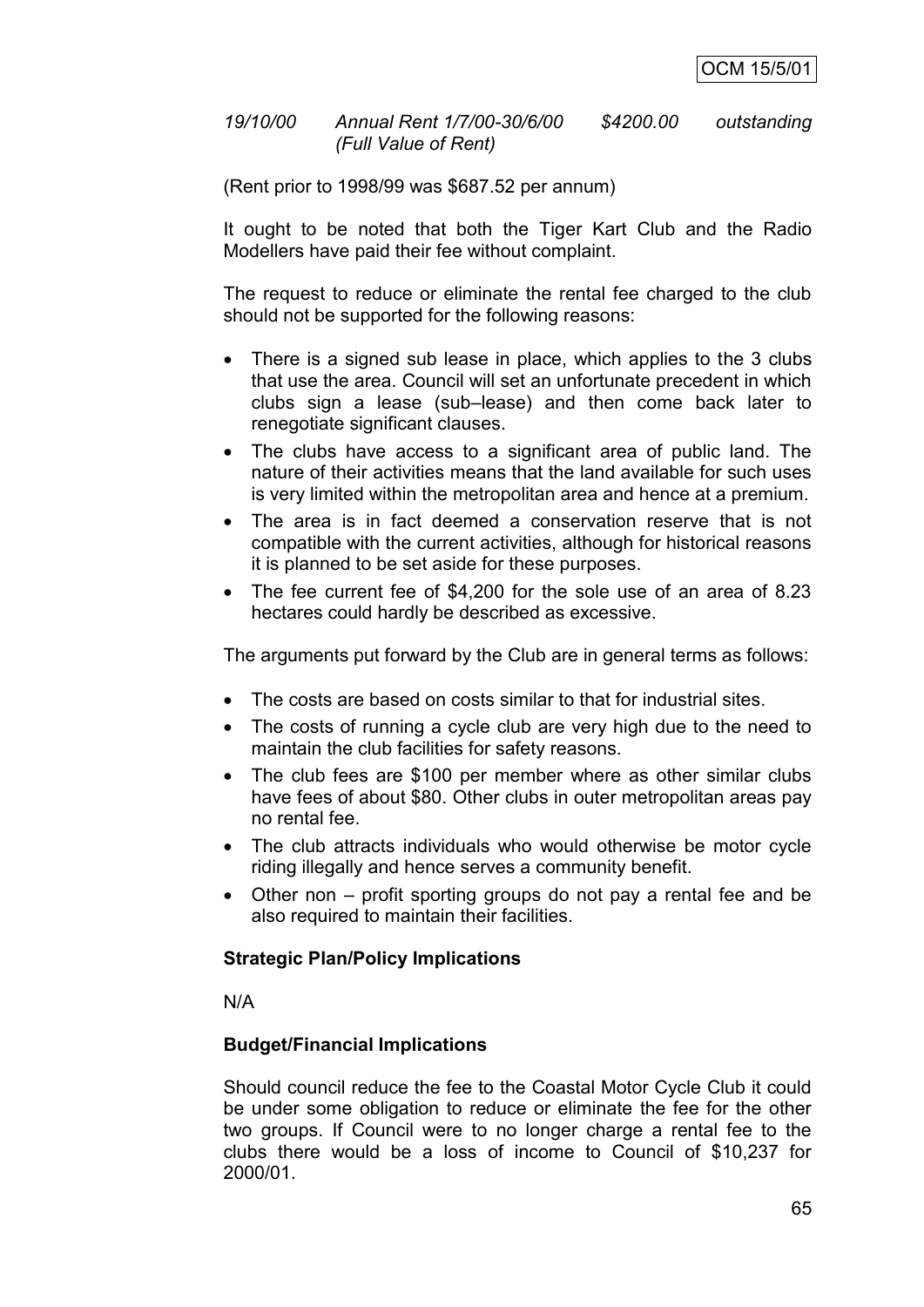## **Implications of Section 3.18(3) Local Government Act, 1995**

Nil.

## **18. EXECUTIVE DIVISION ISSUES**

Nil

## **19. MOTIONS OF WHICH PREVIOUS NOTICE HAS BEEN GIVEN**

## **19.1 (OCM1\_5\_2001) - POSSIBLE ESTABLISHMENT OF A RESTAURANT/CAFE ON BIBRA LAKE RESERVE 6208, PROGRESS DRIVE (1101399) (RWB)**

#### **RECOMMENDATION**

That a report be presented to a future Council Meeting on the possibility of establishing a restaurant, café or fixed-building kiosk on the Bibra Lake Reserve.

**COUNCIL DECISION**

## **Background**

Deputy Mayor Graham gave written notice of his intention to move the following motion at the Council Meeting to be held on the 15th May 2001:-

"That a report be presented to a future Council Meeting on the possibility of establishing a restaurant, café or fixed-building kiosk on the Bibra Lake Reserve."

#### **Submission**

N/A

## **Report**

The proposal to ascertain landuse for Bibra Lake Reserve 6208 to establish a facility is supported. Dependent upon that outcome, a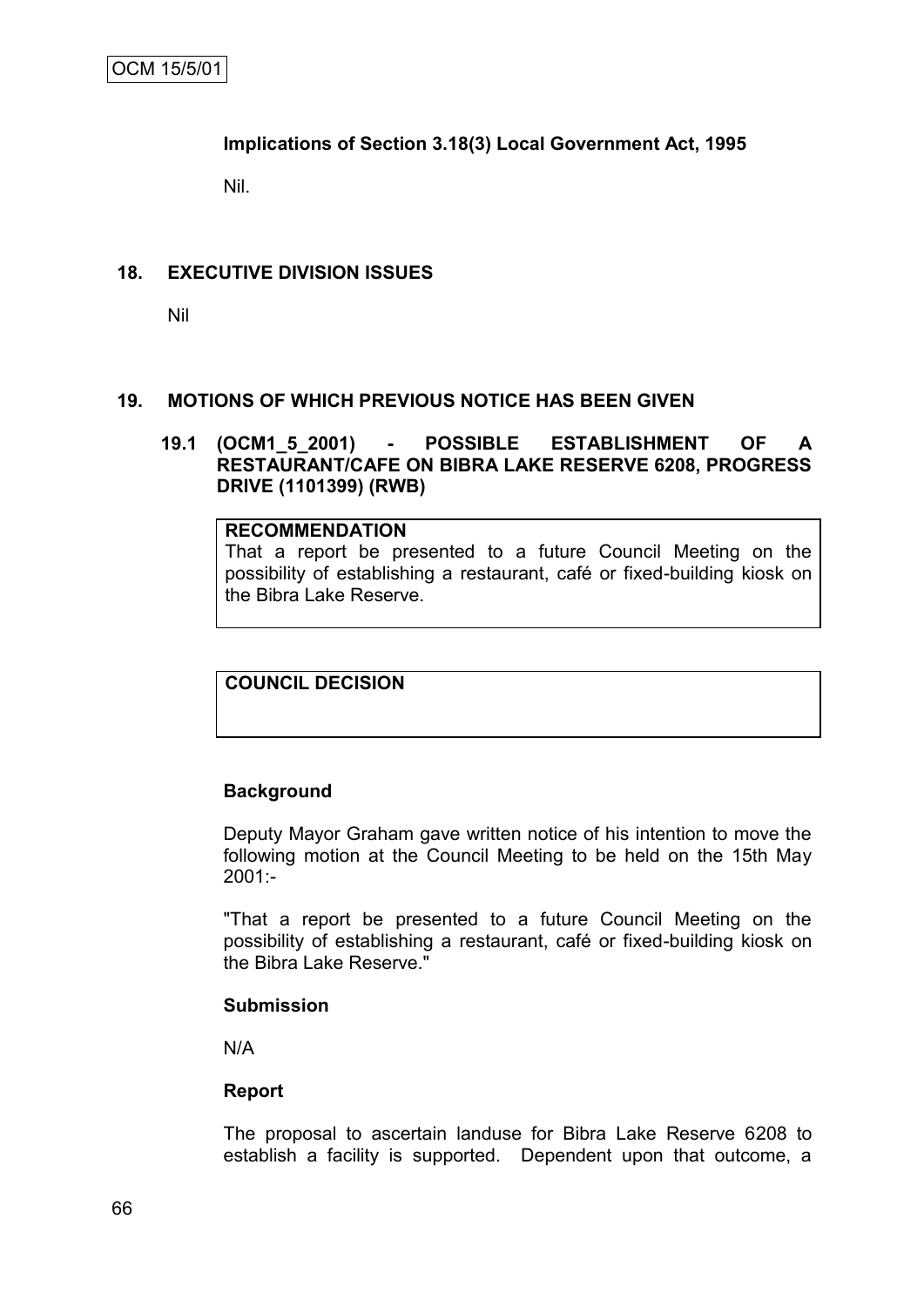further report will be presented to Council for consideration, for allocating funds for a feasibility study on the various options.

# **Strategic Plan/Policy Implications**

Key Result Area "Facilitating the Needs of Your Community" applies.

## **Budget/Financial Implications**

If a feasibility study results from this recommendation, funds will be required for a commitment.

## **Implications of Section 3.18(3) Local Government Act, 1995**

If development of any facility occurs, it could be subject to private enterprise involvement.

# **19.2 (OCM1\_5\_2001) - CREATION OF POLICY - FINANCIAL ASSISTANCE FOR LEGAL REPRESENTATION (1335) (RWB)**

# **RECOMMENDATION**

That:

- (1) it is the Council's opinion that:
	- a) It should adopt a policy providing financial assistance for legal fees incurred by Elected Members and Employees in specific situations.
	- b) The policy should provide up-front financial assistance for legal fee liability incurred as a result of an investigation initiated
		- i pursuant to s8.3 of the Local Government Act 1995 (WA), (A "Departmental Investigation")
		- ii pursuant to s8.16 of the Local Government Act 1995 (WA), (an "Inquiry Panel Investigation").
	- c) The policy should provide for conditions under which financial assistance shall be withdrawn or reclaimed if already paid.
- (2) the Chief Executive Officer:
	- a) Arrange for a draft policy and associated delegated authority, consistent with this opinion, to be presented to Council for it to consider.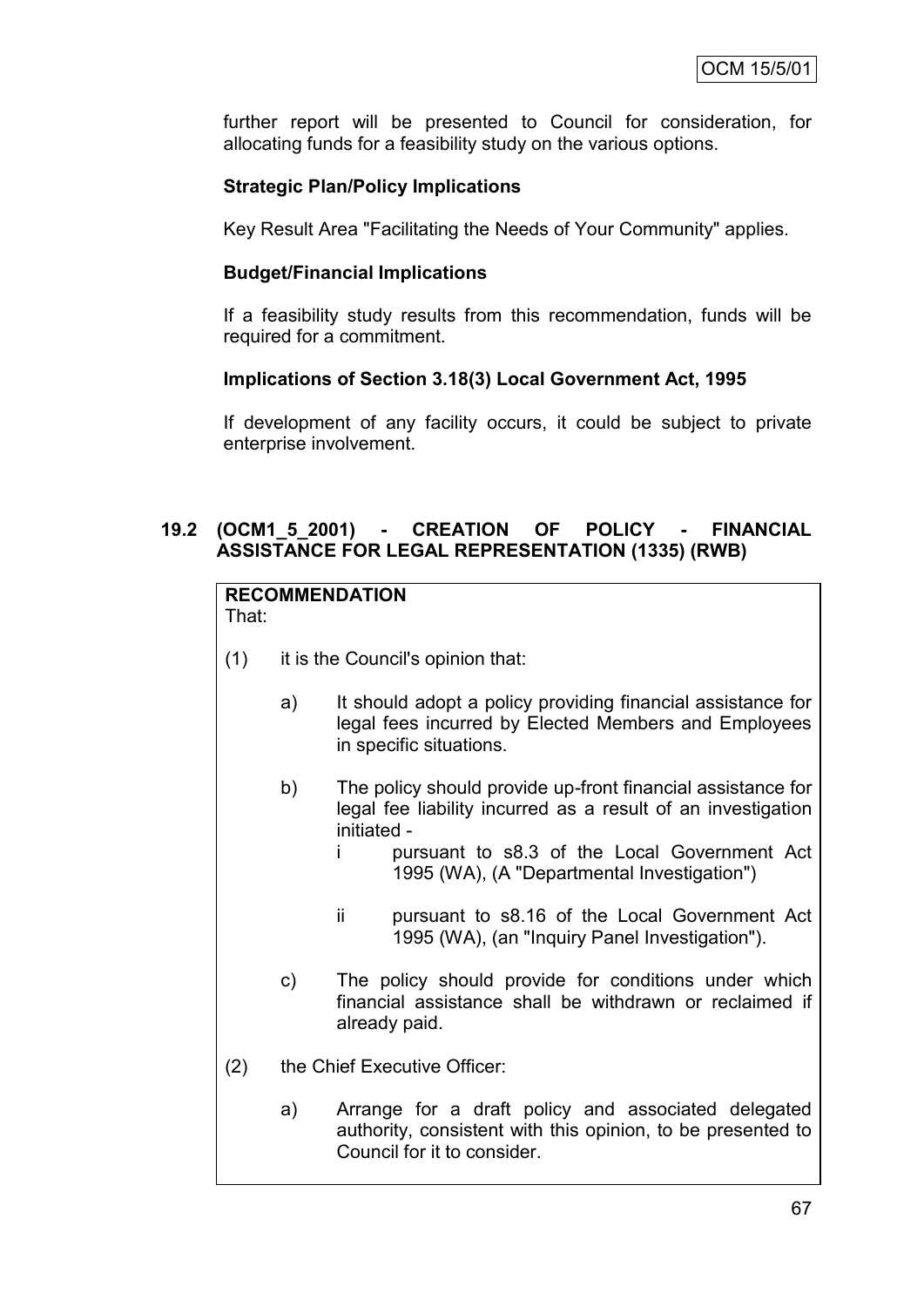b) Arrange for legal advice to be sought from Mr John Woodhouse of Watts and Woodhouse Solicitors, in relation to drafting the policy.

# **COUNCIL DECISION**

#### **Background**

Deputy Mayor Graham gave written notice of his intention to move the following motion at the Council Meeting to be held on the 15th May 2001:-

#### " That:

- (1) it is the Council's opinion that:
	- a) It should adopt a policy providing financial assistance for legal fees incurred by Elected Members and Employees in specific situations.
	- b) The policy should provide up-front financial assistance for legal fee liability incurred as a result of an investigation initiated
		- i pursuant to s8.3 of the Local Government Act 1995 (WA), (A "Departmental Investigation")
		- ii pursuant to s8.16 of the Local Government Act 1995 (WA), (an "Inquiry Panel Investigation").
	- c) The policy should provide for conditions under which financial assistance shall be withdrawn or reclaimed if already paid.
- (2) the Chief Executive Officer shall:
	- a) Arrange for a draft policy and associated delegated authority, consistent with this opinion, to be presented to Council for it to consider.
	- b) Arrange for legal advice to be sought from Mr John Woodhouse of Watts and Woodhouse Solicitors, in relation to drafting the policy. "

#### **Submission**

N/A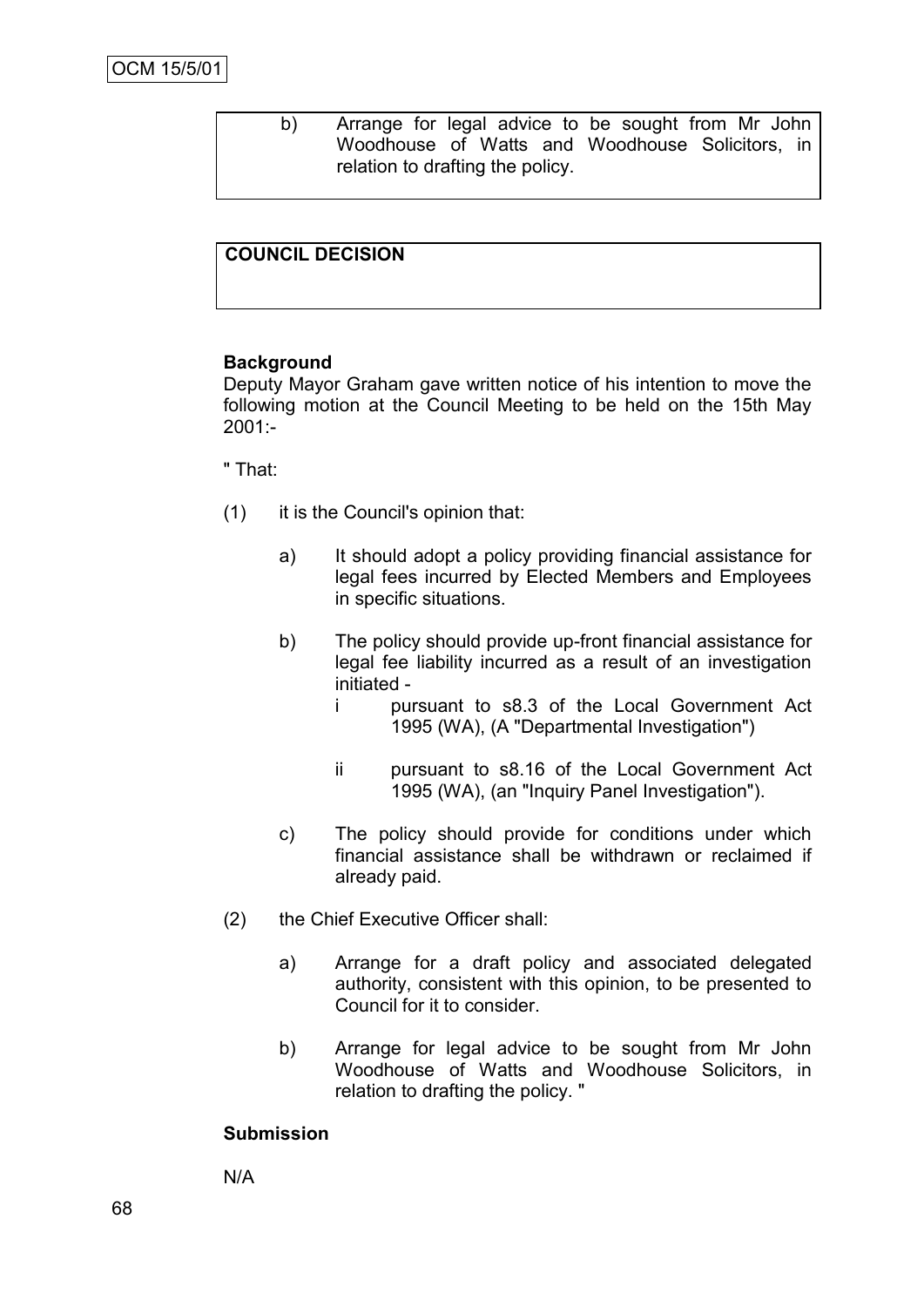#### **Report**

Council previously had a policy which was revoked following the Douglas Inquiry. The Department of Local Government has previously circulated councils, suggesting that councils consider establishing a policy.

## **Strategic Plan/Policy Implications**

N/A

## **Budget/Financial Implications**

Legal costs for the preparation of the policy can be met.

#### **Implications of Section 3.18(3) Local Government Act, 1995**

Nil

#### **20. NOTICES OF MOTION GIVEN AT THE MEETING FOR CONSIDERATION AT NEXT MEETING**

Nil

## **21. NEW BUSINESS OF AN URGENT NATURE INTRODUCED BY DECISION OF MEETING BY COUNCILLORS OR OFFICERS**

Nil

# **22. MATTERS TO BE NOTED FOR INVESTIGATION, WITHOUT DEBATE**

Nil

#### **23. CONFIDENTIAL BUSINESS**

Nil

**24. RESOLUTION OF COMPLIANCE (Section 3.18(3), Local Government Act 1995)**